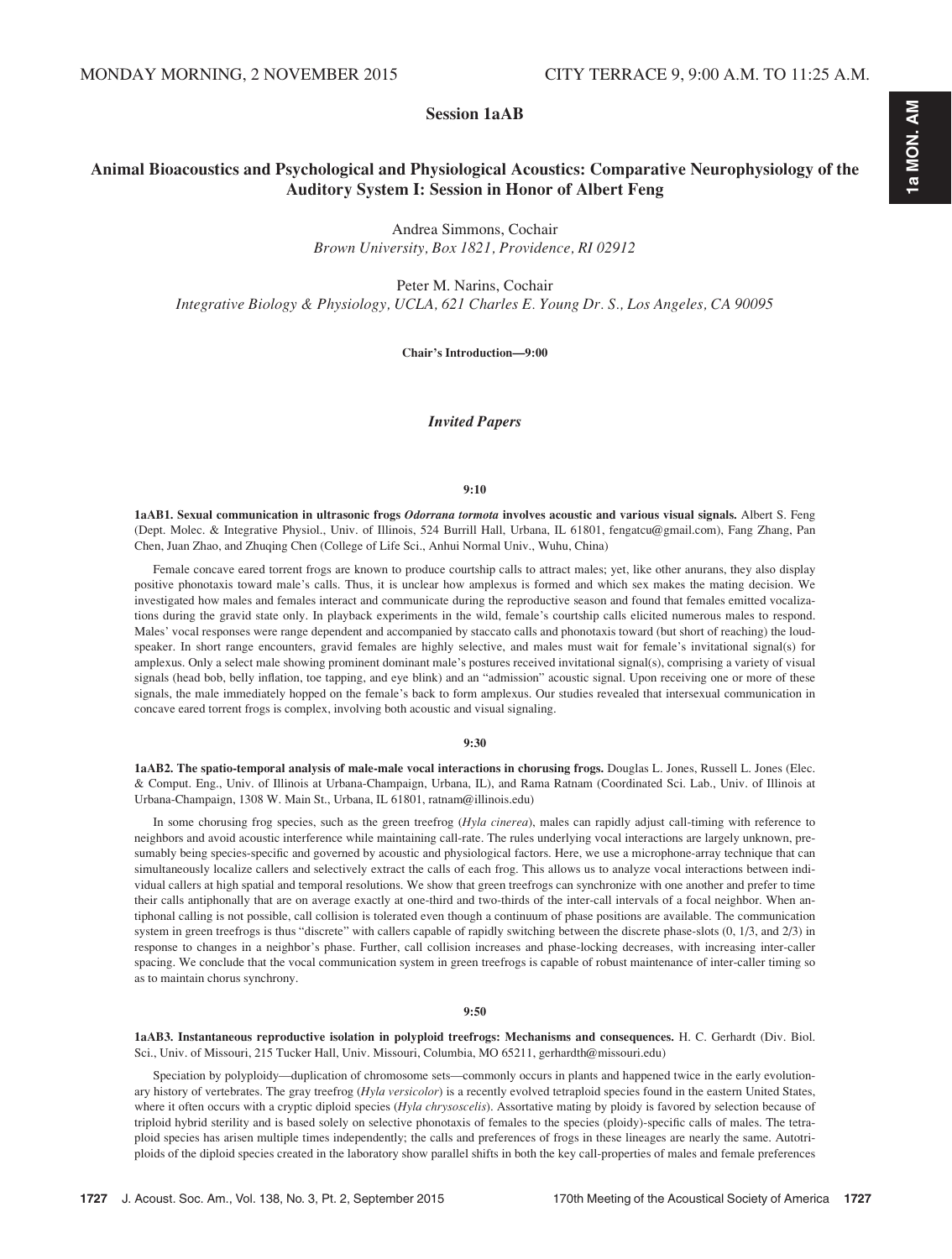in the direction of the wild-type tetraploid species. These shifts are probably caused by changes in cell size (larger in tetraploids) and number (fewer in tetraploids) rather than the difference in gene dosage. The magnitude of changes expected in autotetraploids would be sufficient for instant pre-mating isolation of diploids and recently derived tetraploids, hence promoting instantaneous speciation, which would then be reinforced by selection against the production of infertile hybrids.

## 10:10–10:25 Break

## 10:25

1aAB4. Frogs, thalamotectal neurons, and other things I learned about from Al Feng. Daniel Llano (Univ. of Illinois at Urbana-Champaign, 2355 Beckman Inst., 405 N. Mathews, Urbana, IL 61801, d-llano@illinois.edu)

In this presentation, I will discuss our work on the thalamotectal system, work inspired Al Feng and others working in the anuran thalamus. Descending projections from the thalamus to inferior colliculus are evolutionarily highly conserved. Despite the long history of work on this pathway in anurans and other species, the basic organization of the mammalian auditory thalamotectal pathway has yet to be characterized. We therefore studied the basic organizational properties of this pathway in mouse. We observed that a large proportion of cells from the medial and paralaminar divisions of the auditory thalamus project to the lateral cortex of the inferior colliculus. In addition, the vast majority of thalamotectal cells are negative for calcium binding proteins typically found in thalamocortical neurons. Double tracer injections revealed that thalamotectal cells do not branch to the amygdala or cortex. Finally, unlike thalamocortical cells, thalamotectal cells do not show typical T-type calcium channel-dependent bursting. These data suggest that the thalamocollicular pathway is neurochemically, neurophysiologically and anatomically distinct from primary auditory thalamic pathways, and bears resemblances to the anuran thalamotectal system. These results will be discussed in the context of Al Feng's ongoing influence on our laboratory (including unusual items left behind in the lab…).

#### $10.45$

1aAB5. Explorations of the unique anuran ear: The contributions of Al Feng. Andrea M. Simmons (Cognit., Linguist & Psychol. Sci., Brown Univ., Providence, RI 02912, Andrea\_Simmons@brown.edu)

The anuran inner ear is unique among vertebrate ears in containing three organs for sound detection—the amphibian papilla, the basilar papilla, and the saccule (a mixed auditory/vestibular organ). Al's anatomical, physiological, and behavioral work in several different anuran species, from the American bullfrog to the Chinese torrent frog, has significantly furthered our understanding of the evolution and operation of this unusual ear. In this talk, I will review this species diversity in inner ear systems and I will further discuss how this diversity emerges over ontogenetic (metamorphic) development. Following up on Al's research into the post-metamorphic development of the amphibian and basilar papillae in bullfrogs, I will present anatomical data on the larval development of the inner ear in two anuran species, the bullfrog and the African clawed frog, which are adapted to live in different biomes as adults. These results focus attention on how differences in post-metamorphic habitats are reflected in developmental timetables of the maturation of the ear during tadpole life.

#### 11:05

1aAB6. Re-visiting Al Feng's contributions toward understanding the peripheral basis of acoustic communication in frogs. William Shofner (Speech and Hearing Sci., Indiana Univ., 200 S. Jordan Ave., Bloomington, IN 47405, wshofner@indiana.edu)

Al has made substantial contributions toward understanding the peripheral auditory mechanisms underlying acoustic communication in frogs. Al was the first to demonstrate that the basilar papilla is innervated by high-frequency auditory nerve fibers, while the amphibian papilla gives rise to low- and mid-frequency fibers. As his graduate student, we subsequently showed that the tuning of these end organs changes during post-metamorphic development. Al developed a dorsal surgical approach to the auditory nerve, which allowed the coupling between the ears to be studied. He demonstrated that both the monaural directivity patterns and the coupling between ears are frequency dependent. In a follow-up study, we manipulated the coupling between ears and concluded that the frog's ear functions as a combination pressure/pressure gradient receiver. In this talk, I will re-visit the frequency-dependent crosstalk between the ears first described by Al in 1980. The crosstalk function is analyzed using an acoustic model of a tube with a side branch. This analysis shows the mouth cavity as the side branch is insufficient and yields a lowpass crosstalk function. Including the nares in parallel with the mouth cavity as a side branch yields a bandpass function for sound transmission that accounts for Al's empirical crosstalk data.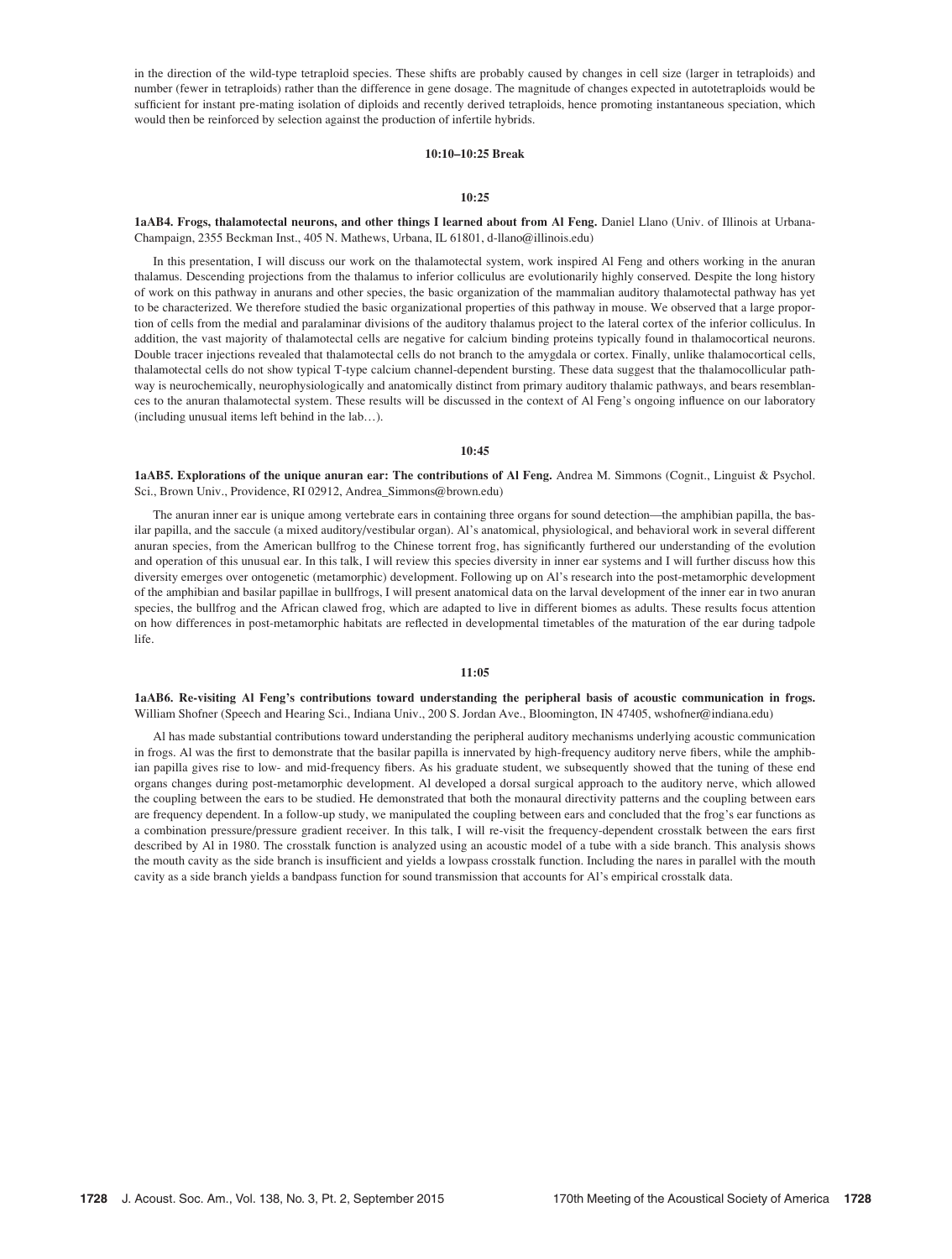## Session 1aAO

# Acoustical Oceanography, Signal Processing in Acoustics, Underwater Acoustics, and Animal Bioacoustics: Acoustics of High Latitude Oceans I

Aaron Thode, Cochair

SIO, UCSD, 9500 Gilman Dr., MC 0238, La Jolla, CA 92093-0238

John A. Colosi, Cochair

Department of Oceanography, Naval Postgraduate School, 833 Dyer Road, Monterey, CA 93943

Chair's Introduction—8:30

Invited Papers

#### 8:35

1aAO1. The state of the Arctic Ocean, its variability and prediction—An overview. Wieslaw Maslowski (Oceanogr., Naval Postgrad. School, 833 Dyer Rd., Monterey, CA 93943, maslowsk@nps.edu)

The Arctic is a complex and integral part of the Earth system, influencing the global surface energy and moisture budgets, atmospheric and oceanic circulations, and geosphere-biosphere feedback. Some key influences are linked to the recent changes in the multiyear sea ice cover and the ocean. The ice cover is particularly important because it buffers air-sea heat fluxes and through ice-albedo feedback strongly influences Earth's absorption of solar radiation, especially by the ocean. Global warming has been most visibly manifested in the Arctic through a declining perennial sea ice cover, which has intensified during the late 1990s and the 2000s, resulting in record minima ice cover in 2007 and in 2012. This talk will provide an overview of the recent states and variability of the Arctic Ocean. We will focus on physical changes of potential relevance to the Arctic acoustics, including the past and present climatological changes, evolution of the upper ocean stratification and water masses, mesoscale processes, including eddies, mixing, coastal and boundary currents, and their linkages to the changing regime of the sea ice cover from multi-year to first-year sea ice. Finally, the latest advancements and outstanding challenges in modeling and prediction of arctic climate change will be discussed.

#### 9:35

1aAO2. Airgun array sound measurements in the northeastern Chukchi Sea. David E. Hannay and Graham Warner (JASCO Appl. Sci., 2305-4464 Markham St., Victoria, BC V8Z 7X8, Canada, David.Hannay@jasco.com)

Underwater acoustic measurements were made during eight 2D/3D seismic surveys with large airgun arrays and nine shallow hazards surveys using small arrays (2–4 airguns) in the shallow (30–50 m) waters of the northeastern Chukchi Sea between 2006 and 2013. The acoustic measurements were made with calibrated seabed-deployed recorders to assess potential noise exposures to marine fauna. Data were acquired from directly under the airgun arrays to over 150 km distance. The seismic pulses contain signals above ambient noise between approximately 5 Hz and 15 kHz. Modal structure develops by about 1 km distance from the sources at frequencies between approximately 30 Hz and 600 Hz, but it is strongest from 100 Hz to 300 Hz. This ocean environment therefore acts as a frequency band-pass filter, selectively passing the intermediate sound frequencies to long distances. The modes are strongly dispersed, with low frequency components arriving up to 2 s later than the higher frequency sounds of the same mode. This causes received signals to have a down-swept spectral shape. We present sound level measurement results from all of the surveys and we discuss the frequencydependent acoustic transmission loss in context with the modal propagation characteristics of this ocean environment.

#### 10:00–10:15 Break

#### 10:15

1aAO3. Unraveling the mystery of cold regime ecosystem variability in the Bering Sea through acoustics. Jennifer L. Miksis-Olds (Appl. Res. Lab., Penn State, PO Box 30, Mailstop 3510D, State College, PA 16804, jlm91@psu.edu) and Beth A. Stauffer (Biology, Univ. of Louisiana at Lafayette, Lafayette, LA)

The Bering Sea oscillates between warm and cold climatic regimes on 3–7 year cycles. During cold regimes, the bottom water layer, or cold pool, can remain below  $2^{\circ}C$  the entire summer. When the cold pool forms, it acts as a cross-shelf barrier separating species of the outer shelf from others of the middle shelf and coastal areas. Backscatter recorded throughout the winter from echosounders on subsurface moorings in the southeastern Bering Sea provide a first glimpse on how dynamic the cold pool influence can be within cold regime years. The fall/winter scattering community composition was predictive of the structure during the first blooms the following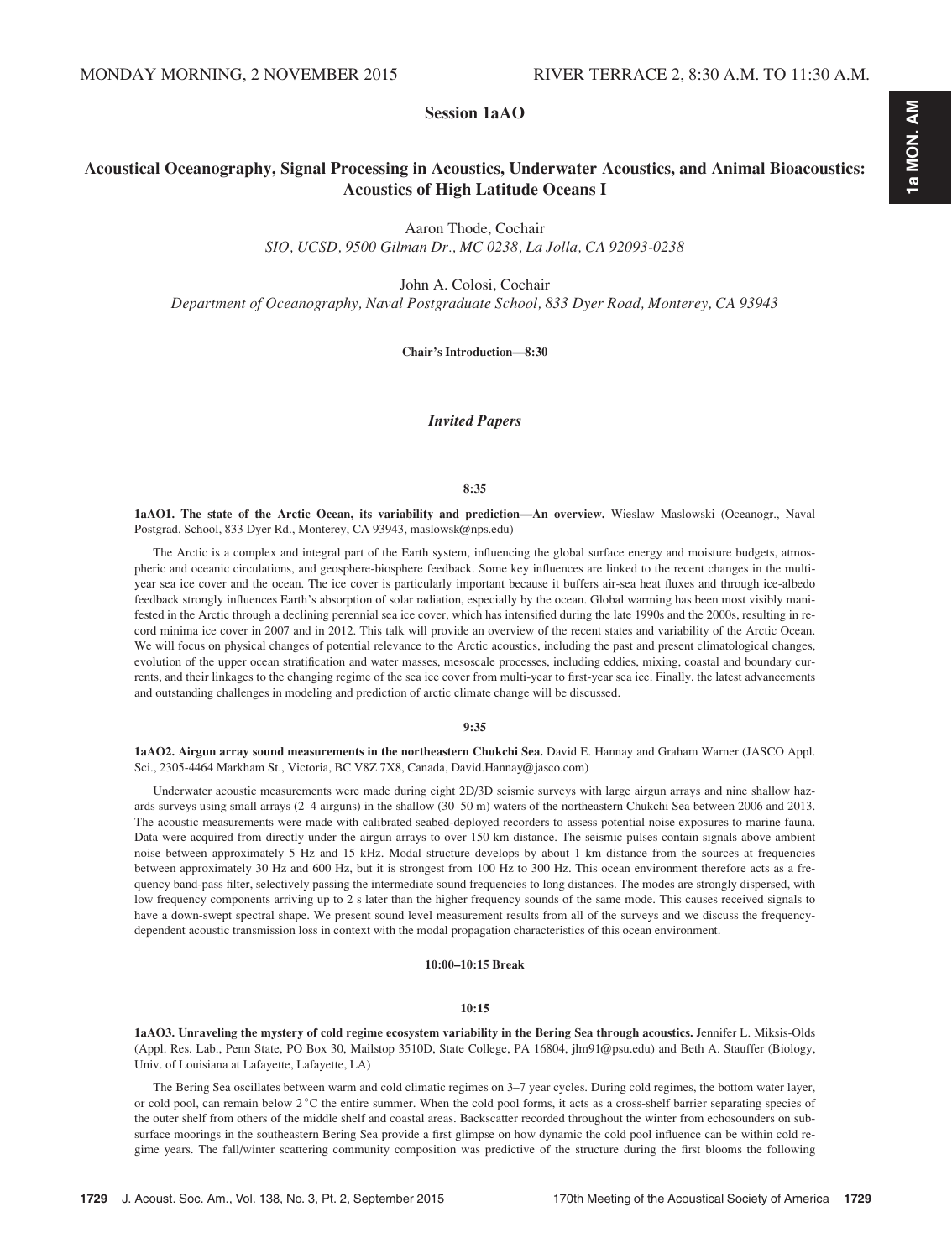spring. Seasonal environmental conditions were also observed to play a dominant role in summer lower trophic level dynamics. Delayed ice retreat in the summer of the coldest years was associated with increased abundance of large zooplankton; yet relatively warmer years during the same cold climatic regime yielded a shift to smaller zooplankton scatterers during summer. Chlorophyll concentrations showed varying levels of correlation to zooplankton patterns, and sparse cruise-based data suggested differences in phytoplankton community composition likely influenced these relationships. Data on phytoplankton community structure remains a desperately needed dataset to fully understand the ecosystem dynamics.

#### 10:40

#### 1aAO4. Summer and winter whales in the Pacific Arctic. Kathleen Stafford (Appl. Phys. Lab., Univ. of Washington, 1013 NE 40th St., Seattle, WA 98105, stafford@apl.washington.edu)

Changes in sea ice phenology have been profound in the Pacific Arctic, where the seasonal open-water period has increased by  $\sim$ 1.5 months over the past 30 years. The greatest changes in the open water season have occurred in fall resulting in changes to the Arctic ecosystem, including increased primary productivity, changing food web structure, and opening of new habitat. In the "new normal" Arctic, sub-arctic "summer" whales (fin, humpback, and killer) are poised to inhabit new seasonally ice-free habitats in the Arctic. The spatial and seasonal occurrence of summer and "winter" (bowhead) whales over 5 years from September through December was examined by deploying hydrophones in Bering Strait and comparing acoustic occurrence of the species concomitant with decadal-scale changes in seasonal sea ice. Fin and humpback whale acoustic detections extended from summer to late autumn while killer whale detections were more sporadic. Inter-annual differences in acoustic detections appear to be driven by interannual differences in the environment. Bowhead whale detections generally began after the departure of the summer whales and continued through the winter. In a future with further seasonal sea ice reductions, however, increased competition for resources between sub-Arctic and Arctic species may arise to the detriment of winter whales.

#### 11:05

1aAO5. Eight years of passive acoustic monitoring in the Alaskan Beaufort Sea: Lessons learned. Susanna B. Blackwell (Greeneridge Sci., Inc., 90 Arnold Pl., Ste. D, Santa Barbara, CA 93117, susanna@greeneridge.com), Christopher S. Nations (Western EcoSystems Technol., Cheyenne, WY), Aaron M. Thode (Scripps Inst. of Oceanogr., La Jolla, CA), and Katherine H. Kim (Greeneridge Sci., Inc., San Diego, CA)

Every year during open-water season in 2007–2014, up to 40 passive acoustic recorders with directional capability (DASARs) were deployed in the Beaufort Sea, as part of Shell's Marine Mammal Monitoring and Mitigation Program. The overarching goal of these deployments was to collect information on the effects of industrial operations, such as seismic exploration and drilling activities, on the behavior of bowhead whales during their fall migration. Recorders were placed on the continental shelf at depths of <55 m, offshore of the North Slope of Alaska, between Barter Island and Harrison Bay. Over the eight-year period, more than 3.1 million bowhead calls were localized. Concurrently, various types of industrial sounds were detected and quantified, such as airgun pulses or the tones produced by machinery. Analyses were then performed by matching—for each recorder—the number of calls localized with the amount of industrial sound detected. These analyses have shown that changes in calling behavior happen at low received levels of anthropogenic sound and lead to complex changes in calling behavior, that are governed by received sound levels, but also other factors, such as distance to the industrial activity or type of industrial sound. [Work sponsored by Shell Exploration and Production Company.]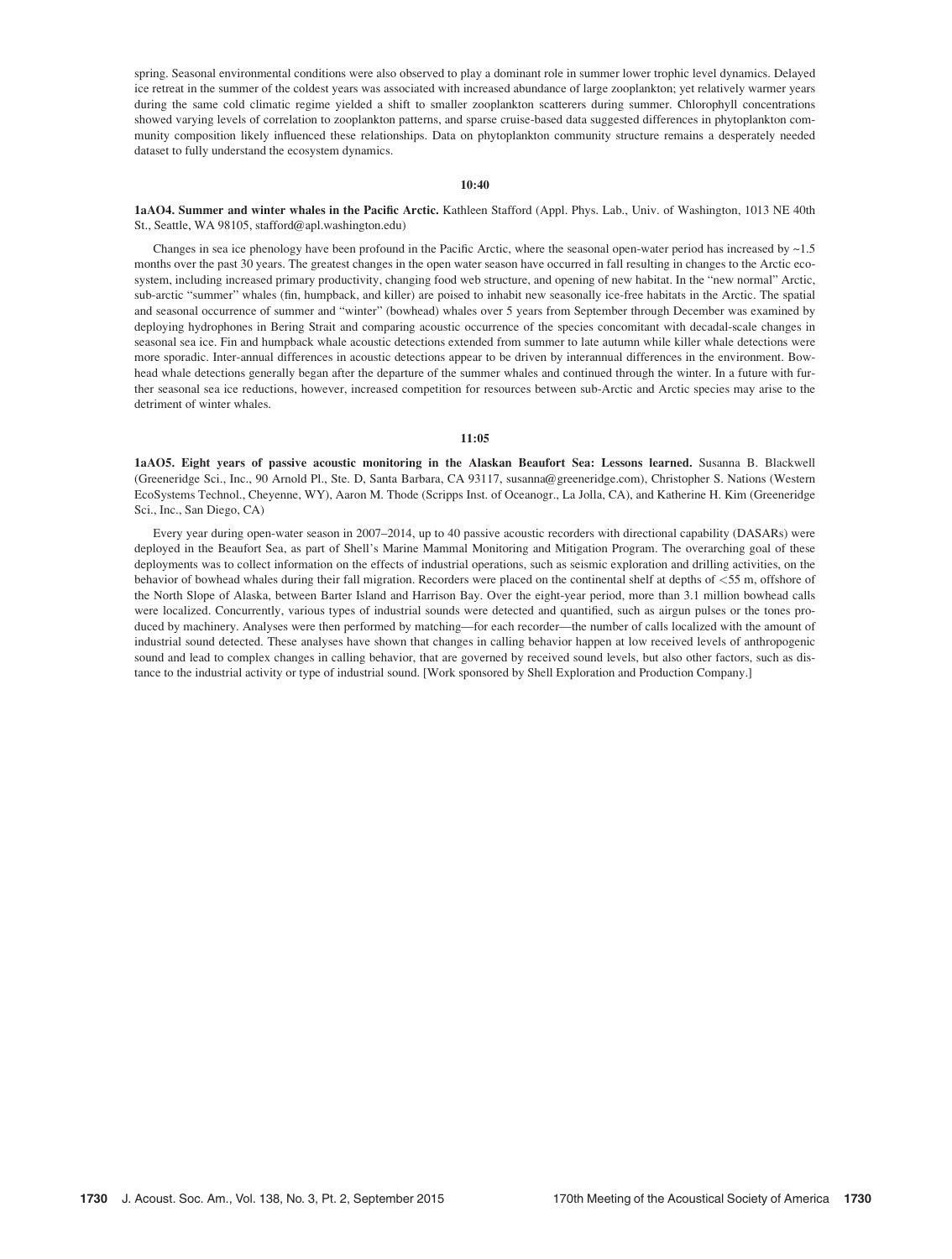Session 1aNS

## Noise: Environmental and Community Noise

Eric L. Reuter, Chair

Reuter Associates, LLC, 10 Vaughan Mall, Suite 201A, Portsmouth, NH 03801

## Contributed Papers

#### 8:30

1aNS1. The initial development of a hybrid method for modeling outdoor sound propagation in urban areas. Matthew Kamrath, Julien Maillard, Philippe Jean, Dirk Van Maercke (Ctr. Scientifique et Technique du Bâtiment (CSTB), CSTB, 24 Rue Joseph Fourier, Saint-Martin-d'Hères 38400, France, matthew.kamrath@cstb.fr), and Judicaël Picaut (LUNAM Université, Ifsttar, AME, LAE, Bouguenais Cedex, France)

Accurately modeling urban outdoor sound propagation is a difficult problem. Using a frequency-domain or time-domain method is too expensive, and using an engineering, geometrical, or statistical method is too restrictive. For example, the ISO 9613-2, NMPB-Roads, and CNOSSOS-EU engineering methods only model diffraction for straight barriers. The Nord2000 and Harmonoise engineering methods can also model diffraction from wedge-shaped screens, but these modeling capabilities are still insufficient to model many potential noise mitigation solutions such as a gamma or T-shaped barrier. To extend the applicability of engineering methods, a detailed model like the boundary element method could characterize a complicated noise mitigation device versus a simple reference device. This presentation discusses the initial development of this hybrid method.

#### 8:45

1aNS2. Predicted effects of meteorology on ground treatments. Shahram Taherzadeh (Eng. & Innovation, The Open Univ., Walton Hall, Milton Keynes MK7 6AA, United Kingdom, shahram.taherzadeh@open.ac.uk)

This presentation reports on calculations carried out to investigate the effect of meteorological conditions on the performance of ground treatments for traffic noise reduction. These treatments include placing strips of acoustically soft or rough surfaces near the source. The soft or rough strip can be raised up to 30 cm. In other words, the height of the rough elements can be as much as 30 cm. Their upper surface height can also be the same as the ground surface or, in other words, the treatments can be recessed. We present and discuss numerical predictions of the influence of downwind and upwind conditions on the insertion loss of raised and recessed, acoustically soft strips or strips of roughness elements in 2D using a Parabolic Equation code.

#### 9:00

1aNS3. Hierarchical modeling approach to community noise annoyance. D. Keith Wilson (Cold Regions Res. and Eng. Lab., U.S. Army ERDC, 72 Lyme Rd, Hanover, NH 03755-1290, D.Keith.Wilson@usace. army.mil), Nicole M. Wayant (Geospatial Res. Lab., U.S. Army ERDC, Alexandria, VA), Edward T. Nykaza (Construction Eng. Res. Lab., U.S. Army ERDC, Champaign, IL), Chris L. Pettit (Aerosp. Eng. Dept., U.S. Naval Acad., Annapolis, MD), and Chandler M. Armstrong (Construction Eng. Res. Lab., U.S. Army ERDC, Champaign, IL)

Previous efforts to predict community noise annoyance from objective measurements of sound exposure have been confounded by the large and unexplained scatter in survey data. We hypothesize that community noise annoyance can be rationally modeled and predicted through a hierarchical (multilevel) statistical paradigm, which incorporates variations in tolerance among individuals and communities. Simulations based on this conceptual model indicate that the individual- and community-level variations have distinct statistical signatures, both of which are clearly evident in existing meta-analyses of annoyance to transportation noise. We thus perform regression analyses of transportation noise annoyance using a multilevel, generalized linear model (GLM), which is statistically consistent with the conceptual model. The multilevel model strikes a compromise between no pooling and complete pooling of survey data, and enables the noise tolerances and their variations at the multiple model levels to be distinguished and quantified.

#### 9:15

1aNS4. Classification of environmental noise sources using machinelearning methods. Edward T. Nykaza (ERDC-CERL, 2902 Newmark Dr., Champaign, IL 61822, edward.t.nykaza@usace.army.mil), Arnold P. Boedihardjo (ERDC-GRL, Alexandria, VA), Matthew G. Blevins, Andrew M. Hulva (ERDC-CERL, Champaign, IL), and Dan Valente (Chartbear, New York, NY)

Unattended and continuously running environmental noise monitoring systems can capture an intractable amount of data. The signals captured can include a multitude of sources (e.g., wind noise and anthropogenic noise sources) in addition to the environmental noise sources of interest (e.g., aircraft, vehicles, trains, and military weapons). In this presentation, we explore the use of machine-learning methods to effectively isolate and identify environmental noise sources captured on such a noise monitoring system. Specifically, we consider the use of both unsupervised (e.g., principle components analysis, clustering methods, and deep belief networks) and supervised (e.g., logistic regression, support vector machines, and neural networks) pattern-learning methods to derive the features of interest and classify the signals based on the obtained features. The generalization performance of each method is assessed using a dataset of over 120,000 human classified signals, and the strengths and weaknesses of each approach are discussed.

#### 9:30

1aNS5. Using blind signal processing algorithms to remove wind noise from environmental noise assessments: A wind turbine amplitude modulation case study. Paul Kendrick, Sabine von Hünerbein, and Trevor J. Cox (Acoust. Res. Ctr., The Univ. of Salford, Newton Bldg., Salford M5 4WT, United Kingdom, t.j.cox@salford.ac.uk)

Microphone wind noise can corrupt outdoor measurements and recordings. It is a particular problem for wind turbine measurements because these cannot be carried out when the wind speed is low. Wind shields can be used, but often the sound level from the turbine is low and even the most efficient shields may not provide sufficient attenuation of the microphone wind noise. This study starts by quantifying the effect that microphone wind noise has on the accuracy of two commonly used Amplitude Modulation (AM) metrics. A wind noise simulator and synthesized wind turbine sounds based on real measurements are used. The simulations show that even relatively low wind speeds of 3 m/s can cause large errors in the AM metrics. Microphone wind noise is intermittent, and consequently, one solution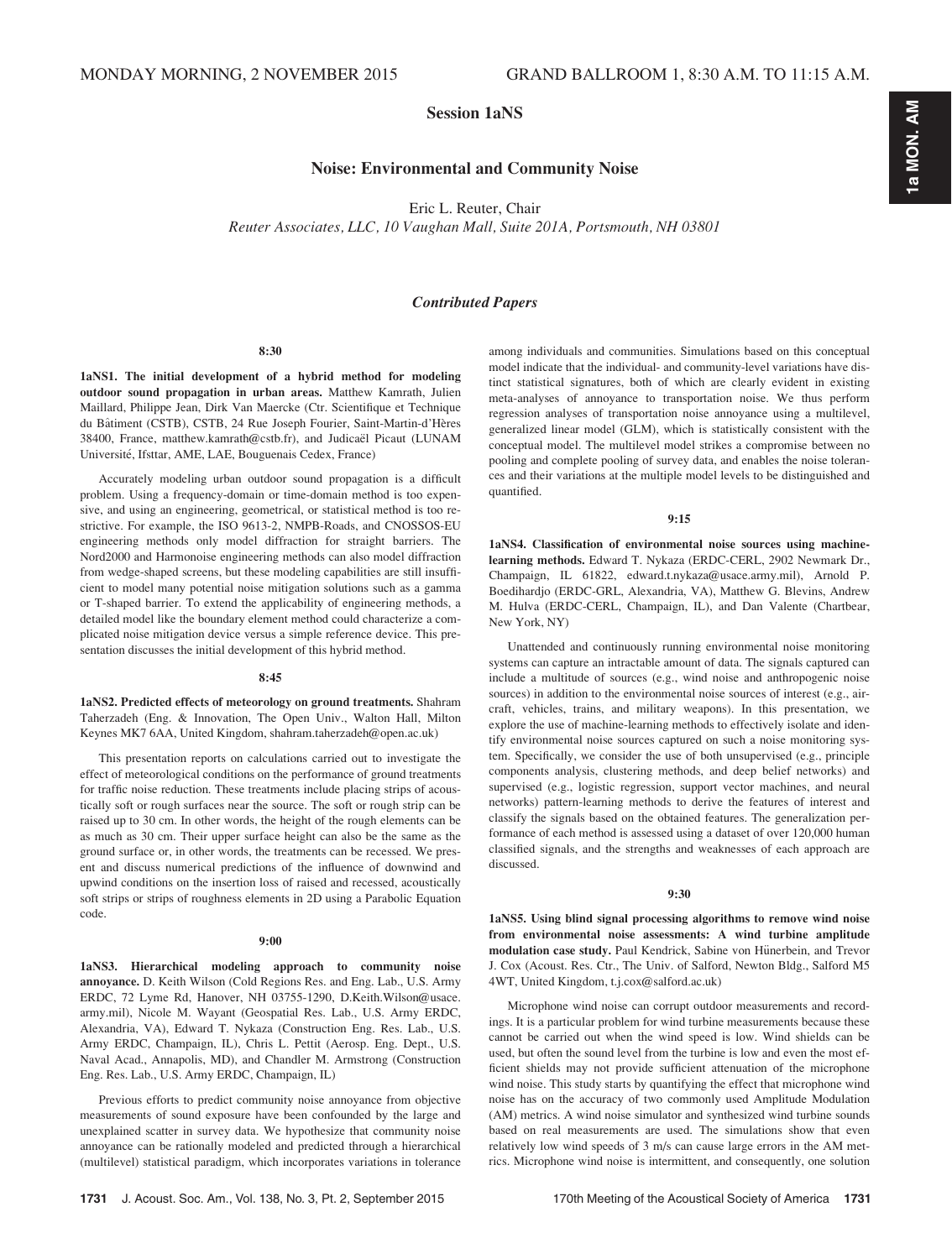is to analyze only uncorrupted parts of the recordings. This paper tests whether a single-ended wind noise detection algorithm can automatically find uncorrupted sections of the recording, and so recover the true AM metrics. Tests showed that doing this can reduce the error to  $\pm 2$  dBA and  $\pm 0.5$ dBA for the time and modulation-frequency domain AM metrics, respectively.

#### 9:45–10:00 Break

#### 10:00

1aNS6. Active noise control of rocket engine noise in an engine test facility for quiet nearby communities. Kwanhyung Lee and Yong Joe Kim (Texas A&M Univ., 1537 Pine Ridge Apt C, College Station, TX 77840, rhksgud92@tamu.edu)

The objective of this research project is to develop an Active Noise Control (ANC) system based on the Filtered-X Least Mean Square algorithm. The ANC system developed here will be installed in a rocket engine testing facility of SpaceX Company near McGregor, Texas. As the SpaceX Company's rocket engines have been increased in their powers, the engine noise from the testing facility is increasing rapidly. Although there is no noise complain currently from the nearby communities in McGregor, concerns are expected in the near future that the noise could possibly disturb people in McGregor. The ANC system can reduce the noise level using a few microphones and speakers connected to a DSP frontend, while a Passive Noise Control system would be much larger and require a higher cost to be implemented. This ANC system is currently implemented as a Single Input and Single Output system in a laboratory, effectively reducing the noise generated from a loudspeaker driven by the recorded rocket engine noise signal. Then, the system will be improved and operated as a Multiple Inputs and Multiple Outputs system to successfully adapt various wind, temperature, and humidity changes, leading to the maximum noise reduction toward McGregor.

#### $10:15$

1aNS7. Measurements and player surveys of crowd noise levels during college hockey ames. Brenna N. Boyd and Lily M. Wang (Durham School of Architectural Eng. and Construction, Univ. of Nebraska-Lincoln, 1110 S. 67th St., Omaha, NE 68182-0816, bnboyd@unomaha.edu)

Measuring crowd noise in football stadiums has become popularized by the media in recent years, as teams have vied for the right to claim to have the "loudest stadium." Many fans believe that the louder they cheer, the more likely their team will win. While cheering gives players mental support, the extraneous noise could also be detrimental to effective communications on the field. Based on Barnard's previous study of crowd noise at outdoor football games (2011), the present study focuses on hockey arenas which, unlike football stadiums, typically have roofs that can add more surface area for sound to amplify. Measurements of the crowd noise levels and surveys of hockey players have been taken during four college hockey games within a closed-roof stadium. Results will be presented and discussed, with focus on determining the loudest section, if there is noise interference on the ice, and if there is correlation between noise level and goals acquired by the home team.

#### 10:30

1aNS8. Road traffic noise mapping in the Federal University of Santa Maria, Brazil. Olmiro C. de Souza Neto (UFSM, Acampamento, 569, Santa Maria, Santa Maria 97050003, Brazil, olmirocz.eac@gmail.com) and Stephan Paul (Ctr. of Mobility Eng. and Lab. of Vib. and Acoust., UFSC, Joinville, Brazil)

The Federal University of Santa Maria is an academic community with teaching units, leisure and resting places, and a hospital. This different uses require that environmental noise limits, as given by international and national recommendations, are respected. Noise maps are one of the tools that can be used for soundscape evaluation and to check conformity with requirements. In this project, the data necessary for the development of the noise map of UFSM university campus have been collected, taking the traffic of motor vehicles on the campus as mayor noise source. A methodology for data collection was created based on the bibliography and input data required by the software. Noise maps, in terms of day sound pressure level isolines, were then generated by the software SoundPLAN 7.1. The noise map created shows that 35% of the teaching units are overexposed to road traffic noise and 45% of the students may be under negative effects of the road noise. It was also discovered that the most noise sensitive units, that are the hospital, a high school, and a day care center, have their facades exposed to day sound pressure levels higher than the recommendations.

#### 10:45

1aNS9. Ordinal response model of community response. Chandler M. Armstrong and Edward T. Nykaza (ERDC-CERL, 2902 Newmark Dr., Champaign, IL 61822, edward.t.nykaza@usace.army.mil)

Those analyzing community response to noise data often collapse ordinal scale data into a binomial variable to predict the percentage of the community that will be highly annoyed at given a noise dose. Collapsing the data simplifies the model, but also discards potentially useful information. An ordinal response model is one way to use all the information available in ordinal scale data. This paper compares the conventional binomial model to an ordinal response model to demonstrate the benefits and drawbacks of each. We have found that the ordinal response model may be a better option because some independent variables only influence response to noise at the lower end of the ordinal scale. The ordinal response model can detect effects across the entire ordinal range whereas the binomial model examines only the highly annoyed end of the scale.

#### 11:00

1aNS10. Choosing noise dose bin widths when modeling community response to noise. Nicole Wayant (ERDC-GRL, Alexandria, VA), Edward T. Nykaza (ERDC-CERL, 2902 Newmark Dr., Champaign, IL 61822, edward.t. nykaza@usace.army.mil), D. Keith Wilson (ERDC-CRREL, Hanover, NH), and Chandler M. Armstrong (ERDC-CERL, Champaign, IL)

While there are many studies on how communities respond to noise, there are few that explicitly define how the noise dose, used to fit community response models, are binned. When modeling the dose response relationship between noise and community annoyance, the choice of the noise bin width can drastically affect the community response or tolerance models fit to the data. To explore the optimal noise bin width, we fit various dose response models to bin widths between 1 and 10 dB and data that had been divided into bins of varying widths but an equal number of points in each bin. Additionally, we fit the models using a weighted regression procedure that weights each bin by its number of points, and find that this approach mitigates the modeling errors implicit to the (often arbitrary) noise bin width decision.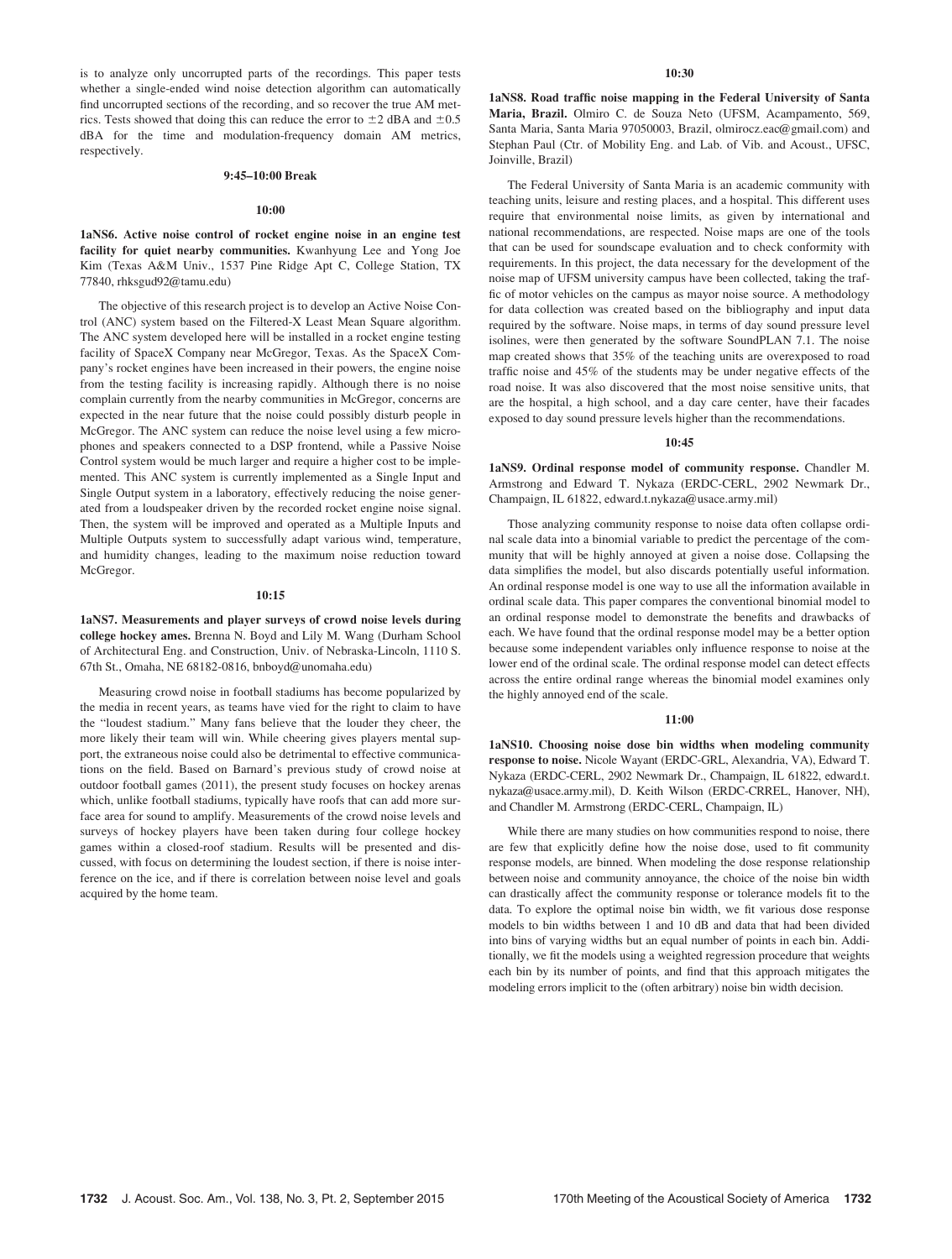# 1a MON. AM 1a MON. AM

## Session 1aPA

## Physical Acoustics, Structural Acoustics and Vibration, and Engineering Acoustics: Phononic Metamaterials I

Joel Mobley, Chair

Physics and Astronomy, University of Mississippi, PO Box 1848, 1034 NCPA, University, MS 38677

Chair's Introduction—8:35

## Invited Papers

#### 8:40

1aPA1. Wave control with acoustic metasurfaces. Steven Cummer, Yangbo Xie, Wenqi Wang, and Bogdan-Ioan Popa (Duke Univ., PO Box 90291, Durham, NC 27708, cummer@duke.edu)

Acoustic metasurfaces are thin, engineered structures that can control the local reflection and transmission phase of acoustic waves, and thus enable a high degree of flexibility of wave manipulation. They are currently under active investigation by a multiple research groups for diffractive acoustic elements, surface mode excitation, extraordinary wave transmission, and a number of other possible applications. We will describe our recent work in the area of acoustic metasurfaces based on both rigid labyrinthine passive structures and piezoelectric-based active structures. Specific topics will include optimization of passive metasurface structure, nonlinear and reconfigurable active metasurfaces, and control of acoustic diffraction and surface waves with periodic metasurfaces.

#### 9:00

1aPA2. Soft 3D acoustic metamaterials. Thomas Brunet, Olivier Poncelet, Christophe Aristégui (Université de Bordeaux, 12M, 351, cours de la libération, Bâtiment A4 - I2M/APY, Talence 33405, France, thomas.brunet@u-bordeaux.fr), Jacques Leng (Université de Bordeaux, LOF, Pessac, France), and Olivier Mondain-Monval (Université de Bordeaux, CRPP, Pessac, France)

One of the current challenges in the field of metamaterials is to extend beyond electromagnetism in other areas such as acoustics [1]. Soft matter techniques coupled with microfluidics provide a unique tool to take up this challenge because they allow for the production of 3D locally resonant (random) materials composed of various soft resonators [2]. The Mie (or cavity) resonators are interesting key elements for acoustic metamaterials since they may induce strong acoustic resonances provided large sound-speed contrasts between the inclusions and the host matrix [3]. For example, the use of "slow" (deformable) ferrofluid-droplets allows for the tuning of sharp Mie resonances, thanks to external magnetic fields [4]. For much higher sound-speed contrasts, we have recently shown that strong Mie resonances of "ultra-slow" beads made of soft porous silicone rubbers [5] could induce strong dispersion effects leading to materials with exotic (zero, negative) values of the acoustic index [6]. [1] Wegener, Science 342, 939–940 (2013). [2] Brunet et al., Science 342, 323–324 (2013). [3] Li and Chan, Phys. Rev. E 70, 055602 (2004). [4] Brunet et al., Phys. Rev. Letters 111, 264301 (2013). [5] Zimny et al., Langmuir 31, 3215–3221 (2015). [6] Brunet et al., Nature Mater. 14, 384–388 (2015).

#### 9:20

1aPA3. Acoustic wave control with cylindrical metamaterial elements in water. Andrew Norris, Alexey S. Titovich (Mech. and Aerosp. Eng., Rutgers Univ., 98 Brett Rd., Piscataway, NJ 08854, norris@rutgers.edu), and Michael Haberman (The Univ. of Texas at Austin, Austin, TX)

Devices based on transformation acoustics (TA) designed to control radiation of acoustic waves in water will be described. By restricting the TA mapping to a two-dimensional conformal transformation, it is shown that the properties in the physical device have constant density equal to the background density, while the effective acoustic medium must have spatially varying compressibility with values proportional to the area mapping. The talk will concentrate on the application of these ideas to a conformal TA device, the circleto-square lens. A practical design procedure based on unit solid cylinder metamaterial elements will be described. The selection of elements is simplified using an Ashby-type chart of properties in terms of effective cylinder density vs. compressibility. Unlike previous gradient index lens devices of this type, the present design is almost optimally impedance and index matched. Analytical, numerical, and experimental results will be presented for a device with only 49 elements showing broadband focusing with positive gain in the preferred directions. [Work supported by ONR.]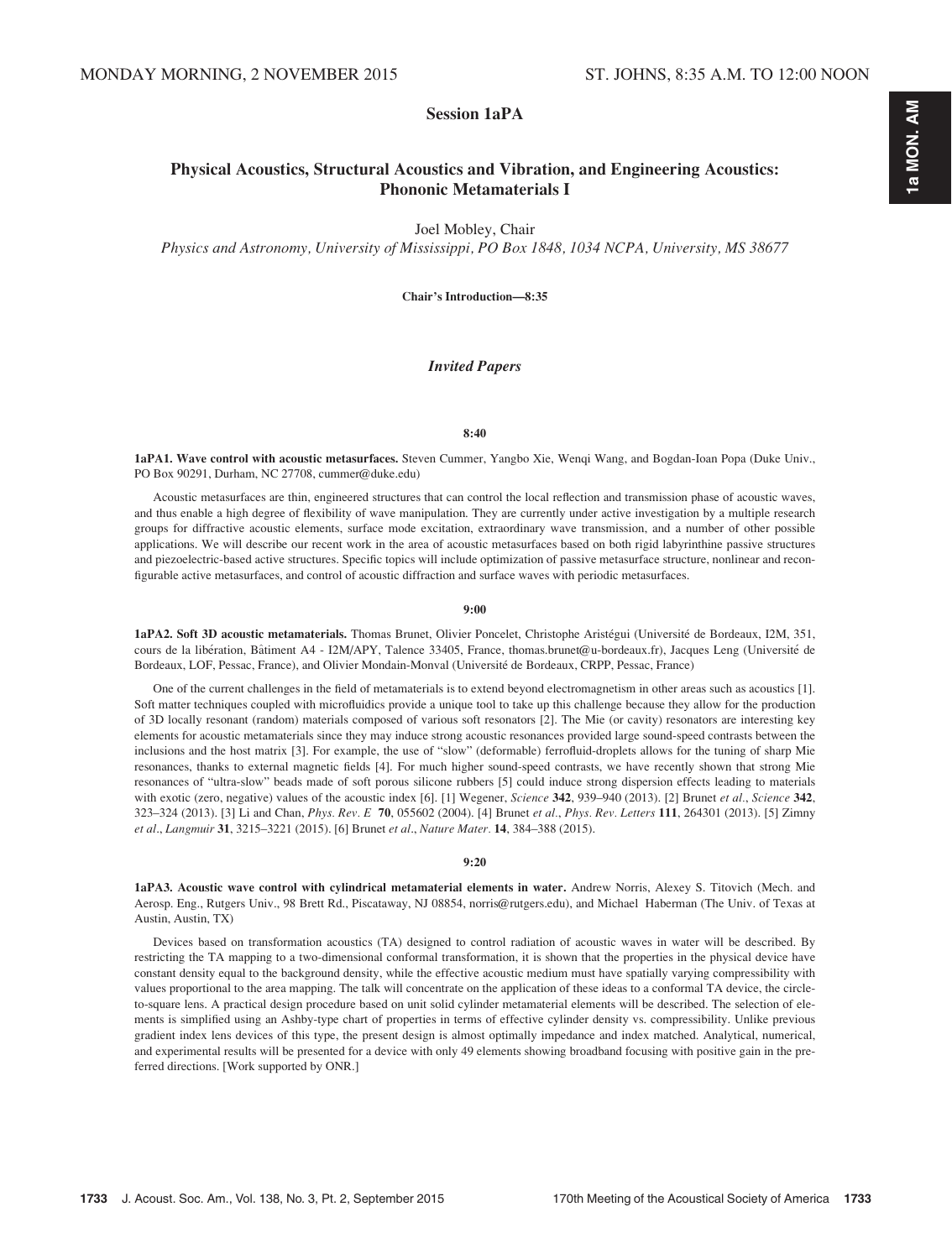1aPA4. Source driven homogenization and spatial dispersion effects in acoustic metamaterials. Caleb F. Sieck (Appl. Res. Labs. and Dept. of Elec. and Comput. Eng., The Univ. of Texas at Austin, 10000 Burnet Rd., Austin, TX 78758, csieck@arlut.utexas.edu), Michael B. Muhlestein (Appl. Res. Labs. and Dept. of Mech. Eng., The Univ. of Texas at Austin, Austin, TX), Andrea Alu (Dept. of Elec. and Comput. Eng., The Univ. of Texas at Austin, Austin, TX), and Michael R. Haberman (Appl. Res. Labs. and Dept. of Mech. Eng., The Univ. of Texas at Austin, Austin, TX)

Acoustic metamaterials (AMM) composed of dynamic subwavelength heterogeneities in a host fluid may generate an overall response that can be represented with dynamic effective parameters such as negative dynamic density or compressibility. Dynamic parameters imply that highly variable effective wavelengths exist even in the long wavelength limit where  $k_0 a \ll 1$ , with  $k_0$  representing the wavenumber in the host and  $a$  the descriptive size of the heterogeneity. The variability in effective wavelength is the result of strong frequency dispersion, often accompanied by nonlocal and spatial dispersion effects that complicate efforts to correctly homogenize the medium. This work presents a three-dimensional, source-driven, non-local homogenization scheme for a periodic AMM composed of a host fluid containing dynamic heterogeneities. The resulting constitutive relations couple macroscopic volume-strain and momentum fields and are analogous to the Willis relations of elastodynamics and bianisotropy in electromagnetism. The model accounts for firstorder spatial dispersion effects in the long wavelength limit and reveals the origins of coupled field response. One dimensional examples of AMM will be used to demonstrate the homogenization procedure and the effects of spatial dispersion. [Work supported by ONR.]

#### 10:00–10:30 Break

#### Contributed Papers

#### 10:30

1aPA5. The acoustic magician hat: Broadband acoustic cloaking within a cavity with hard boundaries. Weiwei Kan (Dept. of Electron. Eng., Universitat Politecnica de Valencia, Nanjing, Nanjing, China), Garcia-Chocano M. Victor, Francisco Cervera (Dept. of Electron. Eng., Universitat Politecnica de Valencia, Valencia, Valencia, Spain), Bin Liang, Xin-ye Zhou, Lei-lei Yin (Dept of Phys., Univ Nanjing, Nanjing, China), Jianchun Cheng (State Key Lab. of Acoust., Chinese Acad. of Sci., Beijing, Beijing, China), and Jose Sanchez-Dehesa (Dept. of Electron. Eng., Universitat Politècnica de València, Wave Phenomena Group, Valencia, Valencia ES-46022, Spain, jsdehesa@upv.es)

This work reports the design, fabrication, and experimental validation of a broadband acoustic cloak for the concealing of three-dimensional (3D) objects placed inside an open cavity with arbitrary surfaces. This 3D cavity cloak represents the acoustic analogue of a magician hat, giving the illusion that a cavity with an object is empty. Transformation acoustics is employed to design this cavity cloak, whose parameters represent an anisotropic acoustic metamaterial. A practical realization is made of perforated layers fabricated by drilling subwavelength holes on 1-mm-thick Plexiglas plates. In both simulation and experimental results, concealing of the reference object by the device is shown for airborne sound with wavelengths between 10 cm and 17 cm.

#### $10.45$

1aPA6. Analysis of cloaks for flexural waves. Alfonso Climente (Dept. of Electron. Eng., Universitat Politecnica de Valencia, Valencia, Valencia, Spain), Daniel Torrent (Universite de Bordeaux, Bordeaux, France), and Jose Sanchez-Dehesa (Dept. of Electron. Eng., Universidad Politecnica de Valencia, Wave Phenomena Group, Valencia, Valencia ES-46022, Spain,  $is dehesa@unv.es)$ 

We report a comprehensive analysis of the cloaks proposed for bending waves propagating in a thin metallic plate. The analysis uses a semi-analytical model which is able to reproduce the experimental data reported by Stenger and coworkers [see Phys. Rev. Lett., vol. 108, 014301 (2012)]. The model is based on the Kirkoff-Love equation of motion and employs the multilayer scattering algorithm to calculate the interaction of the propagating waves with the cloak. The boundary equations apply to the designed device give a complete description of the data without using simplified algorithms solved in a finite element framework. The performance of the cloak is characterized with the visibility factor, a parameter already employed in several acoustic cloaks. A discussion will be given of the performance of the cloak for flexural waves in comparison with acoustic cloaks. [Work supported by ONR.]

#### 11:00

1aPA7. Reciprocity, passivity, and causality in media with coupled strain-momentum constitutive relations. Michael B. Muhlestein (Appl. Res. Labs. and Dept. of Mech. Eng., The Univ. of Texas at Austin, 10000 Burnet Rd., Austin, TX 78758-4423, mimuhle@gmail.com), Caleb F. Sieck, Andrea Alu (Appl. Res. Labs. and Dept. of Elec. and Comput. Eng., The Univ. of Texas at Austin, Austin, TX), and Michael R. Haberman (Appl. Res. Labs. and Dept. of Mech. Eng., The Univ. of Texas at Austin, Austin, TX)

Metamaterials are heterogeneous materials and structures which, under certain circumstances, may be interpreted as a homogeneous material displaying extreme physical properties such as negative effective density or modulus. Acoustic metamaterials (AMM) therefore expand the parameter space for acoustic device design and are thus of interest for a wide range of applications. Most AMM are composed of linear and passive constituent materials. Any physically meaningful approximation of their overall response must therefore obey reciprocity, passivity, and causality. This requirement constrains the effective parameters and delineates the range of possible material properties for an AMM. While restrictions for standard constitutive equations in acoustics and elastodynamics are well known, they have not been explored in detail for media with coupled strain-momentum behavior which is required to fully describe AMM [Norris et al., Proc. R. Soc. A, 467, 1749–1769 (2011)]. This work derives the restrictions on coupled acoustic constitutive equations by requiring the overall response to be reciprocal, passive, and causal. The special cases of lossless and very low-loss materials are then considered and some useful approximate restrictions are also presented. Restrictions for the analogous case of generally anisotropic elastic strain-momentum coupled media will also be reported. [Work supported by ONR.]

#### 11:15

1aPA8. Non-reciprocity and refraction of elastic waves in a solid with aligned parallel gaps. Xiaoshi Su and Andrew Norris (Mech. and Aerosp. Eng., Rutgers Univ., 98 Brett Rd., Piscataway, NJ 08854, xiaoshi.su@ rutgers.edu)

Non-reciprocal and refractive devices for elastic waves are designed using a solid with aligned parallel gaps. The gaps are assumed to be thin so that they can be considered as parallel rectangular cracks separating effective thin plates. To formulate the transmission and reflection coefficients for SV- and P-wave, an analytical model is established using thin plate theory with displacement and force continuous at the junction between plate and exterior body. The analytical model compares well with full FEM simulations. The non-reciprocity effect for P-waves is achieved by sending an incident P-wave at a critical angle, at which total conversion to SV-wave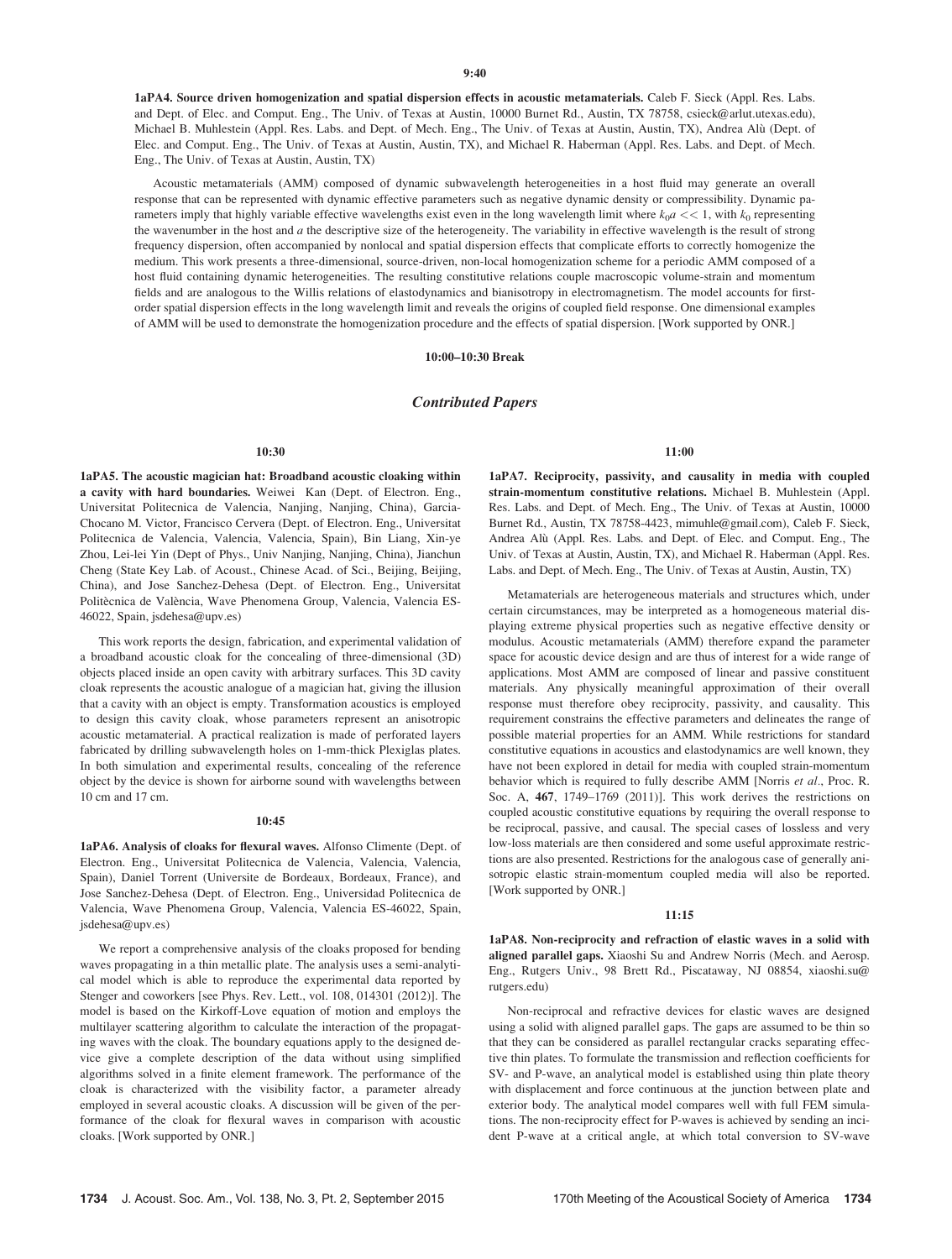happens, with respect to the normal of a free boundary. An array of parallel gaps perpendicular to the propagation direction of the reflected waves stop the SV-wave but let P-wave travel through. Thus, the energy transmission is high from one side to another and is low from the opposite direction. The refractive effect for SV-waves is achieved by choosing the slope of the edge of plate array, and plate members for  $|T| = 1$  at the same frequency with the ratio between plate length and flexural wavelength fixed. Examples of elastic non-reciprocal and wave steering devices will be discussed.

## 11:30

1aPA9. Acoustic metasurfaces for asymmetric transmission. Chen Shen and Yun Jing (Mech. and Aerosp. Eng., North Carolina State Univ., 3131-I Walnut Creek Pkwy, Raleigh, NC 27606, cshen5@ncsu.edu)

We present a design of acoustic metasurfaces yielding highly asymmetric transmission within a certain frequency band. The design consists of a bottom layer of gradient-index metasurface and a top layer of low refractive index metasurface. When the incident waves transmit from the bottom side, the wave-front will be steered, and the total reflection occurs on the boundary of the top layer, leading to extremely low transmission. When the incident waves transmit from the top side, the transmission is high as the impedance of the low refractive index metasurface is matched with the background medium. Numerical simulations show that the transmission contrast between the two incident directions is high within a certain frequency band. Compared to previous designs, the proposed one can be more compact. This design may have potential applications in ultrasound imaging and noise reduction.

## 11:45

1aPA10. Design of one-way acoustic energy flow devices using Bayesian network classifiers. Benjamin M. Goldsberry, Stephanie G. Konarski, Timothy Klatt, and Michael R. Haberman (Appl. Res. Labs. and Dept. of Mech. Eng., Univ. of Texas at Austin, 10000 Burnet Rd., Austin, TX 78758, bmgoldsberry@gmail.com)

Linear acoustic metamaterials (AMM) displaying dynamic negative stiffness or density have been the subject of current research to design exotic devices such as acoustic super-lenses and cloaks. More recently, nonlinear AMM have been of interest as one means of creating non-reciprocal acoustic devices [Liang et al., Nat. Mater. 9 (2010)]. The efficiency of those types of non-reciprocal acoustic devices strongly depends on the material nonlinearity of one of its components and is therefore limited by existing fluids containing contrast agents. This work addresses this limitation by exploring the top-down design of a nonlinear AMM with non-resonant subwavelength structures that display non-monotonic pressure-volume strain response to generate an AMM with large parameters of nonlinearity. A simple one-way device consisting of a frequency-selective acoustic mirror and a nonlinear medium is described using a nonlinear multiscale model and a nonlinear propagation model that includes quadratic and cubic nonlinearity. Bayesian network classifiers (BNC) map regions of high performance at the device scale to each design level and intersect the high performance space across levels to identify multilevel solutions. Three design levels are considered: one-way performance, nonlinear acoustic propagation in the effective medium, and effective properties of the AMM based on subwavelength structure.

## MONDAY MORNING, 2 NOVEMBER 2015 CITY TERRACE 7, 8:30 A.M. TO 11:40 A.M.

## Session 1aSP

## Signal Processing in Acoustics, Underwater Acoustics, and Animal Bioacoustics: Direction of Arrival (DOA) Estimation, Source Localization, Classification and Tracking Using Small Aperture Arrays I

R. Lee Culver, Cochair ARL, Penn State University, PO Box 30, State College, PA 16804

Geoffrey H. Goldman, Cochair U.S. Army Research Laboratory, 2800 Powder Mill Road, Adelphi, MD 20783-1197

Chair's Introduction—8:30

## Invited Papers

#### 8:35

1aSP1. Some aspects of signal and array processing with small aperture underwater acoustic arrays. Gerald L. D'Spain and Camille Pagniello (Marine Physical Lab, Scripps Inst. of Oceanogr., 291 Rosecrans St., San Diego, CA 92106, gdspain@ucsd.edu)

Signal and array processing with small aperture acoustic arrays is a critical issue when physical space for sensor deployment is limited, often the case in ocean acoustics. This presentation discusses processing issues and performance of various algorithms applied to data from these arrays. In 1954, Pritchard showed that as the ratio of the inter-hydrophone spacing to acoustic wavelength approached zero, the maximum directivity index approached a non-zero value. This phenomenon of "superdirectivity," where array weights become large and opposite in sign, can be understood in terms of a Taylor series expansion of the pressure field. This expansion also illustrates that an acoustic vector sensor is equivalent to a small volumetric hydrophone array, so that data processing issues for both array types is similar, although the primary sources of self noise differ. Formally, measurement of direction of arrival (DOA) is a parameter estimation problem. Therefore,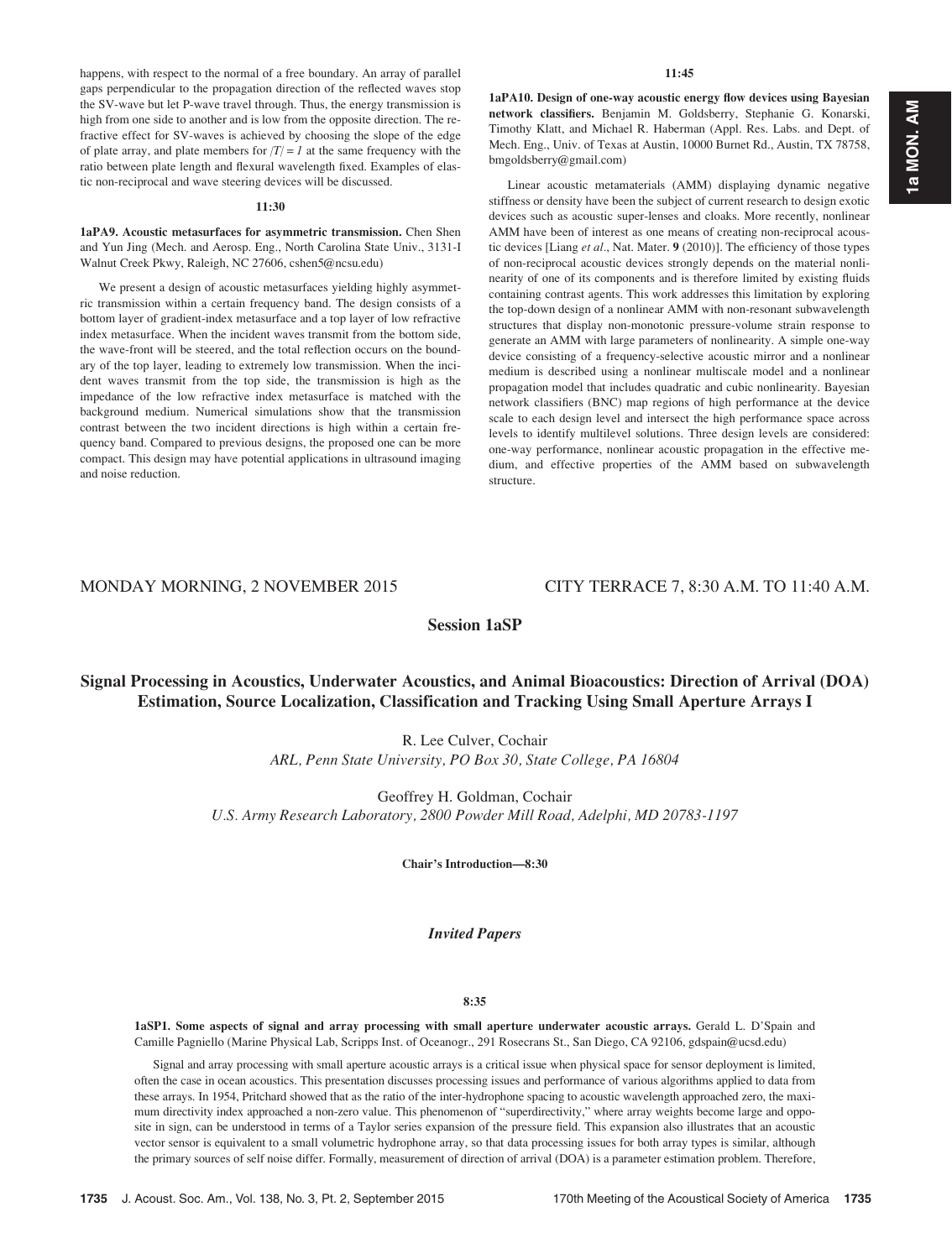performance is quantified by the statistical distribution (bias and variance) of the estimates. Therefore, although the spatial resolution of adaptive beamformers and the array gain may be higher than conventional approaches, the statistical estimation performance may be similar. These points will be illustrated using actual ocean acoustic data. [Work supported by the Office of Naval Research.]

#### 8:55

1aSP2. Symmetric small-aperture arrays for three-dimensional bearing estimation. David C. Swanson (Appl. Res. Lab, Penn State Univ., PO Box 30, State College, PA 16804, dcs5@arl.psu.edu) and Richard L. Culver (Penn State Univ., Chevy Chase, MD)

Small aperture arrays (size less than a wavelength) can be used for passive direction of arrival (DOA) estimation of both broadband and narrowband signals in the frequency domain. Phase differences across the array are measured in the frequency domain and can be spectrally averaged for stationary DOA and frequencies if desired. Data windowing will bias the DOA measurement toward the center of the FFT data buffer and is useful to prevent spectral leakage from strong target signals overshadowing weak target signals. The array is capable of measuring multiple target DOAs so long as each target produces unique frequencies. Broadband signals from targets can be collected from the FFT bins and grouped by arrival angle using a bearing histogram. The Cramer-Rao lower bound (CRLB) for bearing accuracy is presented as a function of frequency, aperture, and signal-to-noise ratio (SNR). The reduction in DOA accuracy due to a small aperture can be overcome if the SNR is sufficiently high. Using symmetry in 2D and 3D array geometries, we show how the azimuth and elevation angles can be separately measured. Examples are given for several single and multiple targets and different array shapes.

#### 9:15

1aSP3. Direction-of-arrival estimations based on a two-microphone array using two levels of Bayesian inference. Ning Xiang (Graduate Program in Architectural Acoust., Rensselaer Polytechnic Inst., Greene Bldg., 110 8th St., Troy, NY 12180, xiangn@rpi.edu) and Jose Escolano (Sophandrey Res., Brooklyn, NY)

Due to a wide variety of potential applications, such as in video conferencing, mobile devices, and robotics, sound source localization using a small aperture consisting of only two microphones has been actively investigated. Based on the observed time-differences of arrival between sound signals, a probability distribution of the direction of the sources is derived to estimate the actual direction of sources. Many existing algorithms, however, assume a given number of sound sources. This paper describes a recent development in a model-based Bayesian probabilistic approach by Escolano et al. [J. Acoust. Am. Soc. 135, 742–751 (2014)], which allows both the number and direction of speech sources to be inferred. This paper will demonstrate that a unified framework encompassing two levels of Bayesian inference, model selection and parameter estimation, can be efficiently applied in this challenging task. This paper will also present different experimental setups and scenarios to investigate the performance of the proposed method.

#### Contributed Paper

#### 9:35

1aSP4. Multiple and single snapshot compressive beamforming. Peter Gerstoft (Scripps Inst. of Oceanogr., Univ. of California, San Diego, 9500 Gilman Dr., La Jolla, CA 92093-0238, gerstoft@ucsd.edu), Angeliki Xenaki (Dept. of Appl. Mathematics and Comput. Sci., Tech. Univ. of Denmark, Kgs.Lyngby, Denmark), and Christoph F. Mecklenbrauker (Christian Doppler Lab, Inst. of Telecommunications, TU Wien, Vienna, Austria)

For a sound field observed on a sensor array, compressive sensing (CS) reconstructs the direction-of-arrival (DOA) of multiple sources using a sparsity constraint. The DOA estimation is posed as an underdetermined problem by expressing the acoustic pressure at each sensor as a phaselagged superposition of source amplitudes at all hypothetical DOAs. Regularizing with an  $\ell_1$ -norm constraint renders the problem solvable with convex optimization, and promoting sparsity gives high-resolution DOA maps. Here, the sparse source distribution is derived using maximum a posteriori (MAP) estimates for both single and multiple snapshots. CS does not require inversion of the data covariance matrix and thus works well even for a single snapshot where it gives higher resolution than conventional beamforming. For multiple snapshots, CS outperforms conventional high-resolution methods, even with coherent arrivals and at low signal-to-noise ratio. The superior resolution of CS is demonstrated with vertical array data from the SWellEx96 experiment for coherent multi-paths.

## Invited Papers

#### 9:50

1aSP5. Small aperture microphone arrays. Gary W. Elko (mh Acoust., 25A Summit Ave., Summit, NJ 07901, gwe@mhacoustics. com) and Jens Meyer (mh Acoust., Burlington, VT)

Superdirectional microphone arrays are arrays that are typically smaller than the acoustic wavelength and attain directional gains that exceed those of a classical delay-sum beamformer. Early superdirectional microphones utilized a combination of a velocity microphone along with a pressure microphone. Later, a single sensor superdirectional microphone was discovered that utilized the combination of pressure and pressure-difference (which is proportional to the acoustic particle velocity) through appropriate porting of the incident acoustic field to both sides of the microphone diaphragm. In the early 1980s, with the advent of multichannel FFT analyzers, there was a renewed interest in using superdirectional microphone arrays to estimate the acoustic intensity and to calculate the acoustic power flow from sources. The estimation of the vector acoustic intensity led to many transducer designs that utilized up to 6 pressure microphones and commensurate signal processing. In this talk we will show some of the early acoustic intensity probes that were designed to estimate the acoustic intensity. These small arrays have been utilized in many other beamforming applications. We will show one where a superdirectional beamformer is also capable of source direction finding by utilizing some simple adaptive beamformer implementations.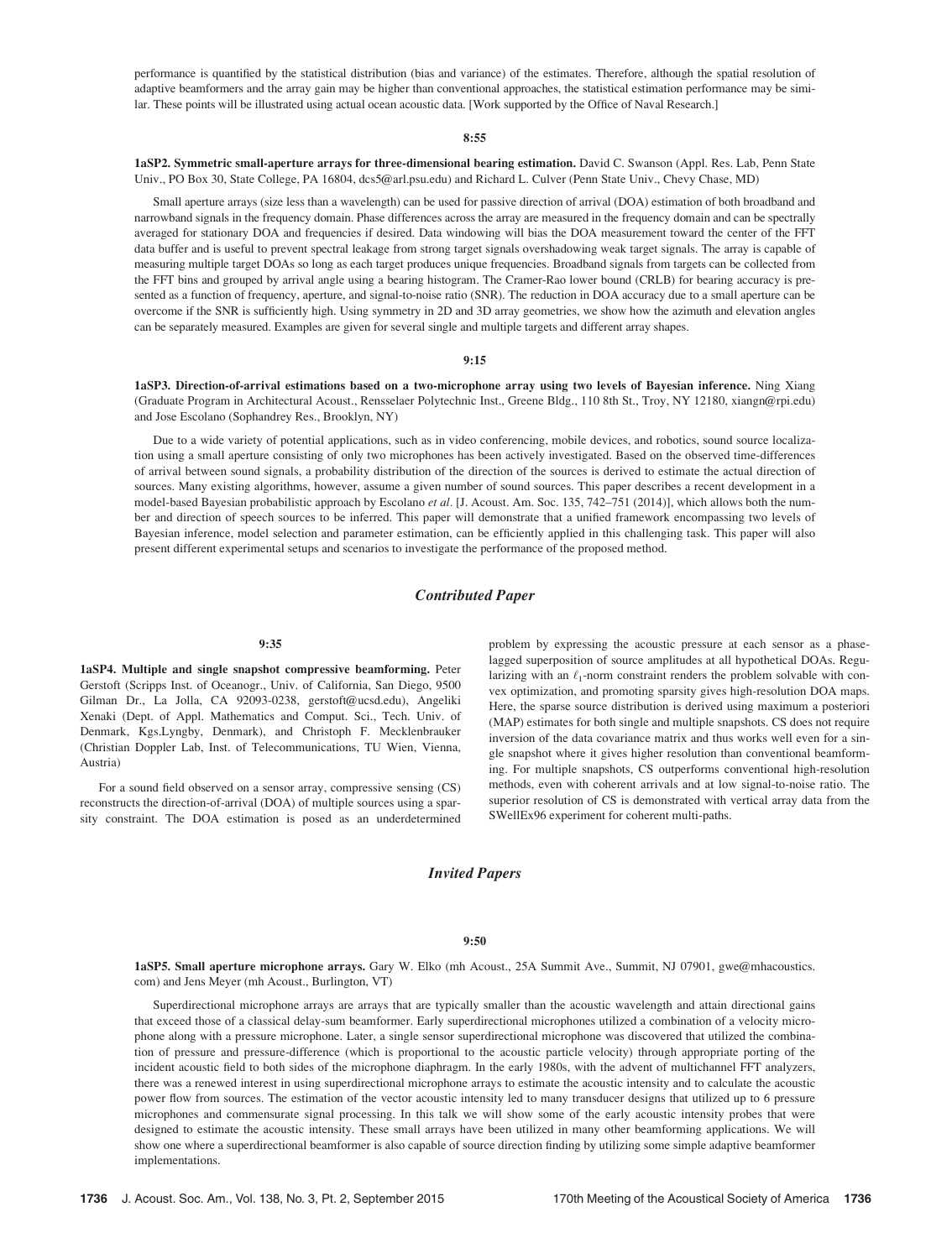#### 10:10–10:25 Break

#### 10:25

1aSP6. On robust time delay estimation in room acoustic environments. Jingdong Chen (Ctr. of Intelligent Acoust. and Immersive Communications, Northwestern Polytechnical Univ., 127 Youyi West Rd., Xi'an, Shaanxi 710072, China, jingdongchen@ieee.org), Jacob Benesty (INRS-EMT, Univ. of PQ, Montreal, QC, Canada), and Gongping Huang (Ctr. of Intelligent Acoust. and Immersive Communications, Northwestern Polytechnical Univ., Xi'an, Shaanxi, China)

Time delay estimation, which serves as the first stage that feeds into subsequent processors for localizing and tracking radiating sources, has been an active research topic for decades. This paper deals with time delay estimation in room acoustic environments. The major focus is on developing algorithms that can achieve robust time delay estimates in reverberant and noisy environments. Three approaches are investigated, i.e., the blind channel identification based method, the multichannel cross correlation based technique, and a method based on the use of the Householder transformation. The first approach achieves its robustness with respect to reverberation by taking into account reverberation in the problem formulation; the second one improves the robustness by exploiting the redundancy provided by multiple microphones, and the third method attempts to separate noise and reverberation from the signal components. Experimental results are presented to illustrate their performance and pros and cons in room acoustic environments where reverberation and noise are commonly encountered.

#### 10:45

1aSP7. Small infrasonic arrays for direction of arrival estimation. W. C. Kirkpatrick Alberts and Stephen M. Tenney (US Army Research Lab., 2800 Powder Mill, Adelphi, MD 20783, kirkalberts@verizon.net)

Long infrasonic wavelengths suggest a requirement for large arrays. This coupled with constraints in space can lead to array sizes and shapes that must strike a balance between the available resources and the tasks of the array; rarely are these arrays able to be installed in an optimal configuration. Further, typical frequencies of military interest span an order of magnitude in wavelength, roughly 17 to 170 m. However, standard beamforming techniques yield acceptable results even in frequency ranges where the spatial limitations of the available real estate force the size of the array to be much smaller than the wavelengths of a given signal of interest. Results acquired by processing several spatially constrained infrasonic arrays using standard techniques, e.g., minimum variance distortionless response (MVDR), will be discussed.

#### 11:05

1aSP8. Comparison of direction on arrival estimates from a co-located vector sensor and horizontal line array. David R. Dall'Osto (Acoust., Appl. Phys. Lab. at Univ. of Washington, 1013 N 40th St., Seattle, WA 98105, dallosto@apl.washington.edu) and Peter H. Dahl (Mech. Eng., Univ. of Washington and Appl. Phys. Lab., Seattle, WA)

Direction of arrival (DOA) estimates made simultaneously by a vector sensor and a co-located 1.4 m long horizontal line array (HLA) are compared. The 8-channels of data, corresponding to four HLA pressure sensors and a vector sensor (3-orthogonal particle acceleration sensors + 1 pressure sensor), were coherently recorded by an autonomous bottom-deployed system. The system was deployed 4 km off the coast of Panama City, FL, in water 20 m deep. Recordings were made of a series of 1-4 kHz transmissions (100ms duration) produced by source suspended 12 m below a drifting vessel. GPS measurements of the source location for each transmission show a source heading changing by 90 degrees relative to the sensor system as the source passes to within 200 m before opening to range 1200 m. The performance of DOA estimates from vector sensor measurements of active intensity and from HLA beamforming, using both conventional methods and compressive sensing, are assessed relative to the measured source bearing. At certain source locations DOA estimates deviate significantly from the source bearing. This effect is shown to be caused by destructively interfering modes, which can produce DOA estimates in the opposite direction of the source bearing.

#### Contributed Paper

#### 11:25

1aSP9. Analysis and design of multi-pole vector sensor arrays. Junyuan Guo, Shie Yang, and Shengchun Piao (College of Underwater Acoust. Eng., Harbin Eng. Univ., NO.145, Nantong St., Nangang District, Harbin, Heilongjiang Province, Harbin 150001, China, guojunyuan@hrbeu.edu.cn)

Super-directive sensor arrays, due to their small size and enhanced directivity, are quite promising in signal-to-noise enhancement and target direction finding. An array design method, which can build a desired beam pattern using compact multi-pole sensor arrays, is presented in this paper. The proposed method extracts multi-pole modes of different order from the spatial differentials of the sound fields which are measured by a uniform square array composed with hydrophones and particle velocity sensors. It can achieve more benefits with the employment of particle velocity sensors because of their inherent dipole directivities. The spatial differential in the extraction procedure is approximated with spatial difference and the approximation decreases the beam pattern performance. The performance degradations in multi-pole beam patterns are investigated for different incident wave frequency. Simulation and analysis show that the array gain is to a certain extent robust to uncorrelated noise.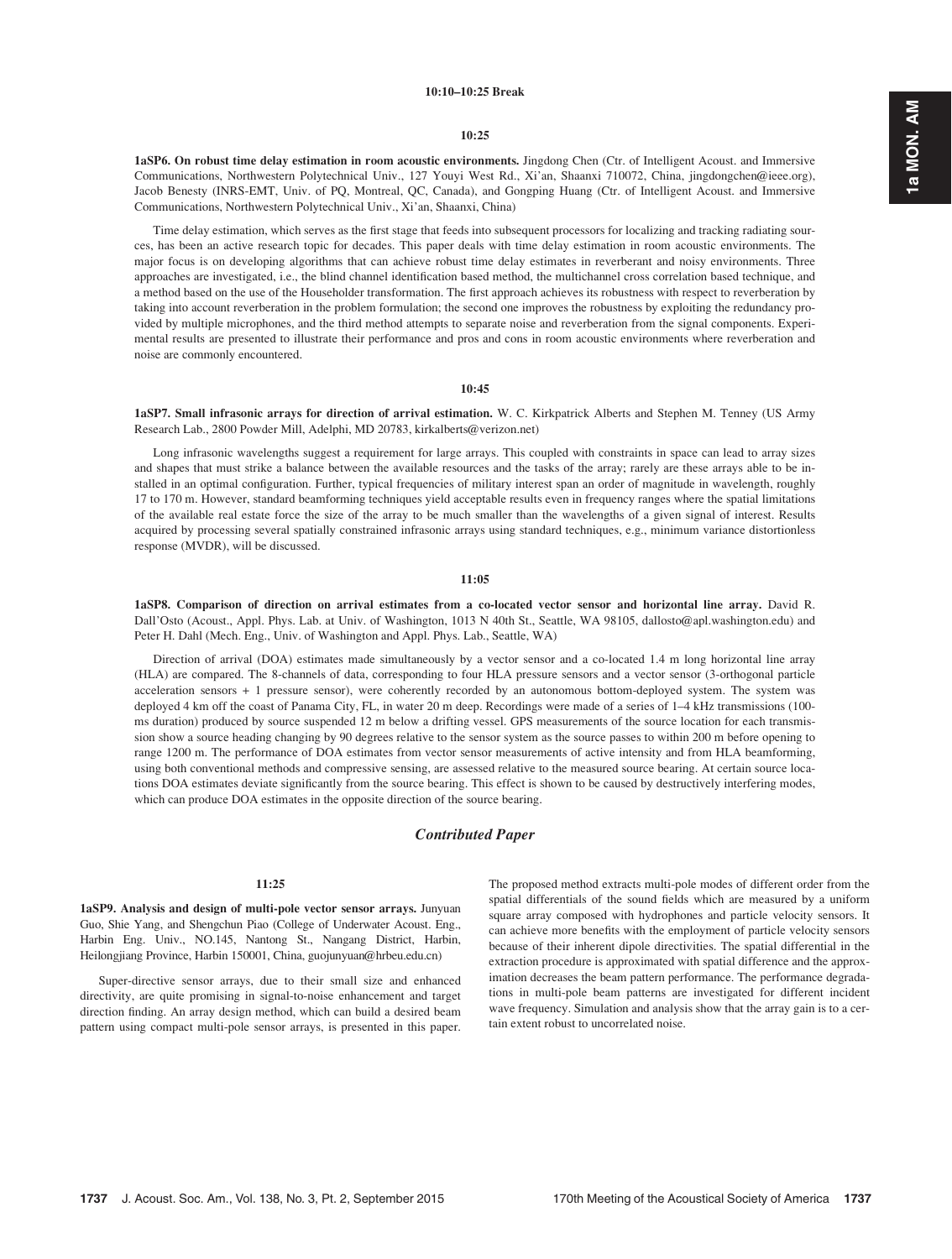## Session 1pAA

## Architectural Acoustics: Sustainability and Acoustics

Lucky S. Tsaih, Cochair

Dept. of Architecture, National Taiwan Univ. of Sci. and Tech., 43 Keelung Rd., Sec. 4, Taipei 10607, Taiwan

Ronald Eligator, Cochair Acoustic Distinctions, 145 Huguenot Street, New Rochelle, NY 10801

Chair's Introduction—2:00

#### Invited Papers

#### $2:05$

1pAA1. Synergies between high performance buildings and good acoustics. Ralph T. Muehleisen (Energy Systems, Argonne National Lab., 9700 S. Cass Ave., Bldg. 221, Lemont, IL 60439, rmuehleisen@anl.gov)

Post-occupancy surveys and anecdotal evidence suggest that "green" buildings tend to have worse acoustics than new "non-green" and older buildings. While some aspects of green building design such as the increased use of glass, increased exposure of hard finishes, and the removal of barriers between work stations can create situations that reduce the acoustic performance of interior spaces, all is not lost. Many energy efficiency innovations can actually improve acoustic performance. In this presentation, some of the synergies between acoustics and high performance building design will be discussed.

#### 2:25

1pAA2. A look at designing and integrating acoustics and sustainability. Shane J. Kanter, Robin Glosemeyer Petrone, Carl Giegold, Greg Miller, Scott Pfeiffer, and Brad Fritz (Threshold Acoust., 53 W. Jackson Blvd., Ste. 815, Chicago, IL 60604, skanter@ thresholdacoustics.com)

Designing with sensitivity toward our natural environment relates not only to the resources that are used in the design, construction, and ongoing operation of buildings, but also to creating environments inspired by nature to achieve a level of comfort in our surroundings. Green building design is by no means at odds with the goals of acoustic design. An overarching byproduct of good design should be an environment that is both pleasing to the ear and to the earth's resources. These principles can be subtle and subdued, such as in the reuse of building materials in the Writer's Theatre and the design of buildings to be flexible insuring longevity for Duke University. Or, rather than pouring energy into creating materials, buildings for music can be engineered with stiffness in mind to maintain energy and body, such as in the new orchestra shell at the Lyric Opera in Chicago. More traditionally, the Tower at PNC Plaza's tagline is the "world's greenest skyscraper;" yet, the interior of the office space shows minimal obvious signs of LEED influence. Alternatively, nature's touch is right on the sleeve of the National Research Defense Counsel project with the inclusion of foliage grown directly on the walls.

#### $2:45$

1pAA3. Understanding and communicating the importance of sustainable acoustics. David S. Woolworth and Amanda G. Higbie (Roland, Woolworth & Assoc., 356 CR 102, Oxford, MS 38655, dave@oxfordacoustics.com)

A green or sustainable approach to acoustics design extends far beyond the use of green materials or meeting LEED requirements. This paper addresses the importance of understanding and using the language of sustainability, the gray area of acoustics and general exclusion from the (Mechanical-Electrical-Plumbing based) engineering conversation, and the benefits of integrated design and early inclusion of acoustics in the design process. Included will be tools and studies to communicate the advantage of sustainable acoustics practices to architects and owners.

#### 3:05

1pAA4. Creating sustainable rooms through remediation. Joseph A. Keefe (Ostergaard Acoust. Assoc., 200 Executive Dr., STE 350, West Orange, NJ 07052, jkeefe@acousticalconsultant.com)

The author's consulting experience is that typical current sustainable design practices do not greatly affect acoustical design choices. However, many spaces are not "sustainable" due to poor acoustical performance (e.g., excessive reverberation). A few case studies of room investigations are presented, some with remediation efforts and some without, in order to evaluate how rooms can be made sustainable in the most important way: functional for their users.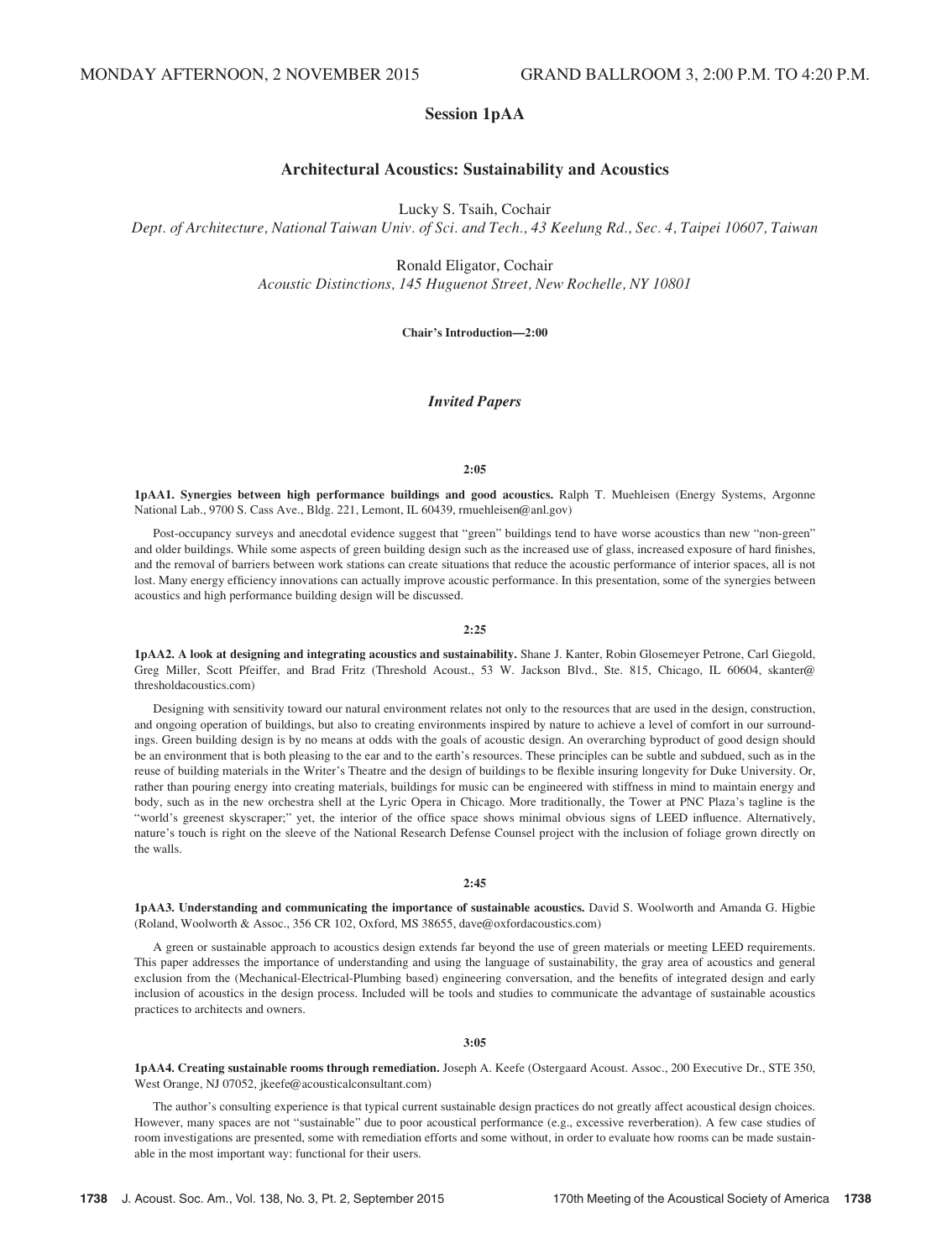1pAA5. The harmonization of sustainability and acoustics. Keely Siebein and Marylin Roa (Siebein Assoc., Inc., 625 NW 60th St., Ste. C, Gainesville, FL 32607, ksiebein@siebeinacoustic.com)

A theoretical look will be presented at how building and environmental acoustics fall into the larger context of sustainability. The 2005 World Summit on Social Development identifies sustainable development concepts as being: Social, Environment, and Economic. Each concept is examined in terms of how it relates to acoustics. For example, Social relates to communication and human interaction. Whether it is optimizing speech communication in schools, or global networking with colleagues via Internet teleconferencing, or listening to music performances in high-fidelity acoustic environments; the idea of communication is at the root of the social fabric of our society. Environment relates to materials' complete lifecycle from raw material to disposal, using recyclable materials or renewable materials that are locally harvested, reducing unwanted sonic impacts into the surroundings, and creating pleasing sounds in the environment. Economic relates to 1st cost, lifecycle cost, embodied energy, and productivity of space and users in the space. Research has shown that acoustics impacts productivity in offices, healthcare occupancies, and schools. Finding ways to navigate between competing goals in terms of other building attributes is also discussed.

#### 3:45

1pAA6. Integrating acoustics for sustainability. Ronald Eligator (Acoust. Distinctions, 145 Huguenot St., New Rochelle, NY 10801, religator@ad-ny.com)

Sustainability is frequently correlated with energy efficiency and environmentally sensitive design. Issues such as energy use, daylight harvesting, waste management, materials manufacturing, and recyclability are all considered. More difficult to quantify but of great importance in determining whether a project is truly sustainable is the degree to which a building or space appropriately serves the function for which it was designed. Thoughtful integration of acoustic design into building projects is required to ensure the finished product will meet the design goals of the client and users, including acoustic performance requirements. Without early integrated design efforts, the need for immediate renovation or other changes to a newly completed project due to acoustic deficiencies becomes much more likely. This presentation will provide case histories of projects made successful, and therefore sustainable, through an integrated design approach. Issues related to these successful outcomes will be discussed, including budget pressures, education of the client and design team regarding the effect design decisions have on the functionality and usability of spaces, and the importance of relationship building in encouraging design team members to take on design ideas which might challenge past approaches or assumptions.

#### Contributed Paper

#### 4:05

1pAA7. The Lane Community College Alveolus: A case study of sound isolation in an educational building with naturally ventilated cooling. Kent McKelvie (Cavanaugh Tocci Assoc., 327F Boston Post Rd., Sudbury, MA 01776, kmckelvie@cavtocci.com)

Providing adequate sound isolation in a building that incorporates naturally ventilated cooling presents many challenges and requires attention to detailing, along with close coordination between the acoustical consultant, architect, and project mechanical engineer. This presentation will walk through the design decisions and considerations for sound isolation at the Health and Wellness Facility for the Lane Community College in Eugene Oregon. The Lane Community College—Health and Wellness Facility is a LEED Gold certified education building that uses natural ventilation for building cooling. The building incorporates a 38-foot high by 180-foot long "lung", dubbed the Alveolus. This lung bisects the building along its full length and acts as a central chimney for evacuating warm air. Additionally, the "lung" space is constructed of translucent material so the large space can act as a light well. Using a clear (or semi-clear) polymer paneling system, the ventilation, natural lighting, and sound isolation needs were successfully balanced to meet the needs and desires of the Lane Community College.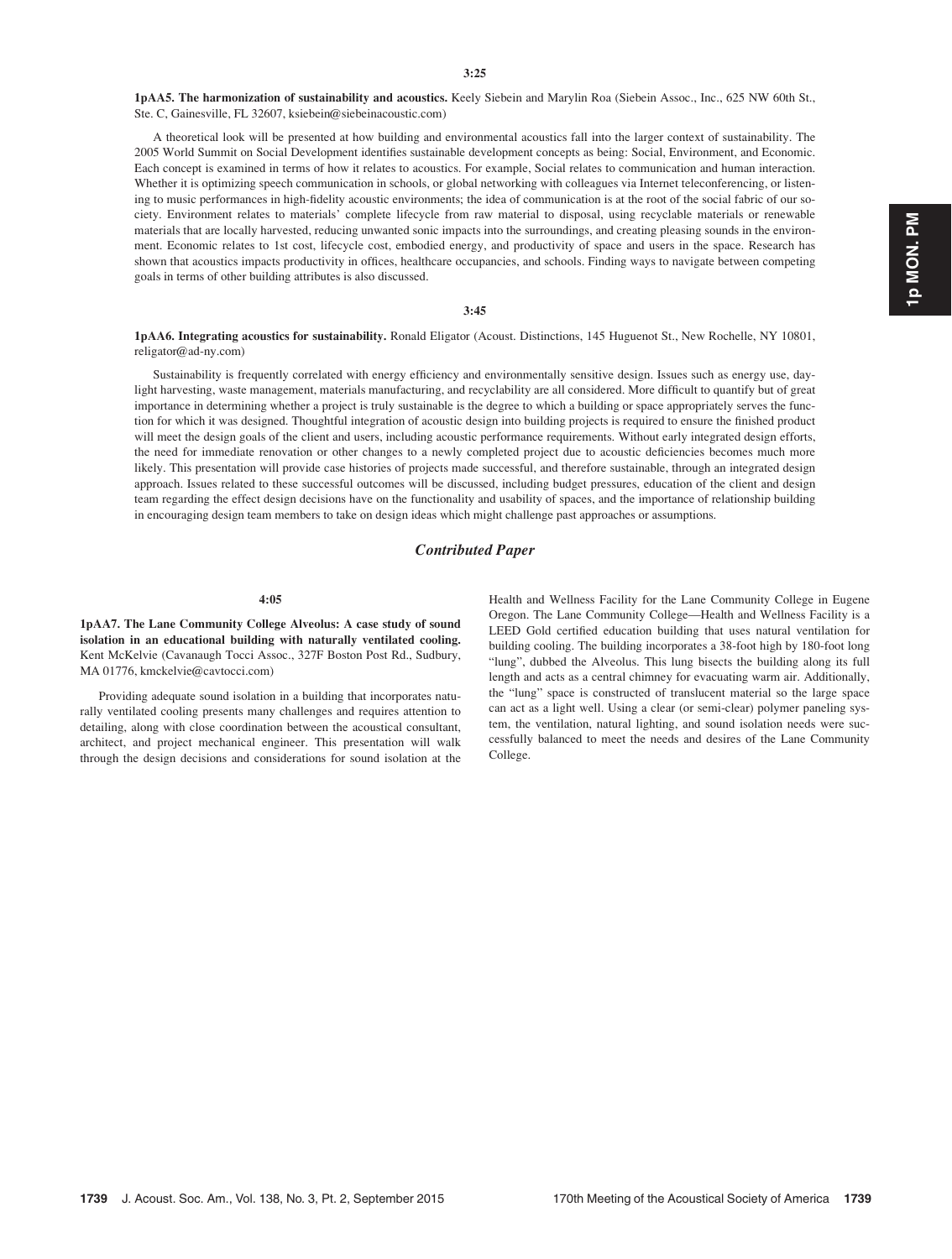## Session 1pAB

## Animal Bioacoustics and Psychological and Physiological Acoustics: Comparative Neurophysiology of the Auditory System II: Session in Honor of Albert Feng

Andrea Simmons, Cochair Brown University, Box 1821, Providence, RI 02912

Peter M. Narins, Cochair Integrative Biology & Physiology, UCLA, 621 Charles E. Young Dr. S., Los Angeles, CA 90095

#### Invited Papers

#### 1:30

1pAB1. Albert Feng and target ranging by echolocating bats. James A. Simmons (Neurosci., Brown Univ., 185 Meeting St., Box GL-N, Providence, RI 02912, james\_simmons@brown.edu)

Ultrasonic biosonar sounds propagate out to a target and return as echoes. Simultaneously, phasic-on neural responses evoked by each outbound sound propagate from one subpopulation of neurons to another at different latencies in the inferior colliculus, creating delay-lines carrying a replica of the broadcast. When each echo returns, it evokes new on-responses that travel over similar subpopulations of neurons, but lagging behind responses to the broadcast according to the delay of the echo. Albert Feng's discovery of delay-tuned neurons in the bat's nucleus intercollicularis revealed that bats "read out" echo delay from the delay-lines by detecting the succession of coincidences between responses to the echo and to the emission. Subsequent work in multiple labs demonstrated the ubiquity of delaytuning in bats. Working in the inferior colliculus, Al Feng showed how the delay-line responses are restricted to single spikes by initial inhibition that determines each neuron's characteristic on-response latency followed by new inhibition that suppresses any subsequent multiple spikes. The interplay between timed and triggered inhibition defines the delay-lines, while delay-tuned coincidence-detecting neurons from inferior colliculus to superior colliculus guide the bat and from inferior colliculus to auditory cortex create the bat's perceived images. [Work supported by ONR.]

#### 1:50

1pAB2. Strategies for an echolocating FM bat, Pipistrellus abramus, to listen to weak echoes. Hiroshi Riquimaroux (Shandong Univ.-Virginia Tech Joint Program, Shandong Univ., 27 Shanda Nanlu, Jinan, Shandong 250100, China, hiroshi\_riquimaroux@brown. edu)

In Japanese house bat, Pipistrellus abramus, a typical FM-bat, neurophysiological investigation in the inferior colliculus showed that about half of neurons was tuned to the terminal frequency of the downward FM seep or pseudo-CF frequency for searching insects, which was around 40 kHz. Their audiograms determined by the auditory brainstem response (ABR) and the compound action potentials (CAP) of the cochlear nerve also show the lowest threshold or maximum amplitude to be found at around 40 kHz. However, we could not find a sharp notch in their audiogram around 40 kHz, which we have usually found in CF-FM bats at round their reference CF frequency. We examined the peripheral system of Japanese house bat how they extract signals of a flying insect. A particular attention was paid on their terminal frequency of FM sweep or pseudo-CF frequency. [Research supported by MEXT of Japan.]

#### 2:10

1pAB3. Three-dimensional space representation by echolocation in bats. Melville J. Wohlgemuth, Ninad B. Kothari (Psychol. and Brain Sciences, Johns Hopkins Univ., Baltimore, MD), and Cynthia F. Moss (Psychol. and Brain Sciences, Johns Hopkins Univ., Biology-Psych. Bldg. 2123M, College Park, MD 20742, cynthia.moss@gmail.com)

Echolocating bats are equipped with a biological sonar system that permits spatial navigation and target tracking in complete darkness. By actively controlling the directional aim, timing, frequency content, and duration of echolocation signals to "illuminate" the environment, the bat directly influences the acoustic input available to its sonar imaging system. Detailed analyses of the bat's sonar behavior suggest that the animal's actions play into a rich 3-D representation of the environment, which then guides motor commands for subsequent call production, head aim, and flight control in an adaptive feedback system. Studies of the bat's sonar behavior have motivated neurophysiological studies of the midbrain superior colliculus (SC), a structure implicated in sensorimotor integration and spatial orientation. Using multichannel silicon probe recordings from the freely echolocating big brown bat, we characterized response profiles of single neurons, as the animal tracked moving targets from a stationary position on a platform and in free flight. Our data show premotor activity prior to sonar vocalizations and responses to echoes from objects. Echo responses depended on both the azimuth and delay of sonar returns. These findings demonstrate both auditory and premotor specializations in the bat SC, which contribute to the animal's 3-D representation of space.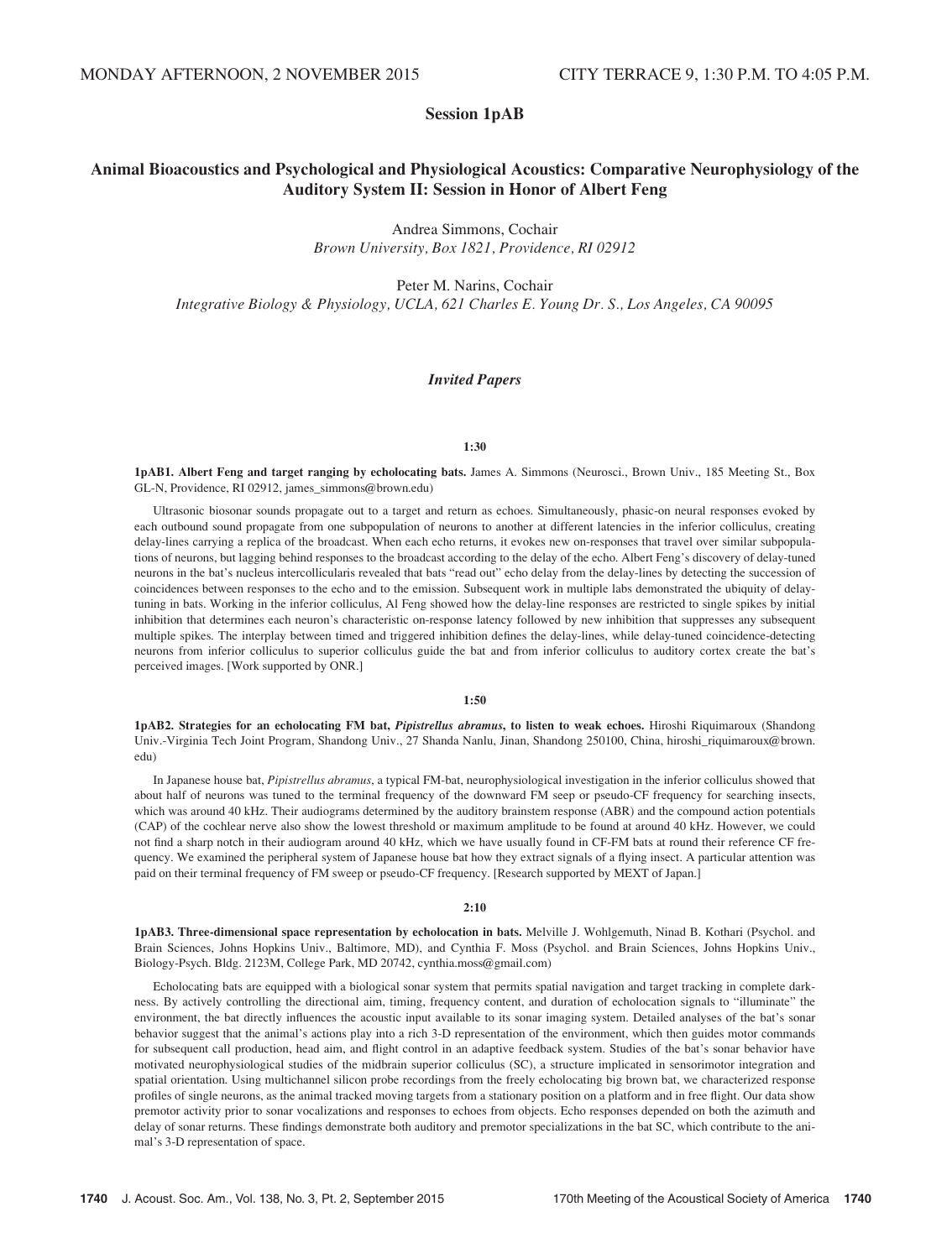1pAB4. Neural processing of novel sounds in the rat's inferior colliculus. Huiming Zhang, Chirag Patel, and Ariana Lumani (Dept. of Biological Sci., Univ. of Windsor, 401 Sunset Ave., Windsor, ON N9B3P4, Canada, hzhang@uwindsor.ca)

A novel sound is an occasionally occurring acoustic event in a constant/repetitive acoustic environment. Auditory neurons display sensitivity to a novel sound by reducing action potential discharges over repetitive acoustic stimulation and restoring discharges upon presence of a novel sound. We used the rat as an animal model and conducted in vivo neurophysiological recordings to examine how novel sounds are processed in the midbrain auditory structure, the inferior colliculus (IC). The IC receives convergent inputs from structures including those with neurons sensitive to novel sounds. These inputs have diverse sensitivities to temporal, spectral, and directional acoustic cues and produce excitatory/inhibitory synaptic events with different time courses in IC neurons. Integration among these inputs in IC neurons provides a likely physiological basis for processing the novelty of a sound and other dynamic acoustic characteristics. We used both closed- and free-field stimuli to examine responses to oddball paradigms. Our results indicate that neurons sensitive to novel sounds existed in the IC. These neurons typically have onset firing patterns; and their sensitivity to a novel sound is affected by the spatial relationship between the novel sound and a repetitive standard sound in the environment. [Research supported by NSERC of Canada.]

#### 2:50–3:05 Break

#### 3:05

1pAB5. Sound localization in the frog after Albert Feng: Filling in the blanks. Peter M. Narins (Integrative Biology & Physiol., UCLA, 621 Charles E. Young Dr. S., Los Angeles, CA 90095, pnarins@ucla.edu)

In his Ph.D. thesis, Albert described his elegant behavioral study demonstrating that two ears are necessary for frogs to localize sound. Next, he elucidated a series of mechanisms in the frog CNS that is responsible for encoding sound source direction. Inspired by this work, we examined some of the peripheral mechanisms involved in sound processing in the frog. For example, frogs and toads are capable of producing calls at potentially damaging levels that exceed 110 dB SPL at 50 cm. In most frog species, the tympanic membranes (TMs) communicate directly via the large, permanently open Eustachian tubes, resulting in an inherently directional asymmetrical pressure-gradient receiver. One active mechanism for auditory sensitivity reduction involves the pressure increase during vocalization that distends the TM, reducing its airborne sound sensitivity. Another states that if sounds generated by the vocal folds arrive at both surfaces of the TM with nearly equal amplitudes and phases, the net motion of the eardrum would be greatly attenuated. Both mechanisms can explain the results of our direct TM measurements. Moreover, we have measured this eardrum motion under acoustic clamp conditions and shown that blocking the internal interaural connection results in nearly azimuth-independent eardrum velocity, consistent with Albert's results.

#### 3:25

1pAB6. Sound-triggered suppression of neuronal firing in the auditory cortex: Implications to the residual inhibition of tinnitus. Alexander Galazyuk (Anatomy and Neurobiology, Northeast Ohio Medical Univ., 4209 St. Rt. 44, Rootstown, OH 44272, agalaz@ neomed.edu)

Tinnitus can be suppressed briefly following the offset of an external sound. This phenomenon, termed "residual inhibition," has been known for almost four decades, although its underlying cellular mechanism remains unknown. In our previous work, we have shown that the majority of neurons in the inferior colliculus (IC) exhibit long lasting suppression of spontaneous activity following the offset of an external sound. The time course of suppression corresponded to the time course of residual inhibition in tinnitus patients. If the suppression is an underlying mechanism, the auditory cortex (AC) neurons should also exhibit suppression because residual inhibition of tinnitus is a perceptual phenomenon. To test this hypothesis, we studied sound evoked suppression in AC neurons of awake CBA/CaJ mice using extracellular recording. Pure tones at neurons' characteristic frequency and/or wideband noise stimuli 30 s duration were delivered in the free-field. We found that AC neurons exhibited sound-triggered suppression of their spontaneous firing. Similar to the IC, the duration of this suppression was roughly corresponded to the stimulus duration (about 30 s). AC neurons also showed longer suppression to tones at their characteristic frequency than to wideband noise. Our data suggest that suppression may be a neural correlate of the residual inhibition of tinnitus in humans. [Work supported by Grant R01 DC011330 from the National Institute on Deafness and Other Communication Disorders.]

#### 3:45

1pAB7. fMRI and electrophysiology of cortical layer-dependent processes in primary sensory cortex. Jozien Goense (Inst. for Neurosci. & Psych., Univ. of Glasgow, 58 Hillhead St., Glasgow G12 8QQ, United Kingdom, jozien.goense@glasgow.ac.uk)

To understand cortical function, it is important to better understand the cortical functional units, i.e., its columns and layers. High-resolution fMRI can offer tremendous advantages for the study of cortical circuits in vivo, evidenced by the increasing interest in high-resolution fMRI. However, many questions remain about the size of the cortical features that can be resolved, and how neural activity gives rise to the blood oxygenation dependent (BOLD) signal measured with fMRI. We use high-resolution fMRI combined with electrophysiology to study laminar processing, with the aim of gaining insight into the layer-dependent neural processing and the mechanisms of neurovascular coupling in the primary visual cortex (V1) and temporal lobe of awake and anesthetized macaques. We investigated whether laminar differences in the BOLD, cerebral blood flow (CBF), and volume (CBV) responses can be detected for excitatory and inhibitory stimuli, and found that the mechanisms for positive and negative BOLD responses differ, but also that neurovascular coupling differs in the cortical layers. Furthermore, neuromodulators such as dopamine can alter neurovascular coupling. Our results suggest that neurovascular coupling depends on multiple factors, and that the combination of high-resolution fMRI with electrophysiology can be used to resolve neurovascular coupling in functional microcircuits.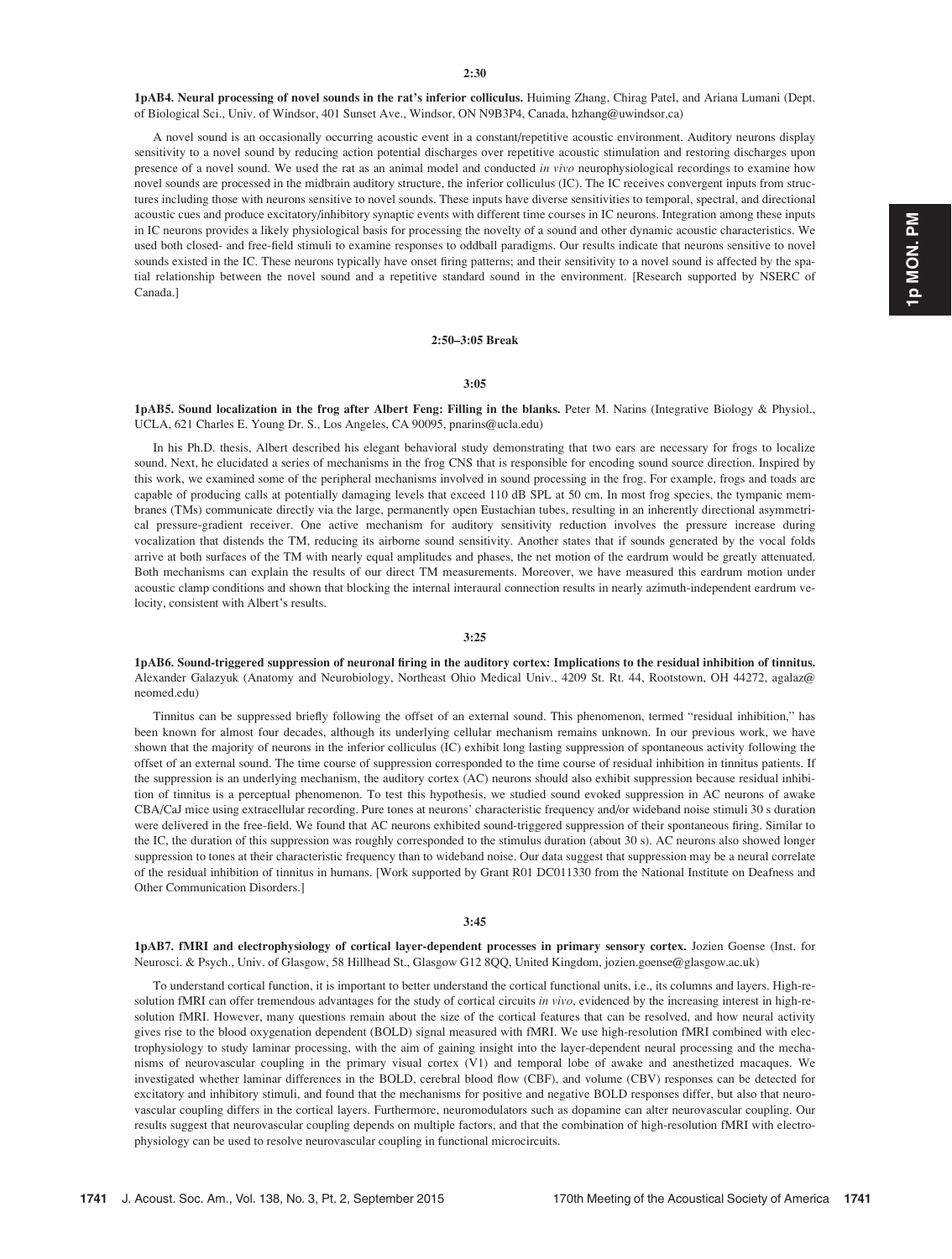## Session 1pAO

## Acoustical Oceanography, Signal Processing in Acoustics, Underwater Acoustics, and Animal Bioacoustics: Acoustics of High Latitude Oceans II

Aaron Thode, Cochair

SIO, UCSD, 9500 Gilman Dr., MC 0238, La Jolla, CA 92093-0238

John A. Colosi, Cochair

Department of Oceanography, Naval Postgraduate School, 833 Dyer Road, Monterey, CA 93943

## Contributed Papers

### 1:15

1pAO1. Development of acoustic remote sensing techniques for sea ice, oil under sea ice, and oil encapsulated in sea ice. Christopher Bassett, Andone C. Lavery, Ted Maksym (Dept. of Appl. Ocean Phys. and Eng., Woods Hole Oceanographic Inst., Woods Hole, MA 02543, cbassett@whoi. edu), Jeremy Wilkinson (Br. Antarctic Survey, Cambridge, United Kingdom), Dajun Tang (Appl. Phys. Lab., Univ. of Washington, Seattle, WA), and Scott Pegau (Oil Spill Recovery Inst., Anchorage, AK)

Recent decreases in sea ice cover have provided new opportunities for the shipping industry and stimulated further interest in hydrocarbon extraction in Arctic waters, thereby also increasing the risk of an oil spill in ice covered waters. To support oil spill response there is a need to develop practical remote sensing techniques to detect, quantify, and map oil that is under or encapsulated in sea ice. To address this need, a series of experiments were conducted at the Cold Regions Research and Environmental Laboratory (CRREL, Hannover, NH). During these experiments, different amounts of crude oil were injected underneath artificially grown sea ice of different thicknesses. The ice and oil were monitored by a suite of instruments located in the water column, including cameras, laser fluorometers, and multibeam, narrowband, and broadband acoustic backscattering systems. In addition, temperature and salinity profiles were conducted routinely, and ice cores were collected and imaged using a micro-CT scanner. Results from the broadband acoustic backscattering system are presented, and the relative merits of this approach for the remote detection and quantification of oil under and in sea ice are discussed. In addition, the utility of the acoustic systems for studies of ice physics are also discussed.

#### 1:30

1pAO2. A seven-year review of ambient acoustic environments in the Beaufort Sea. Kerri D. Seger, Aaron M. Thode (Scripps Inst. of Oceanogr., 9331 Discovery Way, Apt C, La Jolla, CA 92037, kseger@ucsd.edu), Susanna B. Blackwell, and Katherine H. Kim (Greeneridge Sci., Inc., Santa Barbara, CA)

Over seven seasons (2007 to 2014) Greeneridge Sciences, Inc., deployed passive acoustic recorders (DASARs) between August and October at five sites in the Beaufort Sea off the Alaskan North Slope to collect acoustic data during the fall bowhead whale migration. Each site consisted of 7–11 DASARs, arranged in triangular grids with 7 km spacing between each unit. The shallowest DASAR unit in each set was deployed 15–33 km due north of the coast in 22–39 m of water. The acoustic environments between sites differ due to varying ocean depths and sound source contributions (whales, winds, and human activities). Here, we conduct a multi-year bulk analysis of the summer Beaufort Sea acoustic environment, comparing noise properties as a function of both distance offshore and longitude within a given year, and across sites across all eight seasons. Comparisons were conducted by investigating the percentile distributions of ambient noise intensity over several bandwidths that are representative of the different sound sources present in the Beaufort Sea. Results suggest that variations in the ambient noise field across sites and years create spatially heterogeneous acoustic environments that must be accounted for when addressing responses of bowhead whales to industrial noise.

#### $1.45$

1pAO3. Modal analysis of broadband signal arrival on Beaufort shelf. Mohsen Badiey, Lin Wan, Andreas Muenchow (College of Earth, Ocean, and Environment, Univ. of Delaware, 261 S. College Ave., Robinson Hall, Newark, DE 19716, badiey@udel.edu), and David Knobles (Appl. Res. Lab., Univ. of Texas, Austin, TX)

Using previously reported temperature and salinity data collected over the past decade, time evolving sound speed profiles were constructed and used (Prog. Oceanography, 127, pp.1-20, 2014) as input to a parabolic equation model. Modeling of broadband acoustic signal propagation in the Arctic shelf-basin region during ice free sea surface season was reported recently (J. Acoust. Soc. Am. 136(4), Pt. 2, 2317, 2014). It was shown that when broadband acoustic signals propagate from deep water to shallow water, the modal dispersion is changed. The change is mostly affected by the water thermocline behavior in time and space and by source depth. The modal arrival structure can be influenced by a number of factors including the degree of Pacific warm water intrusion, upwelling of the warm saline Atlantic water into the cold surface layer, the range-dependence of the water layers over the shelf break, and the depth of the source. In this paper, we analyze the range-dependent propagation in terms of adiabatic and coupled mode regimes in order to explain the model results. [Work supported by ONR.]

#### 2:00

1pAO4. Investigating the effects of ocean layering and sea ice cover on acoustic propagation in the Beaufort Sea. Jason D. Sagers, Megan S. Ballard, David P. Knobles (Appl. Res. Labs. at the Univ. of Texas at Austin, 10000 Burnet Rd., Austin, TX 78758, sagers@arlut.utexas.edu), Mohsen Badiey (College of Earth, Ocean, and Environment, Univ. of Delaware, Lewes, TX), and Andreas Muenchow (College of Earth, Ocean, and Environment, Univ. of Delaware, Lewes, DE)

Over the past several decades, the Beaufort Gyre has experienced changes in sea-ice freshwater accumulation and ocean stratification which has implications for long-range acoustic propagation. In this talk, acoustic propagation from the Canadian Basin to the Alaskan Beaufort Shelf is modeled using measurements of physical oceanography and sea ice. Water masses that impact acoustic propagation and stratification in the basin include the warm, saline Atlantic Water (AW), which is overlain by cooler, less-saline Pacific Winter Water (PWW). Oceanographic observations reveal intrusions of a warmer, fresher water mass called Pacific Summer Water (PSW). This water mass resides below the surface mixed layer, but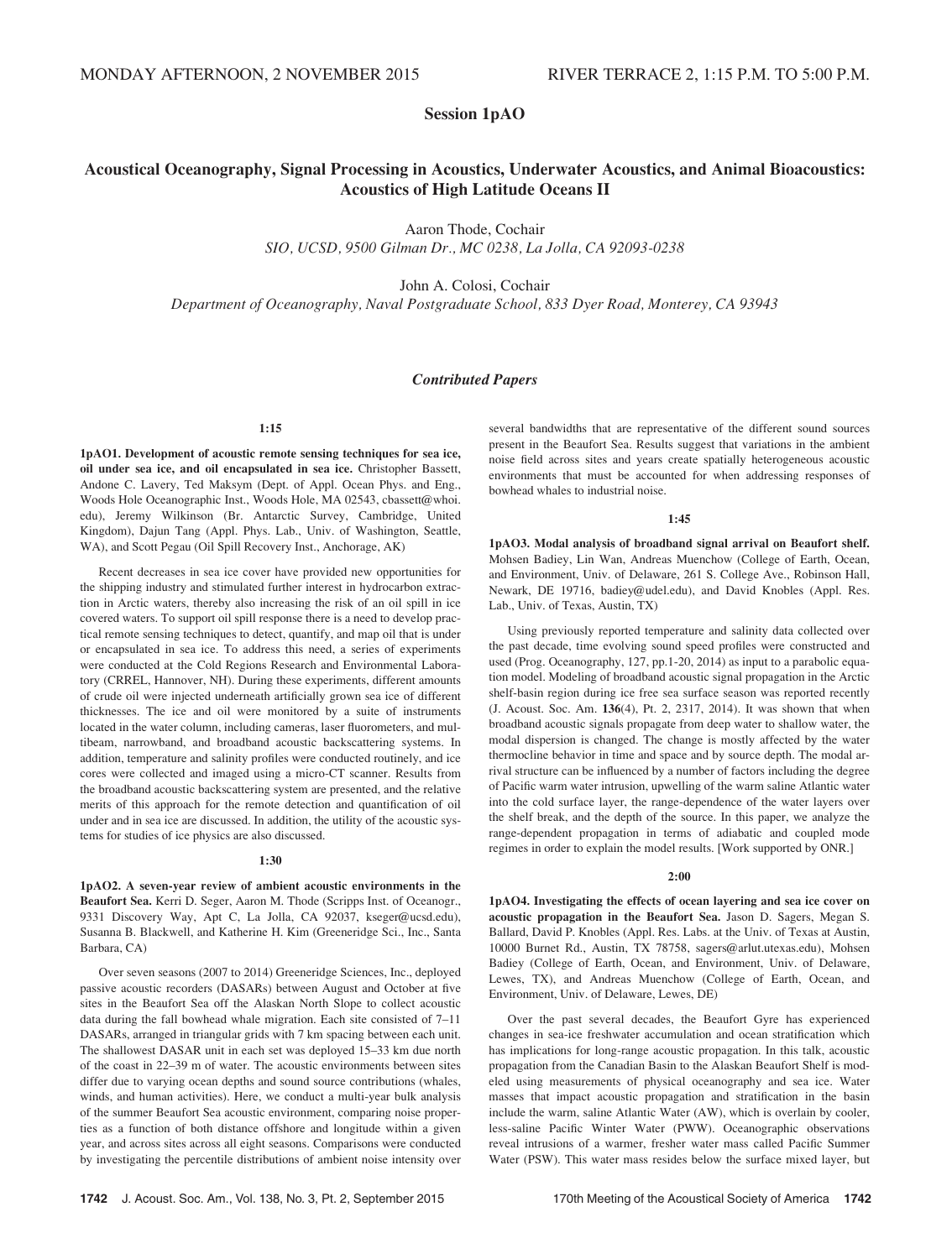1p MON. PM 1p MON. PM

above the PWW and reduces acoustic interaction with the sea-ice canopy for source depths located in the halocline duct. Oceanographic data indicate that on the continental shelf, the PSW intrusion can be absent in the ice-covered months resulting in an upward refracting sound speed profile. Using measurements from ice-tethered profilers in the basin and oceanographic moorings on the shelf, we model the temporal and spatial variability of the acoustic field. The effect of scattering from the ice cover is included, with consideration given to the seasonal variability of sea-ice concentration, thickness, and acoustic properties. [Work supported by ONR.]

#### 2:15

1pAO5. Laboratory measurements of high-frequency broadband acoustic backscatter from sea ice, oil under sea ice, and oil encapsulated in sea ice. Christopher Bassett and Andone C. Lavery (Dept. of Appl. Ocean Phys. and Eng., Woods Hole Oceanographic Inst., Woods Hole, MA 02543, cbassett@whoi.edu)

To investigate the potential for detection of crude oil under sea ice using active acoustics techniques, measurements of high-frequency broadband backscattering (75–590 kHz) from crude oil of different thicknesses (0.7–8 cm) under, and frozen within, laboratory sea ice have been performed at the Cold Regions Research and Environmental Laboratory (Hannover, NH). Backscattering measurements were performed at normal and 20 degrees from normal incidence. The data have been analyzed in both the temporal domain and in the frequency domain, allowing scattered spectra from the oil and ice to be measured. The results show structure consistent with scattering from multiple interfaces following the injection of oil under the ice and during the subsequent encapsulation the oil layer. The acoustic estimates of oil thickness are in general agreement with ancillary measurements. The sound speed of the crude oil was separately measured over a range of relevant temperatures, both to inform a scattering model and to accurately infer the oil thickness. Predictions based on a simple scattering model for the frequencydependent reflection coefficient of oil under ice agree well with the normal incidence measurements prior to oil encapsulation. At angles off normal incidence, volume inhomogeneities appear to dominate the scattering.

#### 2:30

1pAO6. Passive acoustic monitoring and ambient noise in the high Arctic: Resolute Bay, Nunavut. Caitlin O'Neill (School of Earth and Ocean Sci., Univ. of Victoria, 304-1000 McKenzie Ave., Victoria, BC V8X 4C8, Canada, caitlin.v.oneill@gmail.com) and Svein Vagle (Fisheries and Oceans Canada, Victoria, BC, Canada)

Resolute Bay, a remote bay in the Canadian High Arctic to the north of Parry Channel, hosts diverse populations of marine mammals that migrate through the bay each year following food availability and/or oceanographic conditions. The changing climate combined with increasing anthropogenic activity in the Arctic make it important to create an ecosystem baseline from which to predict, understand, and monitor future changes. Passive underwater acoustic observations provide a non-invasive way to monitor marine mammal presence. Broadband noise (10 Hz to 48 kHz) was recorded by an Autonomous Marine Acoustic Recorder (AMAR) and marine mammal click detections were logged by two CPODs over a 5 month period from August to December 2013. Acoustic data were processed with click and tonal call detectors to determine marine mammal presence. Resolute Bay is ice-covered 10 months a year, leading to increased broadband ambient noise levels due to ice movement. During the short open-water period, vessel activity is common in the bay. The aim is to compare these two different ambient noise regimes and how they affect the effectiveness of passive acoustic marine mammal detections and tracking.

#### 2:45

1pAO7. Observations of thermohaline sound speed structure in the Beaufort Sea in the summer of 2015. Dominic DiMaggio, Annalise Pearson, and John A. Colosi (Dept. of Oceanogr., Naval Postgrad. School, Monterey, CA 93943, dfdimagg@nps.edu)

Moored observations of temperature and salinity were made in the depth of range 50–510 m between July 15 and August 15 2015 in the central Beaufort Sea, as part of the Canada Basin Acoustic Propagation Experiment (CANAPE) pilot study. This talk will present an analysis of the observed sound speed structure in terms of the fresh upper layer, the Pacific layers, and the Atlantic layer. The talk will also address the space/time scales of fluctuations associated with internal waves, eddies, and diffusive layering (stair cases).

#### 3:00–3:15 Break

#### 3:15

1pAO8. Bowhead whale localization using asynchronous hydrophones in the Chukchi Sea. Graham A. Warner, Stan E. Dosso (School of Earth and Ocean Sci., Univ. of Victoria, 3800 Finnerty Rd. Ste. A405, Victoria, BC V8P 5C2, Canada, gwarner@uvic.ca), David E. Hannay (JASCO Appl. Sci., Victoria, BC, Canada), and Jan Dettmer (School of Earth and Ocean Sci., Univ. of Victoria, Victoria, BC, Canada)

This paper estimates bowhead whale locations and uncertainties from Bayesian inversion of modally dispersed calls recorded on asynchronous recorders in the Chukchi Sea, Alaska. Bowhead calls were recorded on a cluster of seven asynchronous ocean-bottom hydrophones that were separated by 0.5–7.5 km. A warping time-frequency analysis is used to extract relative mode arrival times as a function of frequency for nine frequencymodulated whale calls that dispersed in the shallow water environment. Each call was recorded on multiple hydrophones and the mode arrival times are inverted for: the whale location in the horizontal plane, source instantaneous frequency (IF), water sound-speed profile, subbottom layering and geoacoustic parameters, relative recorder clock drifts, and residual error standard deviation, all with estimated uncertainties. A simulation study shows that accurate prior environmental knowledge is not required for accurate localization. Joint inversion of multiple recorded calls is shown to substantially reduce localization, source IF, and relative clock drift uncertainties. Whale location uncertainties are estimated between 30 and 160 m and clock drift uncertainty is estimated between 3 and 26 ms. The clock synchronization provided by the inversion is sufficient for localizing other types of marine mammal calls using simpler time-difference-of-arrival methods.

#### 3:30

1pAO9. Resolution, identification, and stability of broadband acoustic arrivals in Fram Strait. Matthew A. Dzieciuch, Peter F. Worcester (Scripps Inst. of Oceanogr., Univ. of California, San Diego, 9500 Gilman Dr., 0225, La Jolla, CA 92093-0225, mdzieciuch@ucsd.edu), Hanne Sagen, Stein Sandven, Florian Geyer, Mohamed Babiker (Nansen Environ. and Remote Sensing Ctr., Bergen, Norway), Agnieszka Beszczynska-Möller (Inst. of Oceanology of the Polish Acad. of Sci., Sopot, Poland), and Brian D. Dushaw (Appl. Phys. Lab., Univ. of Washington, Seattle, WA)

Fram Strait is the only deep-water connection between the Arctic and the world oceans. An acoustic system for tomography, glider navigation, and passive listening was installed in the central, deep-water part of the Strait during 2010–2012, with the primary objective of improving the estimates of transport through the Strait. Previous tomographic measurements have relied on the travel times of resolved, identified, and stable acoustic arrivals. The oceanographic conditions and highly variable sea ice in Fram Strait provide an acoustic environment that differs substantially from those in other tomographic experiments, however, and results in complex arrival patterns. Comparisons of the measured arrival patterns with predictions based on hydrographic sections show that it is difficult to resolve and identify individual arrivals in the early part of the arrival patterns. In addition, the early arrivals are unstable, with the arrival structure changing significantly over time. Later arrivals that are surface-reflected, bottom-reflected tend to be easier to resolve and identify, as well as more stable. The implication is that inverse methods need to use fluctuations in the overall structure of the early arrivals, which tend to sample the ocean similarly, in combination with the travel times of the later arrivals.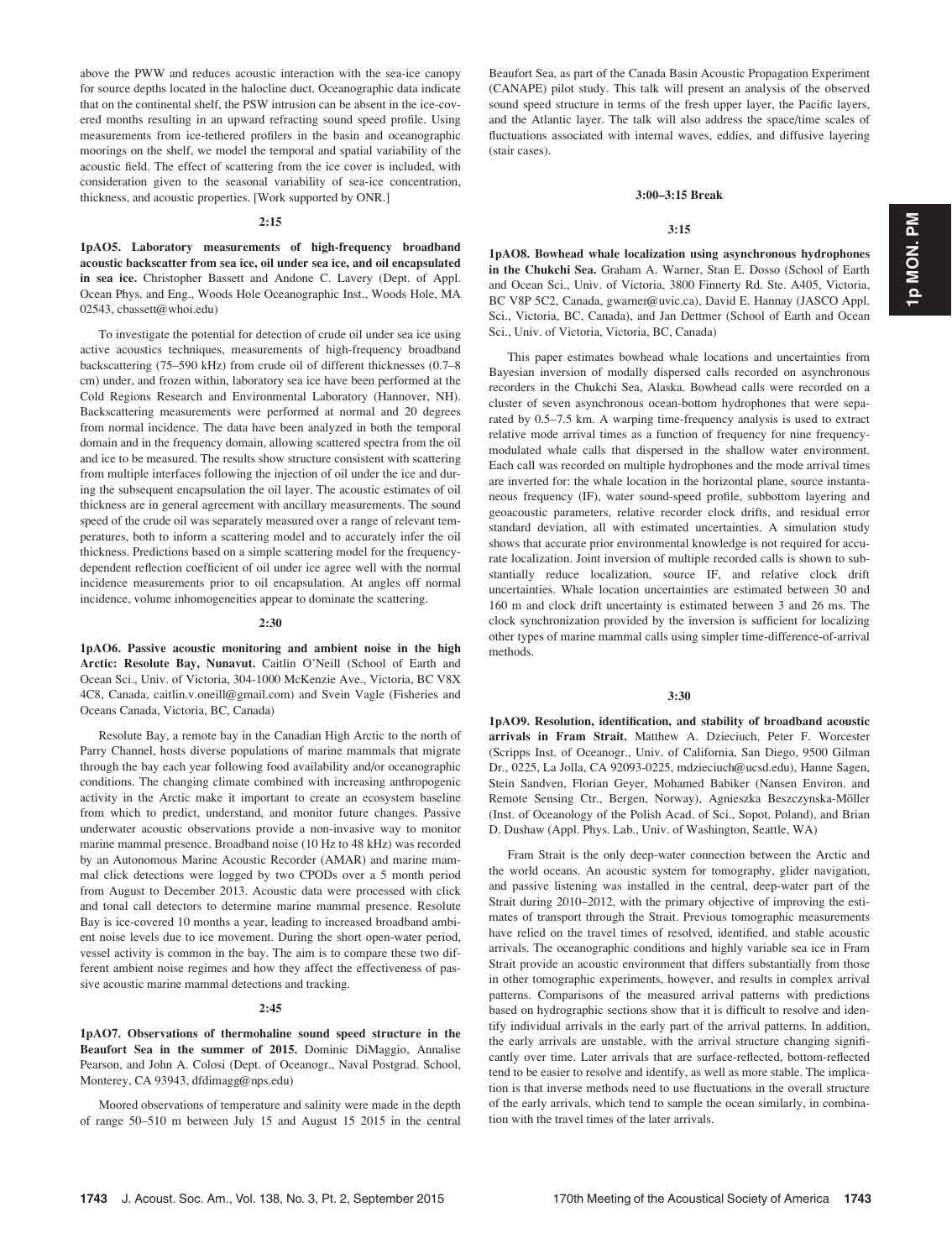#### 3:45

1pAO10. Modeling high-frequency acoustic backscatter for remote sensing of oil under sea ice and oil encapsulated in sea ice. Dajun Tang, Derrell R. Jackson (Appl. Phys. Lab., Univ. of Washington, Seattle, WA 98105, djtang@apl.washington.edu), Christopher Bassett, and Andone C. Lavery (Appl. Ocean Phys. and Eng., Woods Hole Oceanographic Inst., Woods Hole, MA)

High-frequency acoustic systems provide one of the potentially practical means for remote sensing of oil-in-ice. Sea ice is a complex medium that reflects, refracts, and scatters sound waves in complicated manner. The presence of oil adds additional complexity. A set of high-frequency acoustic data were taken at the Cold Regions Research and Environmental Laboratory (Hannover, NH) where crude oil was injected underneath artificial sea ice. A physics-based model is developed to interpret the data. The model consists of four layers to respectively describe the homogeneous half-space of water, the heterogeneous oil layer under ice, a thin skeletal ice layer, and a thick layer for the body of ice. The skeletal layer is allowed to have very different properties from the body of ice. All the interfaces at the boundaries of the layers are assumed rough. The model predicts scattered sound intensity in the time domain. Model results are discussed when it is applied to the acoustics data taken at both normal and 20-degree oblique incidence angles. The utility and the applicability of the model to actual arctic environments are anticipated.

#### 4:00

1pAO11. Modeling thermal fracturing of sea ice, a historical view. Peter J. Stein (Sci. Solutions, Inc., 99 Perimeter Rd., Nashua, NH 03063, pstein@ scisol.com)

Thermal fracturing of sea ice is an important mechanism not only for ambient noise generation, but also for climate change studies. It is possible that thermal fracturing is a fundamental mechanism behind the weakening of first and multiyear ice. During the late 1980s and early 1990s, a significant effort was conducted to model and measure the thermal fracturing of sea ice by the author and Dr. James K. Lewis. Here, we take a look back at that effort in the broader context of Arctic Ocean ambient noise and climate change.

#### 4:15

1pAO12. Ambient noise in the Arctic Ocean measured with a drifting vertical line array. Peter F. Worcester, Matthew A. Dzieciuch (Scripps Inst. of Oceanogr., Univ. of California, San Diego, 9500 Gilman Dr., 0225, La Jolla, CA 92093-0225, pworcester@ucsd.edu), and John A. Colosi (Naval Postgrad. School, Monterey, CA)

In mid-April 2013, a Distributed Vertical Line Array (DVLA) with 22 hydrophone modules over a 600-m aperture immediately below the subsurface float was moored near the North Pole. The mooring parted just above the anchor shortly after deployment and subsequently drifted slowly south toward Fram Strait until it was recovered in mid-September 2013. The DVLA recorded low-frequency ambient noise (1953.125 samples per second) for 108 minutes six days per week. Previously reported noise levels in the Arctic are highly variable, with periods of low noise when the wind is low and the ice is stable and periods of high noise associated with pressure ridging. The median noise level at 98 m depth during the first two weeks of May not far from the North Pole had a maximum between 10 and 20 Hz of approximately 75 dB re 1  $\mu$ Pa<sup>2</sup>/Hz. The background noise levels are at times extraordinarily low, with the 10th percentile over a 108-minute period limited by the self-noise of the hydrophones above approximately 100 Hz (35 and 26 dB re 1  $\mu$ Pa<sup>2</sup>/Hz at 100 and 1000 Hz, respectively). During this time, the median ambient noise levels increased with depth by roughly 3 dB between 100 and 600 m.

#### 4:30

1pAO13. Mid-frequency attenuation estimates from deep-water experiments using eigenrays. Jit Sarkar, Christopher M. Verlinden, Jefferey D. Tippmann, William S. Hodgkiss, and William A. Kuperman (Marine Physical Lab., Scripps Inst. of Oceanogr., Univ. of California, San Diego, 9500 Gilman Dr., Mail Code 0238, La Jolla, CA 92093-0238, bsarkar@ucsd.edu)

A collection of deep-water experiments were recently performed using a short vertical array cut for 7.5 kHz and a source transmitting tonals as well as chirps. Eigenray arrivals out to the first convergence zone were identified through matching the processed data to ray-tracing models, using environmental parameters measured during the experiments. The ray path and transmission loss information were used to produce an ocean-average attenuation result, and compared to decades-old attenuation models. Attempts were made at producing a layered estimate of attenuation using the experimentalsimulation ray-matching — a technique previously proposed for inverting for ocean acidity. We present our ocean-average mid-frequency attenuation estimates, and our initial results for a layered attenuation inversion.

#### 4:45

1pAO14. Long-term measurements of the directionality and active intensity of the underwater noise field in the shallow Beaufort Sea. Aaron Thode (SIO, UCSD, 9500 Gilman Dr., MC 0238, La Jolla, CA 92093-0238, athode@ucsd.edu), Susanna Blackwell (Greeneridge Sci., Santa Barbara, CA), Kerri Seger (SIO, UCSD, La Jolla, CA), and Katherine Kim (Greeneridge Sci., Santa Barbara, CA)

In each of the past seven years, at least 35 Directional Autonomous Seafloor Acoustic Recorders (DASARs) have been deployed over a 280 km swath of the Beaufort Sea continental shelf (20–55 m depth) during the open-water season to monitor the westward bowhead whale migration. DASARs have one omnidirectional pressure sensor and two orthogonal particle velocity sensors that permit measurements of the azimuths of both transient and continuous sounds, including diffuse ocean noise. Here, we map the azimuthal directionality of the Beaufort ambient noise field as a function of frequency and location across all seven seasons. Dominant directionalities exist in the diffuse ambient noise field, which change with frequency, time, and location. We examine how localized storms, heavy whale calling activity, seismic exploration, and other industrial activities influence the noise directionality. We also examine how both the active and reactive intensity of the noise evolves with frequency and time, by comparing the phase relationships between pressure and particle velocity. The directionality and active intensity help identify source mechanisms and help determine whether long-term changes in the ambient noise environment are occurring. [Work sponsored by the Shell Exploration and Production Company.]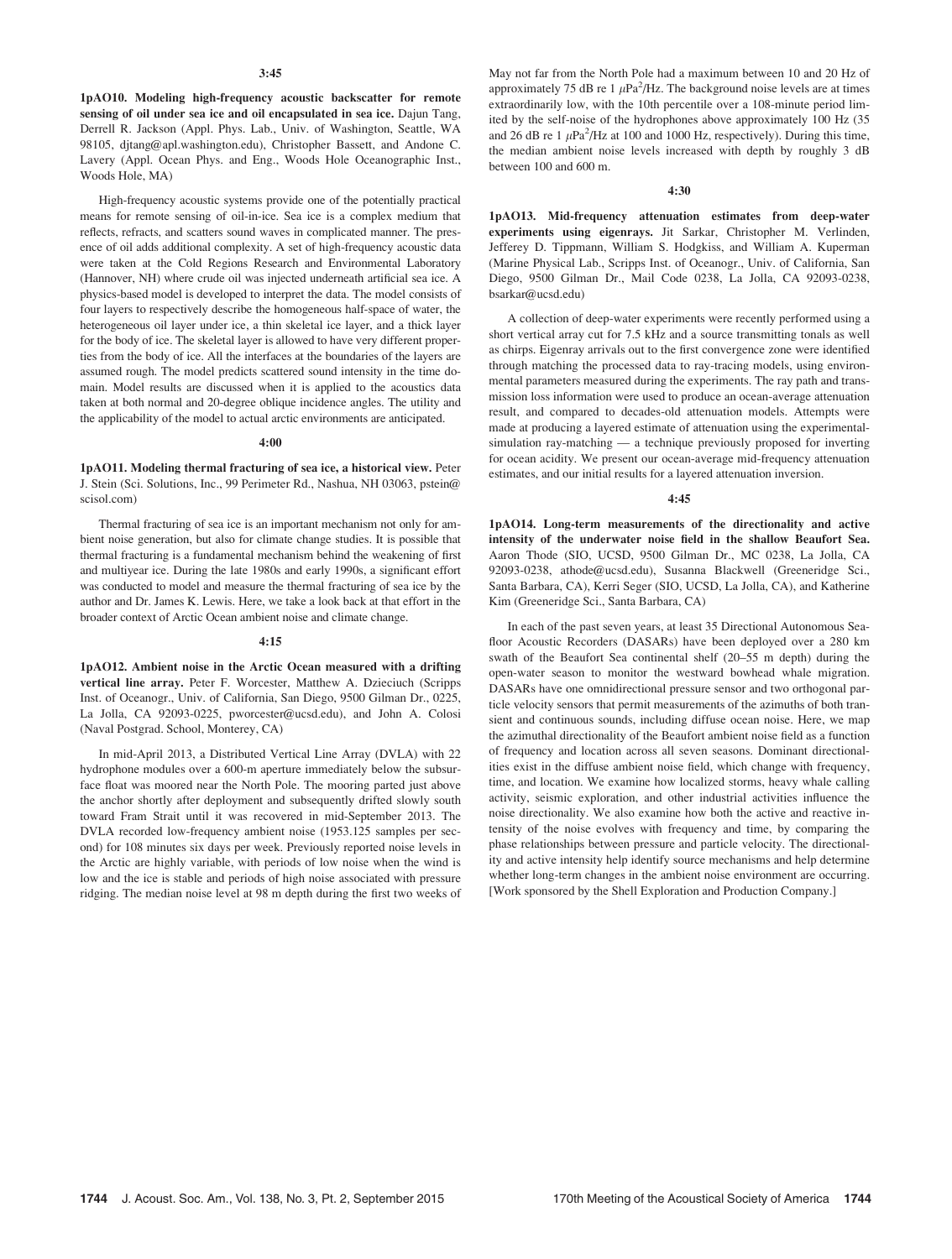## Session 1pBA

## Biomedical Acoustics: Medical Ultrasound and Imaging

Siddartha Sikdar, Chair

Bioengineering, George Mason University, 4400 University Drive, MS 2A1, Fairfax, VA 22030

## Contributed Papers

#### 1:30

1pBA1. High-frequency ultrasound of histology mimicking phantoms for evaluating breast cancer surgical margins. Nicole Cowan (Biotechnology, Utah Valley Univ., 800 W. University Parkway, MS 179, Orem, UT 84058-5999, ncowan18@gmail.com), Zachary A. Coffman (Biology, Utah Valley Univ., Orem, UT), Robyn K. Omer (Botany, Utah Valley Univ., Orem, UT), and Timothy E. Doyle (Phys., Utah Valley Univ., Orem, UT)

The ability to differentiate between malignant and normal tissues in surgical margins during breast cancer surgery would reduce the risk of local recurrence and subsequent surgeries. Clinical studies at the Huntsman Cancer Institute show that high-frequency (HF) ultrasound (20–80 MHz), and the parameters peak density (number of spectral peaks and valleys in the 20–80 MHz range) and attenuation, are sensitive to breast tissue pathology. The objective of this study was to determine the effect of tissue microstructure on these parameters using histology mimicking phantoms. Phantoms were created from distilled water, agarose powder, 10X TBE stock solution, and polyethylene microspheres to simulate breast tissue histology. Microsphere size  $(59-925\mu m$  diameter) and weight percent  $(0.00-0.06g)$  were varied in the experiments. Pitch-catch measurements were acquired using 50-MHz transducers, a HF pulser-receiver, a 1-GHz digital oscilloscope, and glycerol as the coupling agent. Both peak density and attenuation showed sensitivity to microsphere diameter and the number of scatterers present. Peak density followed an inverse-size relationship to microsphere diameter, whereas attenuation showed a sensitivity to the total weight percent of scatterers. The phantom results confirm that peak density and attenuation are complementary parameters for characterizing breast tissue pathology and validate the clinical studies.

#### 1:45

1pBA2. Measuring the cytoskeletal properties of cell cultures using high-frequency ultrasound. Ashley Behan (Biology, Utah Valley Univ., 800 W. University Parkway, MS 179, Orem, UT 84058-5999, ashleyrosales92@gmail.com), Caitlin Carter (Biotechnology, Utah Valley Univ., Orem, UT), Amy A. LaFond, Dolly A. Sanjinez, Mandy H. Marvel (Biology, Utah Valley Univ., Orem, UT), and Timothy E. Doyle (Phys., Utah Valley Univ., Orem, UT)

High-frequency ultrasound (10–100 MHz) has been demonstrated to be sensitive to cell cytoskeletal changes. Cytoskeletal properties determine the biomechanical characteristics of cells and their role in many biomolecular processes. Examples include the aggressiveness and metastatic potential of breast cancer subtypes, T-cell activation during immune responses, and microtubule disintegration in Alzheimer's disease. The objectives of this work were to optimize the use of high-frequency ultrasound to subtype breast cancer cells and to acoustically measure cytoskeletal modifications. Pulse-echo measurements of 7 breast cancer cell lines of different molecular subtypes were acquired over a 2.5-year period using a 50-MHz transducer immersed in the growth media of monolayer cell cultures. Cell reflections were isolated from the interfering cell-culture plate reflections, spectrally analyzed using Gaussian curve fits, and spectrally classified using a heat map. The heat map displayed distinct patterns that differentiated the cell lines by molecular subtype. Cell cultures were also treated with colchicine and sphingosylphosphorylcholine to observe modulation of the microtubule and actin components. Cell waveforms and spectra displayed time-dependent changes due to chemical modification of the cytoskeleton. These results further verify and improve the noninvasive use of high-frequency ultrasound to differentiate breast cancer subtypes and to monitor cytoskeletal alterations in real time.

#### 2:00

1pBA3. High-frequency ultrasound for rapid detection of skin cancer and other pathologies: Studies on porcine tissue. Benjamin F. Finch, James P. Pacheco (Biology, Utah Valley Univ., 800 W. University Parkway, MS 179, Orem, UT 84058-5999, benjaminfinchmed@gmail.com), and Timothy E. Doyle (Phys., Utah Valley Univ., Orem, UT)

The Breast Cancer Research Laboratory at Utah Valley University has been developing high-frequency (HF) ultrasound (20–80 MHz) to differentiate between malignant and benign tissues. Results from our breast cancer clinical trials thus far are promising, with high sensitivities and specificities. The objective of this study was to determine whether HF ultrasound can provide pathology sensitive measurements for diagnosing skin cancer and distinguishing between tissue structures. Formalin-preserved porcine tissues were first used to test the feasibility of the approach. The results show that both spectral peak density and wave velocity were sensitive to structure, and that normal skin tissue was significantly discernible from other tissues. An 80-patient clinical study is currently being conducted at the Huntsman Cancer Institute with the collection of ultrasonic measurements from at least 320 skin biopsies. Multiple pulse-echo and through-transmission measurements are acquired from each biopsy specimen. The ultrasound data are correlated to conventional pathology to determine sensitivity and specificity. If successful, HF ultrasound may provide an earlier diagnosis of skin cancer and a rapid, intraoperative method for differentiating between melanoma and benign pathologies. By improving on current methods, HF ultrasound may provide dermatologists with faster and more accurate results, and thus better patient treatment and outcomes.

#### 2:15

1pBA4. High-frequency ultrasound (20–80 MHz) for analyzing breast cancer surgical margins: A 73-patient clinical study. Amy A. LaFond (Biology, Utah Valley Univ., 800 W. University Parkway, MS 179, Orem, UT 84058-5999, fairbrother.aa@gmail.com), Caitlin Carter (Biotechnology, Utah Valley Univ., Orem, UT), Robyn K. Omer (Botany, Utah Valley Univ., Orem, UT), Rachel E. Factor (Pathology, Univ. of Utah, Salt Lake City, UT), Leigh A. Neumayer (Surgery, Univ. of Arizona, Tucson, AZ), and Timothy E. Doyle (Physics, Utah Valley Univ., Orem, UT)

Results from a 2010 pilot study indicate that the peak densities of highfrequency (HF) ultrasonic spectra (20–80 MHz) correlate to a wide range of margin pathologies from breast conservation surgery (BCS). Utah Valley University and the Huntsman Cancer Institute conducted a follow-up study to determine the sensitivity and specificity of HF ultrasound for differentiating malignant from nonmalignant tissue in BCS margins. A 73-patient blind study was performed with conventional pathology used as the gold standard.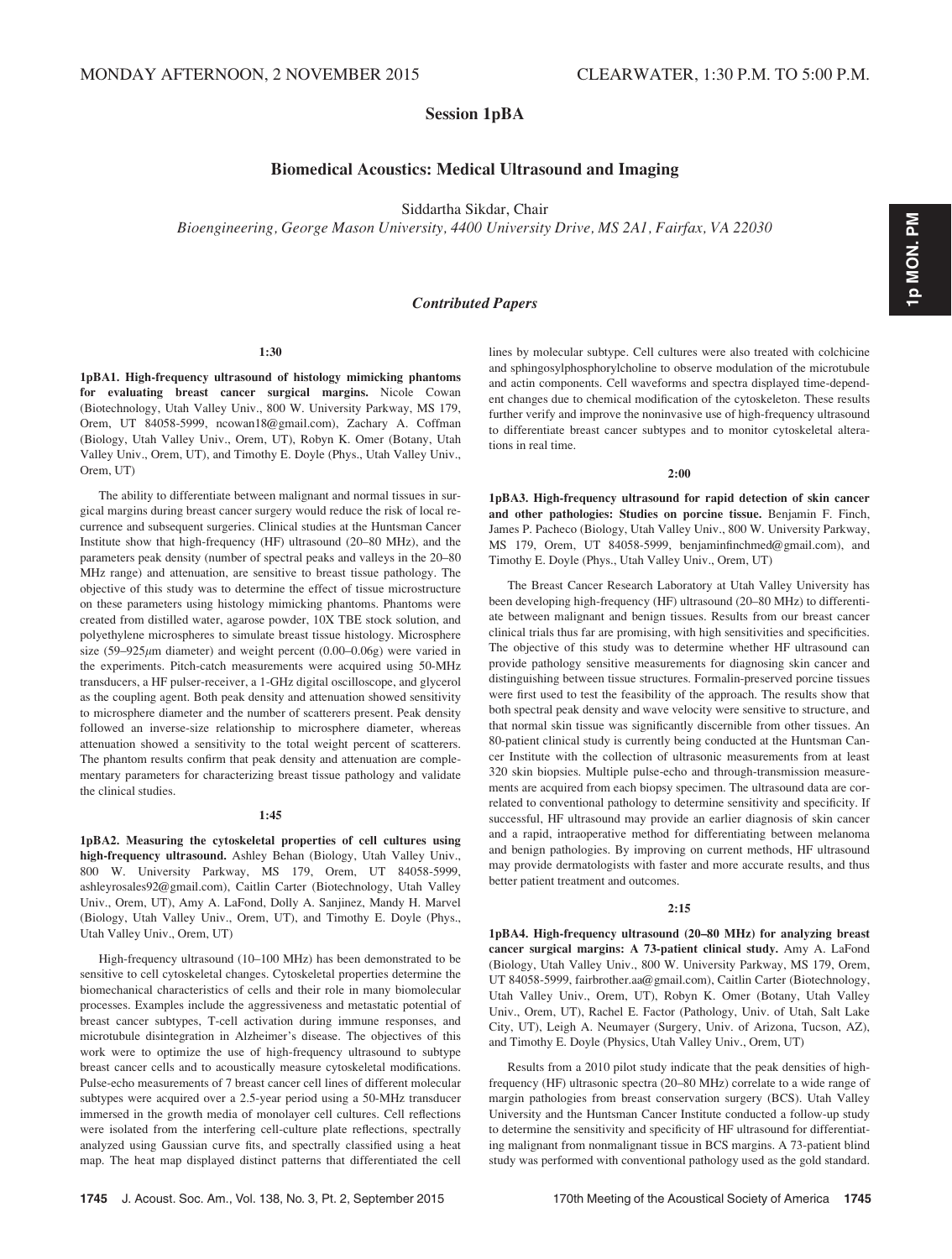A total of 492 specimens were ultrasonically tested ex vivo and then sent to pathology for analysis. The margins were approximately 3x20x20 mm, with each sampled at 2–5 locations. The data were analyzed for malignancy using peak density. Results from the current study indicate that peak density can differentiate malignant from nonmalignant pathologies with an accuracy of 73.8%. Trends from the pilot study closely resemble this study's results. Application of these trends to the current study predicts that a multivariate analysis will yield much higher accuracy (84.1%), specificity (85.2%), and sensitivity (77.6%) values. The results show that HF ultrasound can provide rapid, intraoperative evaluation of surgical margins, thereby increasing the quality and efficacy of breast cancer surgery. [Funding provided by the Elsa U. Pardee Foundation.]

#### 2:30

1pBA5. High-frequency ultrasound for evaluating margins during breast conservation surgery: Results from a 17-patient pilot study. Robyn K. Omer (Botany, Utah Valley Univ., 800 W. University Parkway, MS 179, Orem, UT 84058-5999, robynkiraomer@gmail.com), Kristina M. Sorensen (Mathematics, Pennsylvania State College, State College, PA), Leigh A. Neumayer (Surgery, Univ. of Arizona, Tucson, AZ), Rachel E. Factor (Pathology, Univ. of Utah, Salt Lake City, UT), and Timothy E. Doyle (Physics, Utah Valley Univ., Orem, UT)

Obtaining negative (cancer-free) margins in breast conservation surgery (BCS) is essential for ensuring all of the cancer has been removed from the excision site. Several rapid, noninvasive cancer detection methods are therefore being investigated for the intraoperative evaluation of margin status. This study investigated high-frequency (HF) ultrasound (20–80 MHz) as an intraoperative margin evaluation technique during BCS. In a 17-patient pilot study at the Huntsman Cancer Institute, Salt Lake City, Utah, through-transmission and pulse-echo measurements were acquired from 53 positions on specimens including margins, tumors, lymph nodes, and fibroadenomas. Measurements were acquired with the use of two 50-MHz transducers, a HF square-wave pulser/receiver, a 500-MHz digital oscilloscope, and a notebook PC. Parameters calculated from the data included peak density (the number of peaks and valleys across the ultrasonic spectrum), attenuation, and the slope of the second Fourier transform. Statistical analysis of the data revealed that a multivariate analysis combining peak density and attenuation provided the highest accuracy and sensitivity for differentiating malignant from nonmalignant tissue. The multivariate analysis showed 81.1% accuracy, 76.9% sensitivity, and 85.2% specificity. The results demonstrate that HF ultrasound is competitive with 2D specimen mammography and radiofrequency spectroscopy for margin evaluations. [Funding provided by Utah Valley University.]

#### 2:45

1pBA6. A compensation method of frequency-dependent attenuation for pulsed Doppler systems by adapting the transmitting waveform. Jun Nishimura, Yu Teshima, Shizuko Hiryu, and Iwaki Akiyama (Life and Medical Sci., Doshisha Univ., 202-5 Kouridzuka, Kodo, Kyotanabe, Kyoto 6100310, Japan, dmo5001@mail4.doshisha.ac.jp)

Pulsed Doppler systems require a high signal-to-noise ratio (SNR) to differentiate the low amplitude of the blood flow echoes from the floor noise. Conventional quadrature demodulation (QDM) assumes that the central frequency of the emitted pulse is the same as the received echoes and uses this frequency as demodulation frequency. Nevertheless, the central frequency of the received echoes is actually downshifted due to the frequency-dependent attenuation (FRDA). This downshifting produces loss of SNR due to discarding energy of the down-mixed signal. In this study, by estimating the spectrum of a Gaussian modulated pulse, the downshift caused by the FRDA was obtained to create a new compensated pulse with the aim of forcing the echo central frequency to match with the demodulation frequency. The method was evaluated by using Field II simulation. Considering an attenuation of 0.5 dB/MHz/cm, a 5 MHz transducer and a relative bandwidth of approximately 50%, at a depth of 16 cm, compensated pulses reduced the frequency shift from 1.11 to 0.32 MHz and the SNR degradation from 9.25 to 0.41 dB. [This study was supported by the MEXT-Support Program for the Strategic Research Foundation at Private Universities, 2013–2017].

1pBA7. The effect of ambient pressure on the color Doppler ultrasound twinkling artifact. Julianna C. Simon, Bryan W. Cunitz (Ctr. for Industrial and Med. Ultrasound, Appl. Phys. Lab., Univ. of Washington, 1013 NE 40th St., Seattle, WA 98105, jcsimon@uw.edu), Oleg A. Sapozhnikov (Dept. of Acoust., Phys. Faculty, Moscow State Univ. Moscow, Russian Federation and Ctr. for Industrial and Med. Ultrasound, Appl. Phys. Lab., Univ. of Washington, Moscow, Russian Federation), Wayne Kreider (Ctr. for Industrial and Med. Ultrasound, Appl. Phys. Lab., Univ. of Washington, Seattle, WA), Jeffrey Thiel (Dept. of Radiology, Univ. of Washington Med. Ctr., Seattle, WA), James R. Holm (Ctr. for Hyperbaric Med., Virginia Mason Med. Ctr., Seattle, WA), Mathew D. Sorensen (Div. of Urology, Dept. of Veteran Affairs Med. Ctr., Seattle, WA), and Michael R. Bailey (Ctr. for Industrial and Med. Ultrasound, Appl. Phys. Lab., Univ. of Washington, Seattle, WA)

Recently, our group discovered that overpressure suppressed the color Doppler ultrasound twinkling artifact on ex vivo calcium oxalate monohydrate (COM) kidney stones, suggesting that trapped microbubbles on the stone surface cause twinkling (Lu et al. 2013). Yet the hypothesis is not fully accepted, partly because bubbles were not observed. Here, we extend the overpressure results to include under-pressure and use high-speed photography to visualize the bubbles. A programmable ultrasound system with Philips/ATL P4-2 transducer was used. Ex vivo COM stones were placed in a hydraulic pressure chamber and imaged acoustically through an acrylic window. The overpressure threshold to diminish twinkling was found to vary significantly, with twinkling eliminated at pressures of 3 ATA (atmospheres absolute) up to >8 ATA, even within the same stone. When the stones were exposed to 0.2 ATA (under-pressure), twinkling increased. High-speed photography during Doppler ultrasound revealed only one instance of an oscillating bubble. However, when stones were exposed repeatedly to a pre-focal, off-axis lithotripter pulse  $(p_{+} = 1.5 \text{ MPa}, p_{-} = 2.5 \text{ }$ MPa), stones that twinkled had bubbles emerge from the same location with each pulse whereas stones that did not twinkle had a random bubble distribution. [Work supported by NSBRI through NASA NCC 9-58 and NIH DK043881, DK092197.]

#### 3:15–3:30 Break

#### 3:30

1pBA8. A new perspective for lung ultrasonography, preliminary results. Libertario Demi (Eindhoven Univ. of Technol., Den Dolech 2, Eindhoven 5612 AZ, Netherlands, l.demi@tue.nl), Wim van Hoeve (Tide Microfluidics, Enschede, Netherlands), Marcello Demi (Medical Imaging Processing, Fondazione Toscana Gabriele Monasterio, Pisa, Italy), Ruud J. van Sloun (Eindhoven Univ. of Technol., Eindhoven, Netherlands), Gino Soldati (Emergency Medicine Unit, Valle del Serchio General Hospital, Lucca, Italy), and Massimo Mischi (Eindhoven Univ. of Technol., Eindhoven, Netherlands)

Lung ultrasonography (LUS) is increasingly applied for the diagnosis of lung diseases. However, diagnoses are often based on imaging artifacts, e.g., B-lines, ultimately being qualitative and subjective. Aiming at gaining insight on the genesis of B-line artifacts, and on their link to the anatomical structures related to pathological conditions, dedicated lung-mimicking phantoms were manufactured and imaged with the ULA-OP research platform, proving access to raw radio-frequency (RF) data. To mimic a healthy and a diseased lung, two phantom types were made, being gelatin phantoms containing bubbly-layers composed of mono-disperse microbubble populations of different diameters:  $140$  and  $80 \mu m$ , respectively. In fact, in various pathological conditions the size of the alveoli (air sacs composing the lung parenchyma), and hence the lung volume occupied by air, is alterated due to, e.g., fluid extravasation, alveolar collapse, and inflammation. Results show the appearance of B-lines only for phantoms designed to mimic pathological condition, confirming the link between artifact formation and reduction of air spaces dimensions. These preliminary results may be applicable to LUS, opening the way to the development of a quantitative ultrasound method dedicated to the lung.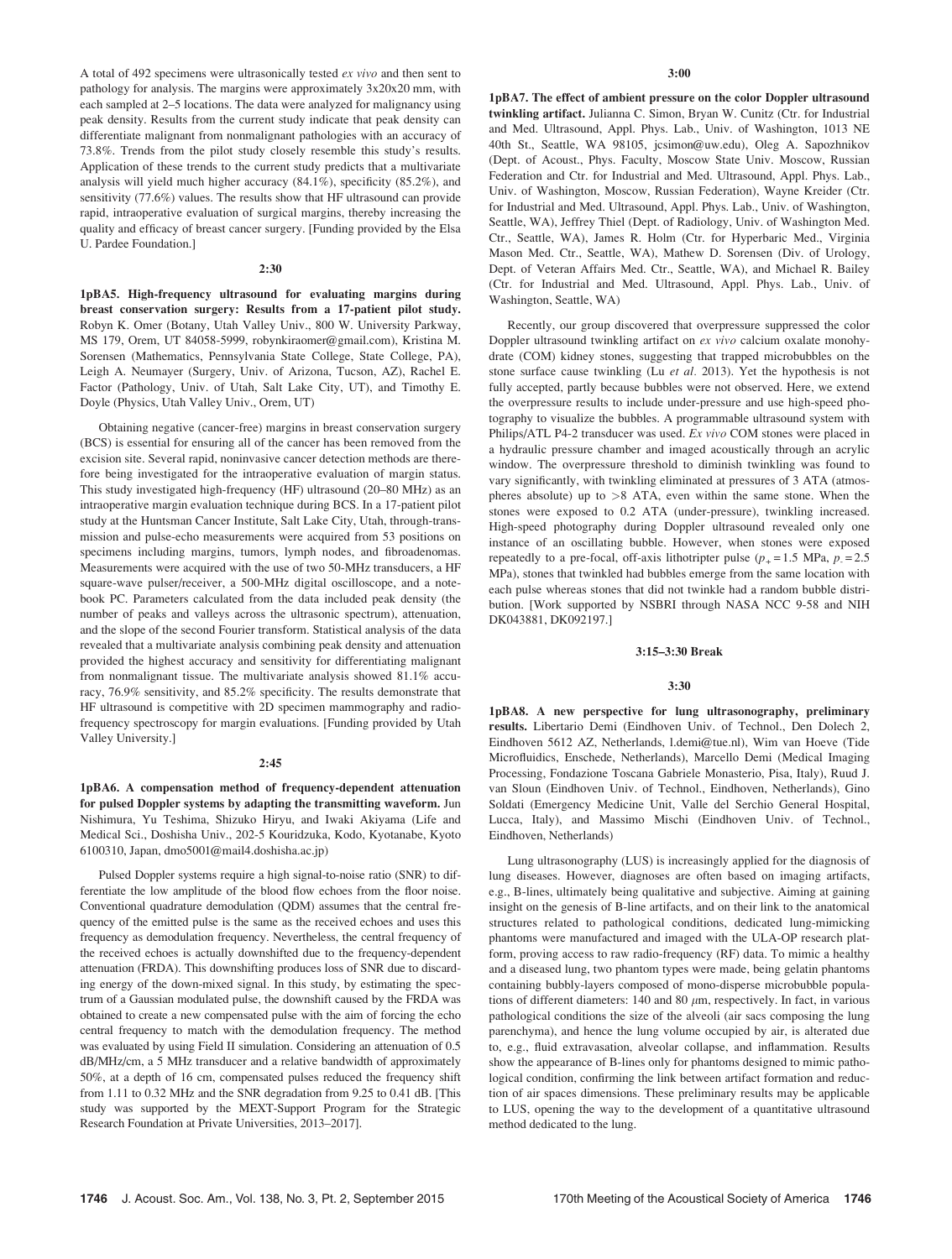1pBA9. Imaging of the femoral neck cortical bone based on iterative time domain topological energy. Chao Han, Didier Cassereau (Laboratoire d'Imagerie Biomédicale, Laboratoire d'Imagerie Biomédicale, Paris, France, chao.han@upmc.fr), Vincent Gibiat (Laboratoire PHASE, Toulouse, France), Jean-Gabriel Minonzio, Pascal Laugier, and Quentin Grimal (Laboratoire d'Imagerie Biomédicale, Paris, France)

Osteoporosis is a frequent bone disease that mainly affects women after menopause. It is characterized by a decrease in bone mass and a deterioration of the micro-architecture, which can lead to an increased risk of fracture. Ultrasound technologies provide an affordable mean to implement non invasive solutions to diagnostically assess the characteristics of the bone structure. In this work, we are interested in imaging the external and internal boundary of the cortical bone, and the evaluation of the thickness using the Time Domain Topological Energy (TDTE) method. These two properties are important to interpret the measurements of guided waves dispersion curves and predict the risk of osteoporosis and fracture. The iterative procedure of TDTE provides better performance in imaging the internal boundary of the cortical bone compared to the one-step TDTE. The barrier of implementing iterative TDTE is the requirements of huge storage during the numerical propagation step. A specific back-propagation strategy is implemented here to deal with this obstacle. The obtained results will be illustrated numerically and experimentally.

#### 4:00

1pBA10. Development of complex tissue-mimicking phantoms for quantification of flow by the time-intensity method in contrast enhanced ultrasound imaging. Asawari Pawar, Gregory Clement, and Mark Howell (Biomedical Eng., Cleveland Clinic Foundation, Cleveland Clinic Foundation, Lerner Res. Inst., 2111 E 96TH St, Cleveland, OH 44106-2917, asawaripawar26@gmail.com)

Currently, there are few simple-to-construct in vitro, wall-less phantoms that have accurate acoustic properties while mimicking the complex normal and neoplastic geometries of the vascular network. The purpose of this study was to develop agar-based tissue-mimicking phantoms (TMP) to model such networks. Three types of vascular networks were considered: (1) single vessel, (2) multi-vessel with artery bifurcations, and (3) multi-vessel with artery bifurcations and structural abnormalities typical of diseased (tumor) vascular networks. Blood-flow related parameters were derived from the time-intensity curves obtained from the bolus injection of a lipid-based microbubble ultrasound contrast agent (UCA) under varying flow conditions relevant to our ongoing work in developing techniques to simultaneously quantify both the total volume and flow measurements within a tumor phantom. A Fukuda Denshi Ultrasound system was used with a linear probe (LG308-16A) positioned transversely and longitudinally to the direction of the flow. B-mode image acquisition was performed with 0.5 mL of UCA bolus injected into a 500 mL degassed water reservoir and then pumped through the vessels at rates ranging from 20 mL/min to 100 mL/min. Offline analysis of time-intensity curves in response to varied flow conditions indicated the TMP ability to yield easily reproducible simulations of vascular microcirculation.

#### 4:15

1pBA11. Evaluating the robustness of an ultrasound based sensing strategy for intuitive control of upper extremity prosthetics. Nima Akhlaghi (Elec. and Comput. Eng., George Mason Univ., 4400 University Dr., Fairfax, VA 22030, nakhlagh@gmu.edu), Alex Baker (Bioengineering, George Mason Univ., Fairfax, VA), Huzefa J. Rangwala, Jana Kosecka (Comput. Sci., George Mason Univ., Fairfax, VA), and Siddhartha Sikdar (Bioengineering, George Mason Univ., Fairfax, VA)

Current commercially available prostheses based on myoelectric control have limited functionality, leading to many amputees abandoning use. Myoelectric control using surface electrodes has a number of limitations and lacks specificity for deep muscles, presenting a continued need for more robust strategies. We propose a new strategy for sensing muscle activity based on real-time ultrasound imaging. Results from our previous work demonstrate that complex motions could be classified with 92% accuracy in realtime. However, arm and hand repositioning during natural movements tend to alter the geometry of forearm musculature, possibly affecting performance. In this study, we evaluated the robustness of the image-based control strategy in the presence of varied forearm positions on able-bodied subjects. Ultrasound images of the forearm muscles were collected during two different scenarios using a Sonix RP with a 5–14 MHz linear probe. The subject was asked to perform four hand motions at eight different arm positions and three levels of wrist pronation. Images were analyzed to generate activity patterns for each motion and then classified. Results demonstrate that forearm positions do not significantly compromise reliability. We also show that performance could be further improved by including additional training activity patterns corresponding to motions performed in a few selected arm positions.

#### 4:30

1pBA12. Kidney stone specific ultrasound imaging of human subjects. Bryan W. Cunitz, Barbrina L. Dunmire, Michael Bailey, Yasser Haider, Adam D. Maxwell, Julianna C. Simon (Ctr. for Industrial and Medical Ultrasound, Appl. Phys. Lab, Univ. of Washington, 1013 NE 40th St., Seattle, WA 98105, mike.bailey.apl@gmail.com), Jeff Thiel (Dept. of Radiology, Univ. of Washington School of Medicine, Seattle, WA), Oleg A. Sapozhnikov (Appl. Phys. Lab/Dept. of Acoust., Univ. of Washington/ Moscow State Univ., Seattle, WA), Jonathan D. Harper, and Mathew D. Sorensen (Dept. of Urology, Univ. of Washington School of Medicine, Seattle, WA)

Sensitivity and specificity data show users have more difficulty in identifying stones accurately in B-mode ultrasound than x-ray CT. Our goal was to evaluate the signal to noise (SNR) of a new stone specific imaging algorithm, S-mode based on Color Doppler twinkling artifact, to B-mode. Forty sets of B- and S-mode imaging data were collected from 16 subjects using a Philips HDI C5-2 imaging probe and Verasonics ultrasound system. Two ways S-mode differs from Doppler is that it filters out blood flow signal and uses reverse color write priority to add color to echogenic regions only. For both B- and S-mode raw data, we calculate SNR of the magnitude (brightness) of the stone signal compared to the second highest magnitude in the image. The mean and standard deviation of the SNR was  $1.6 \pm 0.7$  for Bmode and  $37 \pm 24$  for S-mode, with 1 being the stone is equally bright as, and difficult to distinguish from, background. In this human study of Smode, stones appeared over 30 times brighter than background and with over 20 times the contrast to background seen in B-mode. [Work supported by NIH NIDDK grants DK043881 and DK092197, and NSBRI through NASA NCC 9-58.]

#### 4:45

1pBA13. Investigation of on skin surface response due to acoustic radiation from stenosed blood vessels. Huseyin Enes Salman and Yigit Yazicioglu (Mech. Eng. Dept., Middle East Tech. Univ., Orta Dogu Teknik Universitesi, Universiteler Mahallesi,, Dumlupinar Bulvari No:1, Cankaya, Ankara 06800, Turkey, salman@metu.edu.tr)

Arterial stenosis is a form of cardiovascular disease which leads to highest rate of fatalities worldwide. When stenosis is present in arteries feeding the heart, it leads to heart attack and often sudden death. If occlusion is present in arteries feeding brain, it causes stroke and rapid loss of brain functions. Arterial disease is usually not confined to critical organs such as the heart and the brain but observed throughout the peripheral cardiovascular system. Acoustic radiation due to stenosis propagates through soft tissues and reaches to skin surface. Therefore, these signals detected on skin surface may provide valuable information for diagnostic purposes. In this study, effects of acoustic radiation on skin surface due to a stenosis are investigated. Human upper arm is modeled using commercial finite element software ADINA. Realistic geometries and soft tissue mechanical properties are employed. Acoustic pressure distribution due to constriction is modeled using related studies in literature and applied on inner surface of blood vessel. Harmonic analysis is performed for upper arm and pressure distribution on skin surface is obtained. It is observed that increasing level of stenosis leads to an increase in pressure amplitudes on skin surface where the region which is closest to the constricted artery has the highest pressure amplitudes.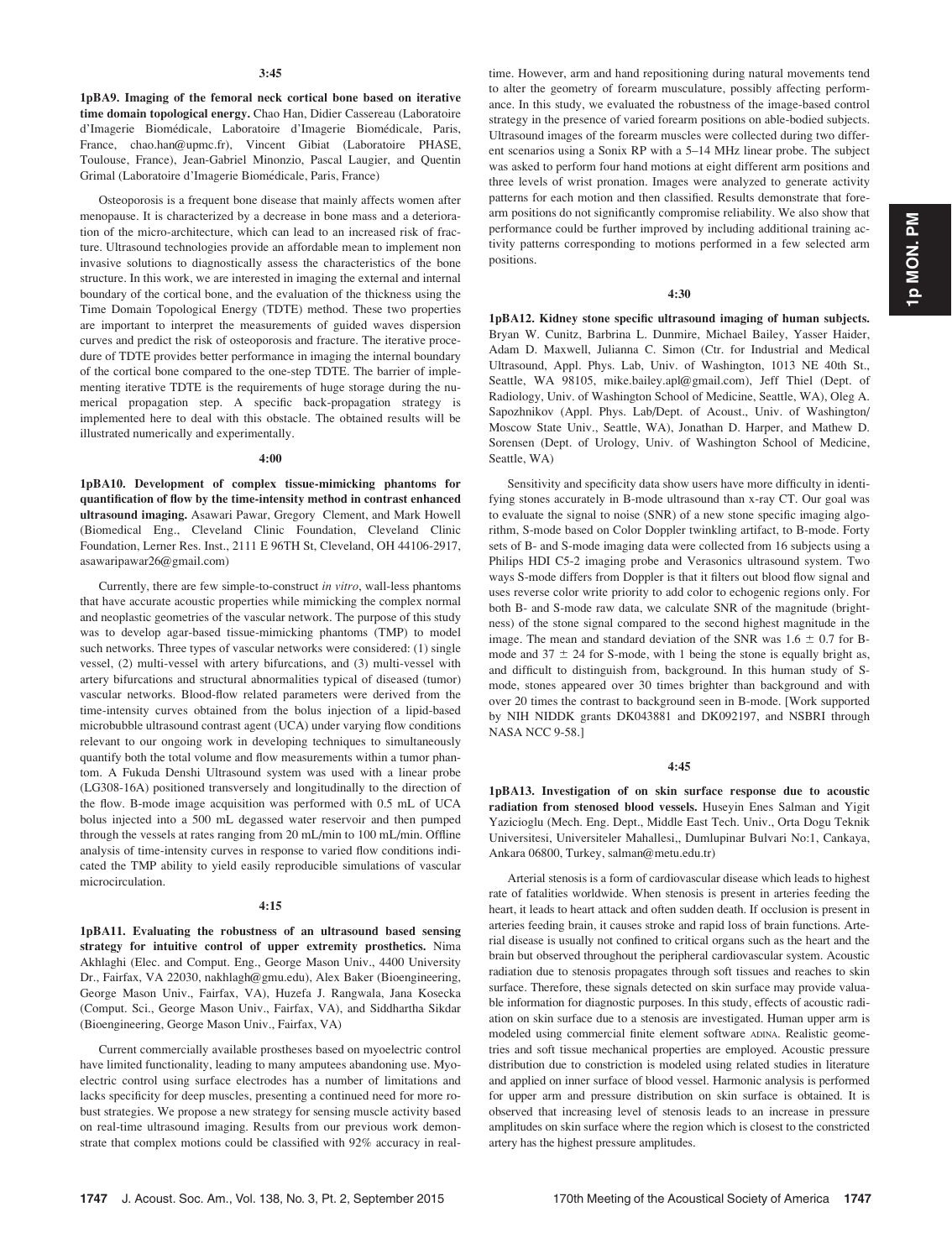## Session 1pNS

## Noise and Animal Bioacoustics: Soundscape and Its Application

Brigitte Schulte-Fortkamp, Cochair

Institute of Fluid Mechanics and Engineering Acoustics, TU Berlin, Einsteinufer 25, Berlin 101789, Germany

Bennett M. Brooks, Cochair

Brooks Acoustics Corporation, 30 Lafayette Square - Suite 103, Vernon, CT 06066

Chair's Introduction—1:00

#### Invited Papers

#### 1:05

1pNS1. Standardization in soundscape and its application. Brigitte Schulte-Fortkamp (Inst. of Fluid Mech. and Eng. Acoust., TU Berlin, Einsteinufer 25, Berlin 101789, Germany, b.schulte-fortkamp@tu-berlin.de) and Bennett Brooks (BROOKS Acoust. CORP, Vernon, CT)

Since 2014, the first ISO Standard in Soundscape is on the market: IS0 12931-1, 2014 Acoustics — Soundscape — Part 1: Definition and conceptual framework. The Standard "explains factors relevant for measurement and reporting in soundscape studies, as well as for planning, design and management of soundscape." It is a first but big step to accept the idea that the perception of people has at least the same relevance as the physical measurements for the purposes of urban planning. Moreover, as sound is considered to be a resource and not a waste, the door is now open for designing our acoustic environment. The next step in this process is the development of ISO 12931-2 on methods and measurements, from which we will learn more about the character of holistic judgments. In addition, there is much new work on ANSI standards that consider life in park and wilderness areas. All of these engagements are directed to enhance the quality of life not only for humans but also for non-human beings. The paper will describe and discuss these different approaches.

#### 1:25

1pNS2. Virtual acoustic environments for soundscape research and urban planning. Michael Vorlaender and Jonas Stienen (ITA, RWTH Aachen Univ., Kopernikusstr. 5, Aachen 52056, Germany, mvo@akustik.rwth-aachen.de)

The utilization of Virtual Reality technology offers fascinating perspectives for the assessment of urban environments regarding the comfort, well-being, feeling of safety, and public health. Such technology, if available with a user-friendly software interfaces to existing and future planning tools, will expand the planning process into an integrative approach. Apart from sound, this may also involve vision and other aspects such as air pollution or climate change. The future design outline of the buildings, city quarters, and cities up to megacities can be assessed by taking the different perceptual modalities into account in an integrative procedure. Facilitating Virtual Reality for future environments in the assessment of new urban projects enables the population to get involved and renders the procedure more ecologically valid. Thus, by inclusion of the population, large counterforces, even demonstrations, or citizen's initiatives against urban or transport development (e.g., current discussions about infrastructure, airports, railway line planning, and wind farms) could be avoided. Recent developments in Virtual Reality technology for the built environment are highlighted by focusing on acoustics and noise control but also integrating vision, climate change, and other aspects of the multimodal indoor and outdoor assessment of comfort.

#### 1:45

1pNS3. Auditory meaningscapes—An ecological perspective on soundscape perception. Frederik L. Nielbo (Dept. of Aesthetics and Commun., Ctr. for Semiotics, Aarhus Univ., Nordre Ringgade 1, Aarhus 8000, Denmark, norfln@dac.au.dk)

As a semiotic resource, the soundscape carries information about events relevant to the perceiving organism. Throughout evolution, the auditory system has been shaped to detect, localize, and identify such significant events in the environment in order to initiate appropriate behavior. The sounds are, in other words, environmental sign vehicles to be picked up and utilized by the perceiving organism, allowing it to navigate in the surroundings, avoid potential dangers, etc. Far from being a passive receiver, the auditory system is an active semiotic tool for collecting information relevant for the given situation. From the rudimentary hearing system of simpler organisms to the complex human auditory system, perception of auditory events is functional and instrumental; it guides the perceiver's behavior by carrying information about potential interactions with the environment. A growing number of studies suggest that auditory perception is intimately coupled with action and that listeners' perception of soundscapes is structured around semantic categories related to events and activities taking place in the heard environment. Thus, I argue, to get a richer understanding of soundscapes, it is necessary to pay attention to the semiotic dynamics of the interaction between the perceiver and the sonic environment.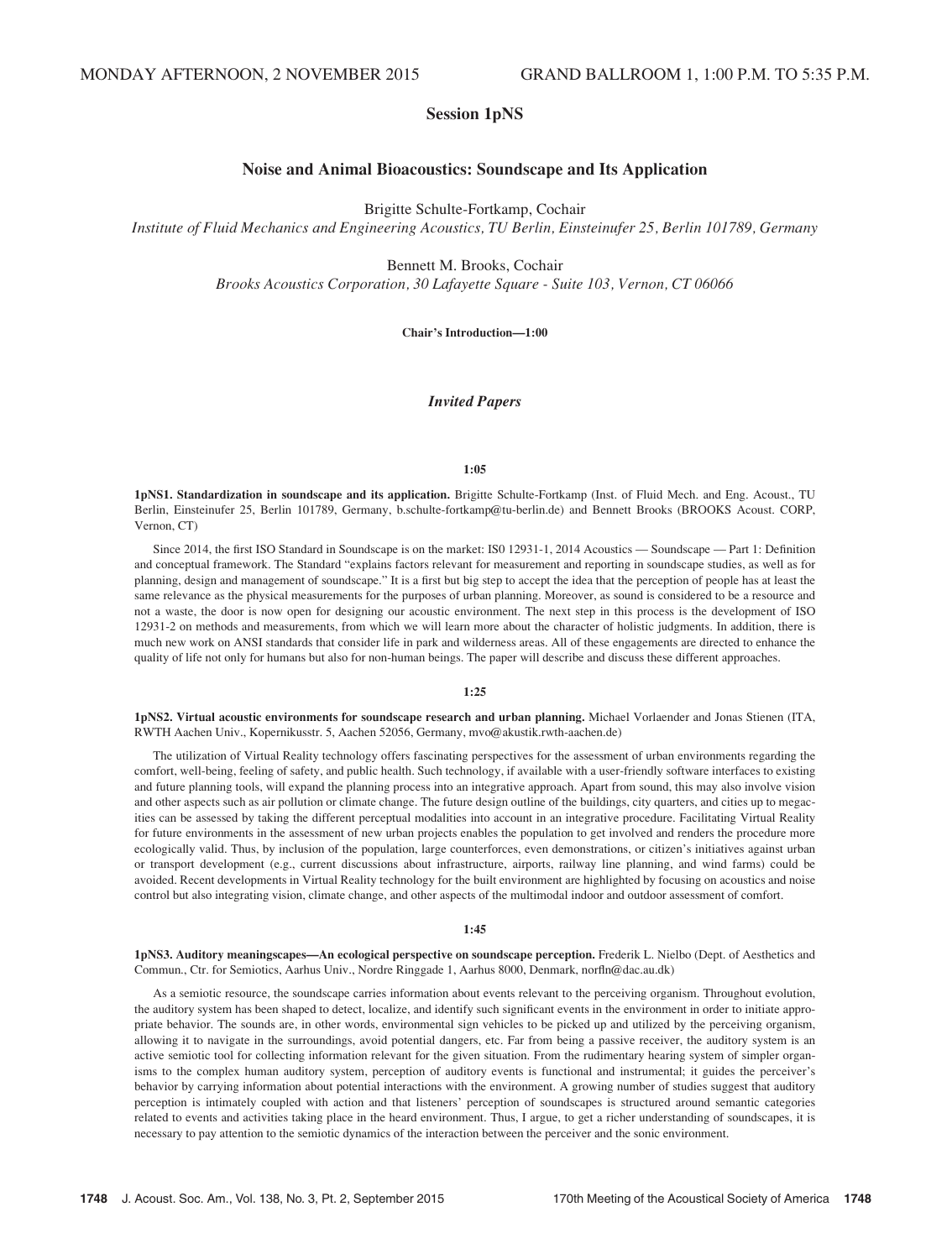#### 1pNS4. Soundscape response in animals. Susan M. Wiseman (Waco, TX, sw1210txstate@gmail.com)

The World Health Organization (WHO) has long warned against chronic or extreme noise exposure as it has been shown to impact humans, as have the U.S. Surgeon General and a variety of academic and health research studies. Little is known about safe sound levels for animals, let alone safe frequency exposure for specific species. Behavioral and physiological response has been noted in human and non-human animals, most obviously fright and flight in the face of major stimuli such as thunder or gunshots at one end of the spectrum, down to minute stimuli such as the rustle of a leaf indicating the proximity of prey or a predator. Some animals are attracted or deterred by certain sounds, some mimic, in agriculture some become more or less productive according to their soundscape. To improve animal welfare, the Association of Zoos and Aquariums requires the enrichment of captive environments with the goal of increasing an animal's behavioral choices and drawing out species-appropriate behavior. It has been noted that certain southern white rhinoceros (Ceratotherium simum simum) altered their behavior in response to a variety of sound stimuli, including music, illustrating how the soundscape can be manipulated as a tool for animal enrichment.

#### 2:25

1pNS5. Patient centered method and soundscape—A bridge between clinicians and acousticians. Robert Y. McMurtry (Surgery, Schulich School of Medicine, Western Univ., 403 Main St., Picton, ON K0K2T0, Canada, rymcmurtry1@gmail.com)

The Patient Centered Method (PCM) and Soundscape have much in common including their emergence about 60 years ago based on the work of Balint and Kryter, respectively. Both place the patient or person at the center of management of clinical illness or noise annoyance. PCM requires that the patient perceive that they have experienced meaningful care, communication, and common ground in clinical encounters. The evaluation focuses on the patient's life context and their perception of disease or the "illness experience." When PCM is accomplished, the result is higher satisfaction, better outcomes of chronic diseases, fewer tests, and referrals and attendant lower costs (Stewart et al., 2000). Soundscape, a term coined by Shafer in 1977 also places the person in center, in the context of their acoustic environment, emphasizes their perception of noise as the "New Experts" (Bray 2012). According to Bray exposed people are "objective measuring instruments whose reports and experiences must be taken seriously and quantified by technical measurements." This paper will explore the congruence of PCM and Soundscape and the necessity of this approach in evaluating the experience of those exposed to wind turbine acoustical energy.

#### 2:45

1pNS6. Acoustical impact of wind turbines on soundscape. Klaus Genuit, Andre Fiebig (HEAD Acoust. GmbH, Ebertstr. 30a, Herzogenrath, NRW 52134, Germany, Klaus.Genuit@head-acoustics.de), and Brigitte Schulte-Fortkamp (Tech. Univ. Berlin, Berlin, Germany)

It is well known that wind turbines have a negative impact on the landscape. But what is their impact on soundscape? Is this independent from the visual perception? Increasing research efforts are made to explain annoyance and complaints caused by wind turbines in detail, but still several questions are unanswered. The acoustical contribution of wind turbines depends on the technical design of the generator and of the blades. All of them produce low frequencies; some of them produce noise in the middle and higher frequencies with tones and modulations. It is clear that the A-weighted sound pressure level is not the appropriate indicator to predict resulting annoyance. The question is what must be considered to understand the perceived sound quality within the context of soundscape? Are psycho-acoustical parameters able to describe the sound character of wind turbines in a better way? To get an improved understanding of the complex interactions of the sound produced by wind turbines and the existing sounds of a given soundscape basic studies were performed and the results will be presented.

#### 3:05–3:20 Break

#### 3:20

1pNS7. Soundscape of a wind farm—The Cape Bridgewater experience. Steven E. Cooper (The Acoust. Group, 22 Fred St., Lilyfield, NSW 2040, Namibia, drnoise@acoustics.com.au)

The general concept for describing the noise environment in proximity to a wind farm is expressed in terms of the A-weighted level that will vary dependent upon the wind strength. The compliance methodology in general use for wind farms relies upon a measurement that includes wind and an average line of fit through such data. Measurements at residential receivers when conducted using full spectrum recording/analysis revealed unique characteristics extending into the infrasound region that are normally inaudible that would appear to be present when disturbance is noted. There are no traditional dose-response investigations for the full spectrum of wind farm noise on which to describe the soundscape. A new approach to assessing wind farm noise emissions was used for the Cape Bridgewater wind farm study identifying different concepts for describing the soundscape of the wind farm

#### 3:40

1pNS8. Uses of soundwalks in computer modeling of soundscapes during the design process. Gary W. Siebein, Marylin Roa, Gary W. Siebein, Hyun G. Paek, and Paul C. Jones (Siebein Assoc., Inc., 625 NW 60th St., Ste. C, Gainesville, FL 32607, gsiebein@ siebeinacoustic.com)

This paper presents a case study of the use of soundwalks to gather data for computer simulations of complex soundscapes while they are being designed. A soundwalk is a process where people enter an existing soundscape for listening, observation, measurement, recording or evaluation. This project is for a new mixed use urban center. Studies were undertaken to investigate the soundscape of this new community both within the community itself as well as outside the community while it was being designed. Soundwalks were taken through existing communities with similar buildings, urban spaces and infrastructure to those being proposed in the design. Acoustical measurements made during the soundwalks of specific acoustic events that occurred in the communities were used as input data for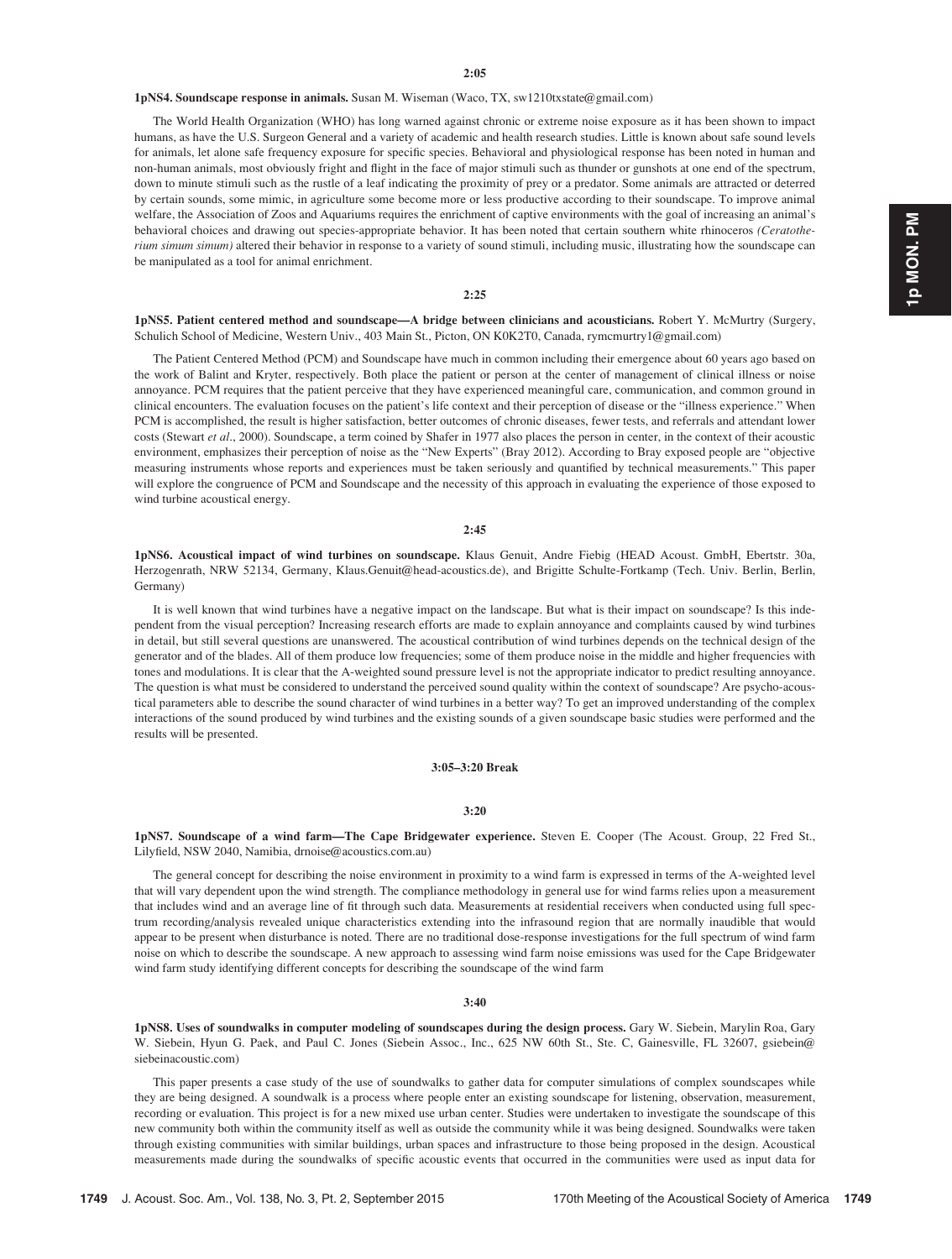sound sources in a large, three dimensional computer model of the site and its environs. The model was used to estimate future sound levels from the mix of activities in the new community. Aural recordings of the specific acoustic events were used in aural simulations of the spaces where stakeholders could evaluate the acoustical conditions in the community and provide insights into the design of the soundscape.

#### Contributed Papers

#### 4:00

1pNS9. Water soundscape and listening impression. Yosua W. Tedja and Lucky Tsaih (Architecture, National Taiwan Univ. of Sci. and Technol., RB-807, No.43, Sec. 4, Keelung Rd., Da'an Dist., Taipei 10607, Taiwan, yosua\_wiranata@yahoo.co.id)

This paper presents the preference of water soundscape through listening evaluation. As meditation, listening to water sound is a tool that often use to provide positive emotion and psychological restoration. Twenty water soundscape samples were chosen based on natural and man-made sounds, as well as the sound in relation to the architecture and materiality. A semantic differential questionnaire was created with nine pairs of contractual sound qualities. Sixty-six architectural students with normal hearing condition were participated in this listening evaluation. The result has shown that 92% of the participants have positive impression to a soft quiet mid frequency sound (gentle stream) due to the listening impression of relax (88%) and comfort (89%) qualities. On the contrary, 77% of the participants have a negative impression for a loud intense broadband sound (rain on glass roof) due to the listening impression of noisy (82%) and agitating (80%) qualities. Sixty-two percent of the participants prefer rain on water sound due to the listening impression of comfort (60%) more than rain on different materials such as woods, metal, glass, tent, and pavement. Shishiodoshi and Suikinkutsu were also identified with "quiet" sound quality but overall likely impression is not as high as water fountain.

#### 4:15

1pNS10. Comparison of urban and rural soundscapes associated with Dumetella carolinensis and Cardinalis cardinals. David P. Knobles (Knobles Sci. Applications LLC, PO Box 27200, Austin, TX 78755, dpknobles@yahoo.com), Mohsen Badiey (College of Earth, Ocean, and Environment, Univ. of Delaware, Newark, Delaware, DE), and Preston S. Wilson (Dept. of Mech. Eng., Univ. of Texas at Austin, Austin, TX)

Both the acoustic transmission properties of the environment and the ambient noise field are factors that affect avian soundscapes. Long-term acoustic measurements made with Song Meter SM2 + recorders in both Texas and Delaware are analyzed for the information they contain on soundscapes as they pertain to songbirds, such as Dumetella carolinensis, commonly found in Delaware, and Cardinalis cardinals, common to both Delaware and Texas. The measurements in both states are made in both urban and rural environments and in coincidence with physical measurements of temperature, humidity, wind speed, and direction. Additional acoustical measurements are made with other sound recorders to gain more specific information about, for example, the dawn chorus. The efficacy of using the characteristics of the chorus as an indicator of the health of the avian soundscape is discussed. Band limited cross-correlation methods are used to test various hypotheses on bird communication and behavior.

#### 4:30

1pNS11. What do hedonic studies of the costs of road traffic noise nuisance tell us? Abigail Bristow (School of Civil and Bldg. Eng., Loughborough University, Loughborough LE11 3TU, United Kingdom, a.l. bristow@lboro.ac.uk) and Sotirios Thanos (Univ. College London, London, United Kingdom)

The value or cost of noise nuisance is important as it enables judgments to be made on the costs and benefits of interventions. This paper presents a review and meta-analysis of hedonic pricing (HP) studies of road traffic noise nuisance. Noise nuisance has commonly been valued using HP, a revealed preference approach based on the housing market, where house price is a function of a myriad of characteristics of the house and the surrounding area including noise. The value of noise obtained is expressed as the percentage change in house prices that results from a 1 decibel (dB) change in noise levels (Noise Depreciation Index, NDI). The approach is broadly accepted and underpins most values used in Government transport appraisals. However, the range of values is large, from 0.08 to 2.21 NDI according to the last review of the literature in 2001. This paper examines available studies to shed light on the variation in noise values, as well as new methodological developments, such as the widespread use of spatial econometrics and addressing non-linearities of noise values.

#### 4:45

1pNS12. Implementation of an augmented reality interface to reproduce and compare soundscapes. Philip W. Robinson (Specialist Modelling Group, Foster + Partners, 22 Hester Rd., London SW11 4AN, United Kingdom, philrob22@gmail.com)

Soundscape design is a growing concern in architectural practice; yet, conveying soundscape properties is a challenge. Quantitative measures like decibel levels offer little utility; birdsong and squealing brakes may be at the same frequency and level, yet one is obviously preferable. Furthermore, visual qualities of the scene have a substantial effect on perception of the acoustic environment. To improve communication between acoustic designers, architects, and clients, an augmented reality interface has been designed to allow comparisons of soundscapes and their relationships to the built environment. The interface consists of a physical scale model, printed data, and a tablet application. The augmented reality application uses a machine vision algorithm to recognize the model and allow on-screen interaction. On the tablet, measurement points are displayed on a live image of the model at their respective locations, and the user may select a point by touch, which will begin sound playback and display an immersive image of the scene. The participant can then look around a spherical image of the scene using the tablet as a movable window, and thereby listen to the environment with appropriate accompanying visual cues. The interface has been a useful tool to communicate urban sound issues.

#### 5:00

1pNS13. Residents' sound preference of rural soundscape in China. Xinxin Ren (School of Architecture, Harbin Inst. of Technol., 66 Xida Zhi St., Nangang District, Harbin 150006, China, xinxin088521@126.com), Jian Kang (School of Architecture, Harbin Inst. of Technol., Sheffield, United Kingdom), and Hong Jin (School of Architecture, Harbin Inst. of Technol., Harbin, China)

The importance of rural soundscape has been recently recognized for the recreational and amenity value, where man-made noise is at a low level and the dominance of natural sounds promotes sound preference, but there is a lack of studies on the sound preference of residents in the villages of China, which are undergoing a fast development in urbanization. In this study, a questionnaire survey was undertaken at 36 villages of northeast regions, representing all major soundscape types. The results show that among the individual factors, age, education level, and landscape environment are more significant than the factor of gender, in terms of influence on sound preference. With increasing age, the sound preference of traffic and mechanical sound has a tendency of increase and then decrease, whereas the tendency for human voice, natural, and melody sound is opposite. With a higher education level, the sound preference of traffic, mechanical sound, and human voice decreases, and on the contrary, sound preference for natural and melody sound increases. However, the evaluation of natural and melody sound is lower in better landscape environment, which is perhaps due to the residents' higher requirements in soundscapes corresponding to the landscapes.

#### 5:15–5:35 Panel Discussion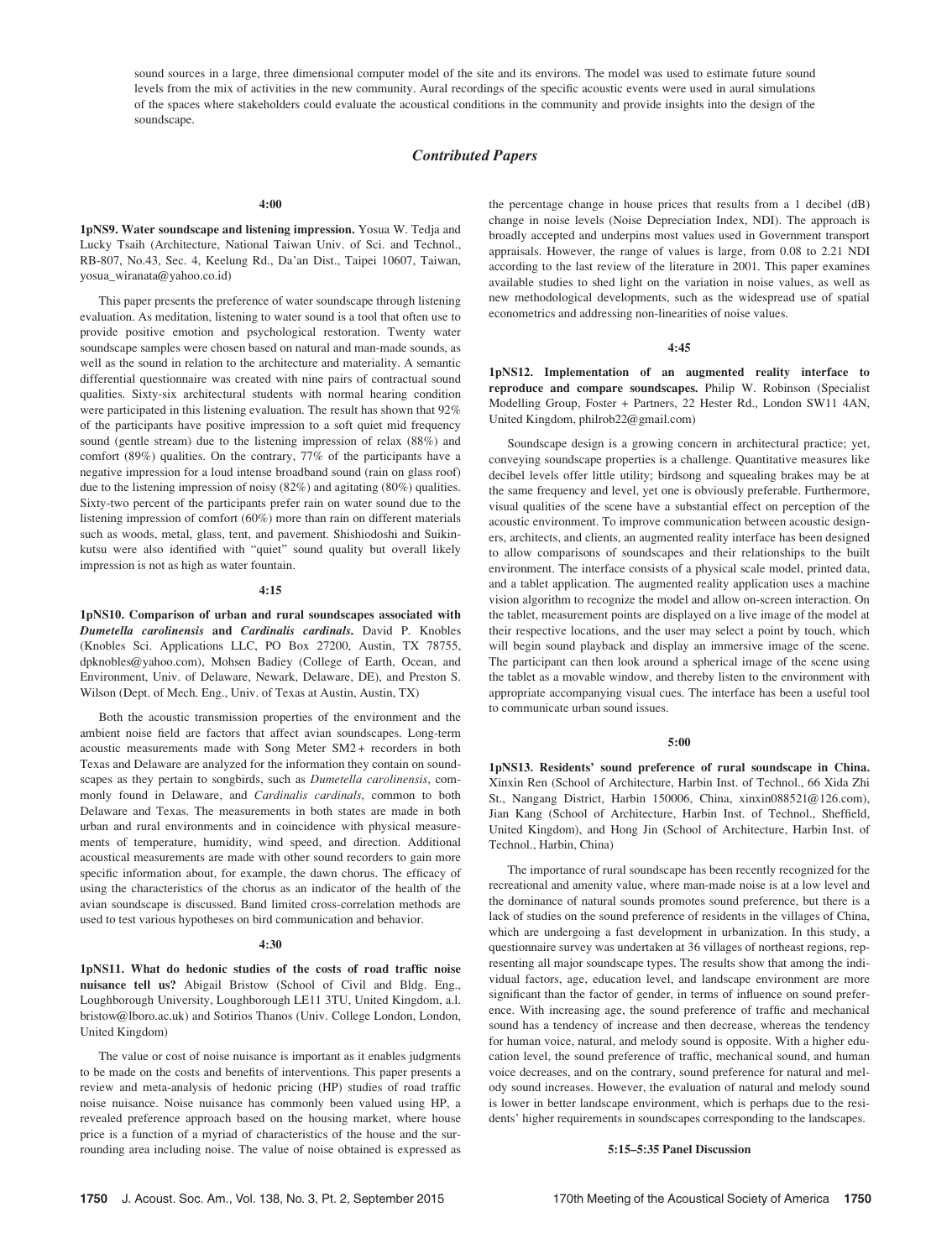Session 1pPA

## Physical Acoustics, Structural Acoustics and Vibration, and Engineering Acoustics: Phononic Metamaterials II

Joel Mobley, Chair

Physics and Astronomy, University of Mississippi, PO Box 1848, 1034 NCPA, University, MS 38677

## Contributed Papers

1:00

1pPA1. Expanding the low frequency transparency band of shell structures for sonic crystals. Alexey S. Titovich (Naval Surface Warfare Ctr., Carderock Div., 9500 MacArthur Blvd., West Bethesda, MD 20817, alexey.titovich@navy.mil), Andrew N. Norris (Mech. and Aerosp. Eng., Rutgers Univ., Piscataway, MD), and Stephen D. O'Regan (Naval Surface Warfare Ctr., Carderock Div., West Bethesda, MD)

Elastic cylindrical shells are often used as the elements of sonic crystals for wave steering applications. The thickness-to-radius ratio of the shell determines its quasi-static acoustic properties: effective bulk modulus and density. Matching the bulk modulus to that of the surrounding fluid removes the monopole response, while matching the density removes the dipole response. Together, they yield a low frequency band in which the shell is acoustically transparent. In this study, we look to broaden the transparency band by removing the quadrupole response as well. Among other methods, we will investigate the potential for two nested, counter-vibrating, shells to control quadrupole radiation.

#### 1:15

1pPA2. Propagation of pulsed ultrasonic fields in a band gap of a two dimensional phononic crystal. Ukesh Koju and Joel Mobley (Phys. and Astronomy, Univ. of MS, 145 Hill Dr., P.O. Box 1848, University, MS 38677, ukoju@go.olemiss.edu)

A band gap in the transmission spectrum of a finite two dimensional phononic crystal is examined in the time domain using pulsed ultrasonic fields. The phononic crystal consists of a hexagonal array of copper cylinders  $(r = 1.19$  mm) in an aqueous matrix with a lattice constant of 2.9 mm. Measurements of the transmission properties of the sample are performed using ultrasonic wave groups of various center frequencies and bandwidths. Among the band gaps in the low-MHz range, we concentrate on the gap from 1.48 MHz—1.70 MHz. The phase velocity, group velocity, and attenuation coefficient spectra are determined and compared with expectations.

#### 1:30

1pPA3. Acoustic scattering cancelation in an aqueous environment using phononic crystals. Matthew D. Guild (NRC Res. Associateship Program, Naval Res. Lab, Washington, DC), Theodore Martin (Naval Res. Lab, 4555 Overlook Ave. SW, Washington, DC 20375, theodore.martin@ nrl.navy.mil), Charles Rohde, David Calvo, and Gregory Orris (NRC Res. Associateship Program, Naval Res. Lab, Washington, DC)

Acoustic scattering cancelation is an approach that enables the elimination of the scattered field from an object within the surrounding medium. While this cancelation effect can be achieved through the use of a single, isotropic fluid, such a simple design limits its application to objects that are small compared to a wavelength. More complicated multilayered fluidic coatings are necessary for the cancellation of higher order scattering modes. Such modes arise from objects with characteristic lengths comparable to the incident wavelength in the surrounding medium. To realize such a coating, phononic crystals offer a means for precisely designing the necessary structures. In this work, analytical and numerical results will be presented for the acoustic scattering cancellation of cylindrical objects in an aqueous environment using multilayered effective fluid coatings constructed of phononic crystals. [Work supported by the Office of Naval Research and the National Research Council.]

#### 1:45

1pPA4. Negative refraction of acoustic waves in phononic crystals using recursive algorithms for block toeplitz matrices. Feruza A. Amirkulova (Phys. and Astronomy, Vassar College, 124 Raymond Ave., Poughkeepsie, NY 12604, feamirkulova@vassar.edu) and Andrew N. Norris (Mech. and Aerosp. Eng., Rutgers Univ., Piscataway, NJ)

Recent improvements in design and manufacturing have significantly improved our ability to manage phononic crystals (PC). Researchers have been studied the negative refraction in PC experimentally and theoretically using multiple scattering (MS) theory. This problem requires solving a large complex valued linear system that has a special multilevel block Toeplitz (BT) structure. We study negative refraction of acoustic waves in 2D PC by means of MS theory, by taking advantage of the PC structure and using specific recursive algorithms for BT matrices. We present new efficient and accurate algorithms for solving acoustic MS problem by the cluster of closely spaced cylinders to design acoustic negative refraction imaging in a PC. The unit cell of the PC consists, in general, of a solid cylinder in an acoustic medium. The dispersion curves of PC have a negative refraction dispersion branch producing the focusing effect. Particular attention is given to the dynamic behavior in the vicinity of dispersion branches with negative slope, and to the band gaps. We explore the effect of focal point on structural parameters, and employ a parallelization technique that allows efficient application of the proposed recursive algorithms for solving BT systems on high performance computer clusters. Numerical comparisons of CPU time and total elapsed time taken to solve the linear system using the direct LAPACK and TOEPLITZ libraries on Intel FORTRAN show the advantage of high performance recursive algorithms over the Gaussian elimination.

#### 2:00

1pPA5. Acoustic phase hologram with labyrinthine metamaterials. Yangbo Xie (Elec. and Comput. Eng., Duke Univ., 3417 CIEMAS, Durham, NC 27705, yx35@duke.edu), Chen Shen, Yun Jing (Mech. and Aerosp. Eng., North Carolina State Univ., Raleigh, NC), and Steven Cummer (Elec. and Comput. Eng., Duke Univ., Durham, NC)

Acoustic metamaterials offer large degree of design freedom and precise control over amplitude and phase at subwavelength scales. In the past, we have demonstrated a family of labyrinthine metamaterial unit cells as premium building blocks for phase modulation devices, as well as several 1D wavefront shaping devices based on these unit cells. Here we extend the complex modulations to 2D by demonstrating a computer generated metamaterial-based phase hologram. Through spatially modulating the phase of the wavefront, the hologram projects the incident wave to a designed threedimensional amplitude pattern. The hologram is designed with a two-step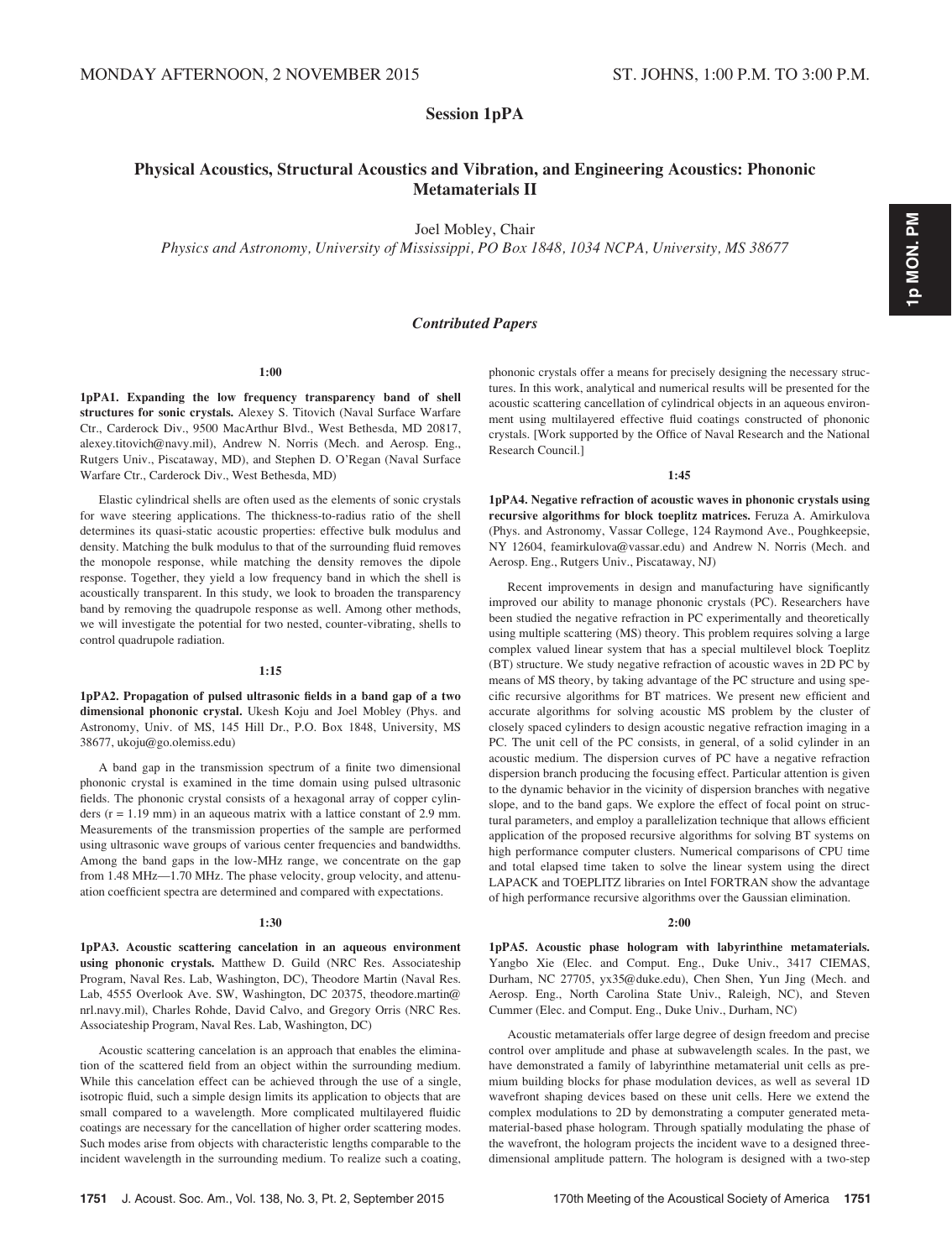process: first, an iterative holographic reconstruction algorithm is used to obtain the optimal phase pattern of the hologram; second, unit cells with desired phase modulations are designed and fabricated. Ray tracing and full-wave simulations have been performed to verify the design. The measurements of reconstruction in an anechoic chamber will be taken for a hologram designed to operate around 4 kHz. The metamaterial-based hologram creates a three-dimensional acoustic illusion with only passive structures. The designing process can also be extended to devices such as multi-focal lenses and wave-based analog processing/computing interfaces.

#### 2:15

1pPA6. Metascreen-based acoustic passive phased array with subwavelength resolution. Likun Zhang (The Univ. of Texas at Austin, 2515 Speedway, Stop C1610, Austin, TX 78712-1199, lzhang@chaos.utexas. edu), Yong Li (CNRS-Université de Lorraine, Vandœuvre-lés-Nancy, France), Xue Jiang, Bin Liang, and Jian-chun Cheng (Nanjing Univ., Nanjing, China)

A phased source array is an array consisting of elementary sources with proper relative phases to steer a wavefront, so as to form desired wave fields of specific property and applications. However, the phased array requires a large number of sources in forming complex wavefront or non-paraxial wave beams, leading to high cost and complexity in the electronics required to operate individual sources of the active array. A passive metascreen is presented here to transmit sound energy from a single source and steer the transmitted wavefront to form desired fields. The metascreen plays a role like a phased array but with a passive way that avoids the complexity of an active array. The screen has a half-wavelength thickness and composes of a series of elements with a dimension of one-tenth of the sound wavelength along the screen. The elements have a hybrid structure designed for high transmission and full range of phase shift. The performance of the screen is numerically simulated and experimentally demonstrated to generate a selfbending beam in non-paraxial region. The screen with its simple configuration and extreme acoustic performance could have applications for sound field shaping in numerous areas where the conventional array would have complexity and limited capability.

1pPA7. Subwavelength acoustic metamaterial with tunable acoustic absorption. Nicolas Viard, Cali Gallardo, Jun Xu, and Nicholas Fang (Mech. Eng., Massachusetts Inst. of Technol., 77 Massachusetts Ave., Cambridge, MA 02139, nviard@mit.edu)

We present numerical simulations and experimental measurements for ultrasonic transmission through a subwavelength metamaterial consisting of an array of hollow cylinders embedded in a soft elastic matrix. The mechanical properties of the matrix, the lattice constant, and the size of the cylinders are optimized in order to maximize sound absorption in the metamaterial while the cylinders are filled with air. The acoustic transmission is restored when the cylinders are filled with water. Our design expands the concept of metamaterial as it demonstrates the ability to tune the acoustic properties of a subwavelength material.

#### 2:45

1pPA8. Rotating the directivity of sound radiation by acoustic metastructures. Likun Zhang (Dept. of Phys. and Ctr. for Nonlinear Dynam., The Univ. of Texas at Austin, 2515 Speedway, Stop C1610, Austin, TX 78712-1199, lzhang@chaos.utexas.edu), Xue Jiang, Bin Liang, Xin-ye Zou, and Jian-chun Cheng (Key Lab. of Modern Acoust., MOE, Inst. of Acoust., and Collaborative Innovation Ctr. of Adv. Microstructures, Nanjing Univ., Nanjing, China)

Radiation directivity is an important measure of sound fields radiated from acoustic sources. Manipulation of the directivity plays a significant role in many situations ranging from audio and auditorium acoustics to medical ultrasound applications. An acoustic meta-structure is presented here to rotate the directivity of sound radiation from sources surrounded by the meta-structure with an anisotropic acoustic property. The meta-structure consists of an array of platelets, regularly arranged in several concentric rings. The platelets' orientation is determined from transformation acoustics model. Numerical simulations of sound fields with the structure reveal that the angle of sound directivity rotated by the structure is independent of sound frequency and source location. The rotation is verified through experimental measurements with the meta-structure fabricated by thermoplastics materials via 3D printing. The rotation angle varies over a broad range through tuning geometry parameters of the meta-structure. The meta-structure with its extreme performance can hence provide various applications in the effective control of radiation directivity in acoustic engineering.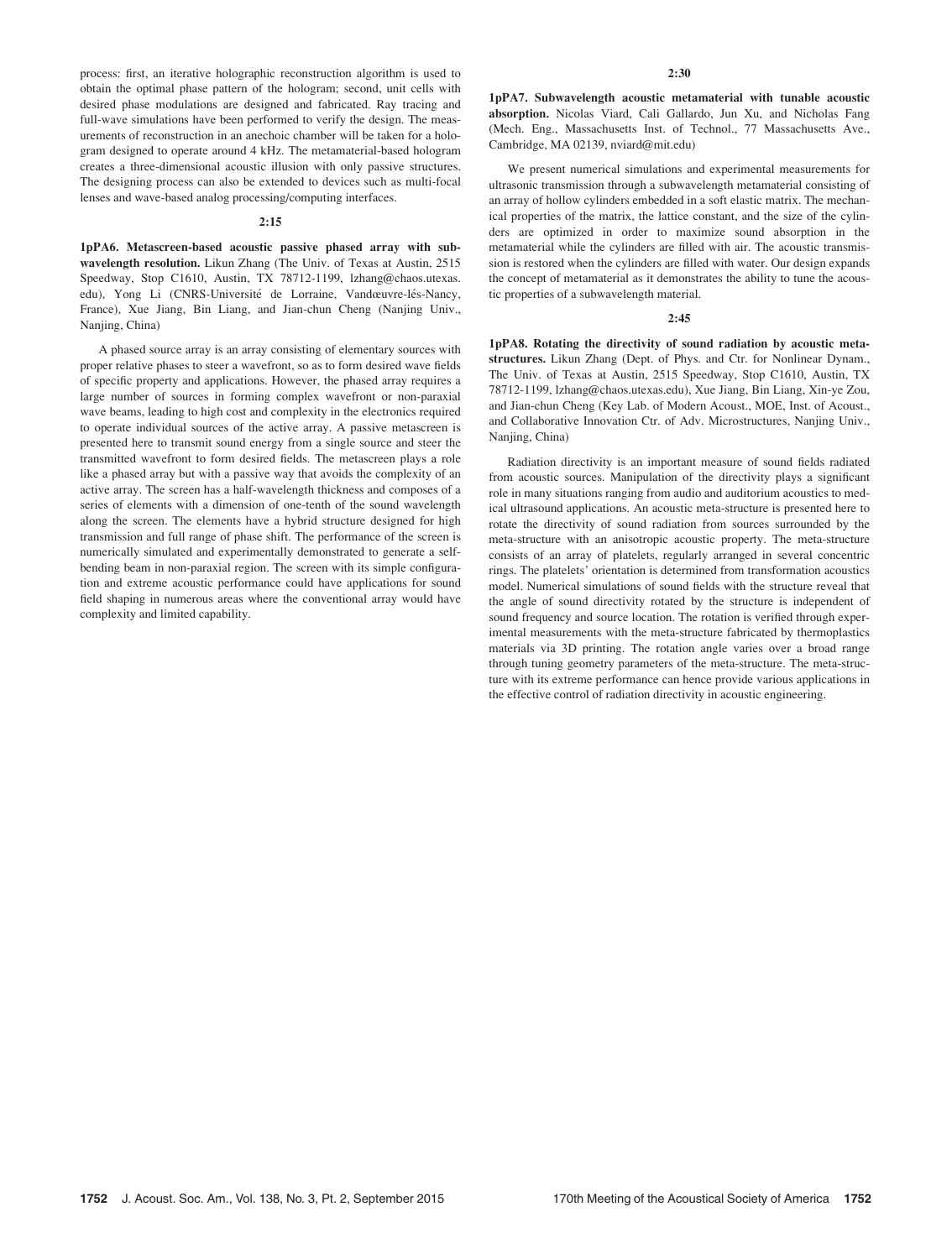Session 1pSP

## Signal Processing in Acoustics, Underwater Acoustics, and Acoustical Oceanography: Direction of Arrival (DOA) Estimation, Source Localization, Classification, and Tracking Using Small Aperture Arrays II

Geoffrey H. Goldman, Cochair

U.S. Army Research Laboratory, 2800 Powder Mill Road, Adelphi, MD 20783-1197

R. Lee Culver, Cochair ARL, Penn State University, PO Box 30, State College, PA 16804

#### Invited Paper

#### 1:30

1pSP1. Tomographic sonar image formation of difficult objects and of mines on the seabed. Brian G. Ferguson (DSTO, PO Box 44, Pyrmont, NSW 2009, Australia, Brian.Ferguson@dsto.defence.gov.au) and Ron J. Wyber (Midspar Systems, Oyster Bay, NSW, Australia)

Insonifying a sea mine over a complete (360°) set of look directions, while recording the acoustic returns (or echoes) from the object as a function of aspect angle, enables the two dimensional projection data (or measurement) space to be fully populated. An acoustic image is readily reconstructed by applying Fourier transform methods to the projection data. Tomographic sonar images of various (inert) sea mines are presented, where a fixed monostatic sonar insonifies the object as it rotates about its vertical axis through one complete revolution. A difficulty arises if the specular component returned from one part of the object swamps the returns from the rest of the object. The problem is solved by taking spatial derivatives of the Fourier reconstructed image, which then results in a representation that enables the object to be recognized. Another complication presents itself when structural waves, which are excited by the insonification process, contribute to the observed impulse response. Numerous examples of the effect of these structural waves on the formation of the image are presented for various objects and sonar technologies, including parametric sonar. For operational tomography, the object is fixed (a mine resting on the sea floor), which requires the sonar to circumnavigate the mine (at a safe standoff distance) while simultaneously insonifying it and compiling the multiaspect projection data space. Sample tomographic sonar images of a practice sea mine, a Mk 84 bomb, and the sea floor itself, are presented.

#### Contributed Papers

#### 1:50

1pSP2. Fin and humpback whale vocalization classification and localization, northern Georges Bank. Wei Huang (Elec. and Comput. Eng., Northeastern Univ., 500 Broadway, Apt. 3157, Malden, MA 02148, huang.wei@husky.neu.edu), Delin Wang, and Purnima Ratilal (Elec. and Comput. Eng., Northeastern Univ., Boston, MA)

Several tens of thousand vocalizations from multiple fin whale individuals were passively recorded by a high-resolution coherent hydrophone array system in the Gulf of Maine in Fall 2006. The recorded fin vocalizations have short durations roughly 0.4 s and frequencies ranging from 15 to 40 Hz. The fin vocalizations were detected via spectrogram intensity thresholding. The horizontal azimuth or bearing of each detected fin whale vocalization was determined by broadband beamforming. Each vocalization was then characterized using numerous features, such as center frequency, upper and lower frequency limits, and duration, obtained from pitch tracking. These vocalizations were then classified using Bayesian-based Gaussian Mixture model feature clustering into several distinct vocal types. The vocalization clustering result was then combined with the bearing-time trajectory and localized by the moving array triangulation and the array invariant techniques. The vocalization types are found be dependent on the geographic region, suggesting a potential application for monitoring different fin whale groups from their vocalization features. A similar approach can be used to monitor humpback whale groups.

2:05

1pSP3. Micro-aperture bio-inspired broadband sonar model and system for underwater imaging applications. Jason E. Gaudette (Sonar and Sensor Systems, NUWC Div. Newport, 1176 Howell St., B1320/135, Newport, RI 02841, jason.e.gaudette@navy.mil), Philip Caspers (Mech. Eng., Virginia Tech, Blacksburg, VA), and James A. Simmons (Dept. of Neurosci., Brown Univ., Providence, RI)

Conventional angular sonar imaging is based principally on the correlation of signals received across individual elements in an array. Thus, array signal processing simply matches a particular set of time delays (or equivalently, phase shifts) to the corresponding arrival angles. The angular resolution of such conventional systems is fundamentally limited by the aperture-to-wavelength ratio. The biosonar of echolocating bats and dolphins provide inspiration that we can significantly overcome these aperture-to-wavelength limits by two orders of magnitude. The key to success lies in the use of multiple octaves of bandwidth. Previous work in bat echolocation has shown how multiple overlapping echoes in range can be deconvolved through spectral pattern matching of broadband interference notches. Recent modeling and simulation results show how these bio-inspired broadband interferometric techniques can be extended to the angular imaging problem despite having only two elements spaced at 1 to 4  $\lambda$ . Acoustic tank testing results from an underwater prototype array will also be presented. [Work supported by ONR 341 and internal investments by NUWC Division Newport.]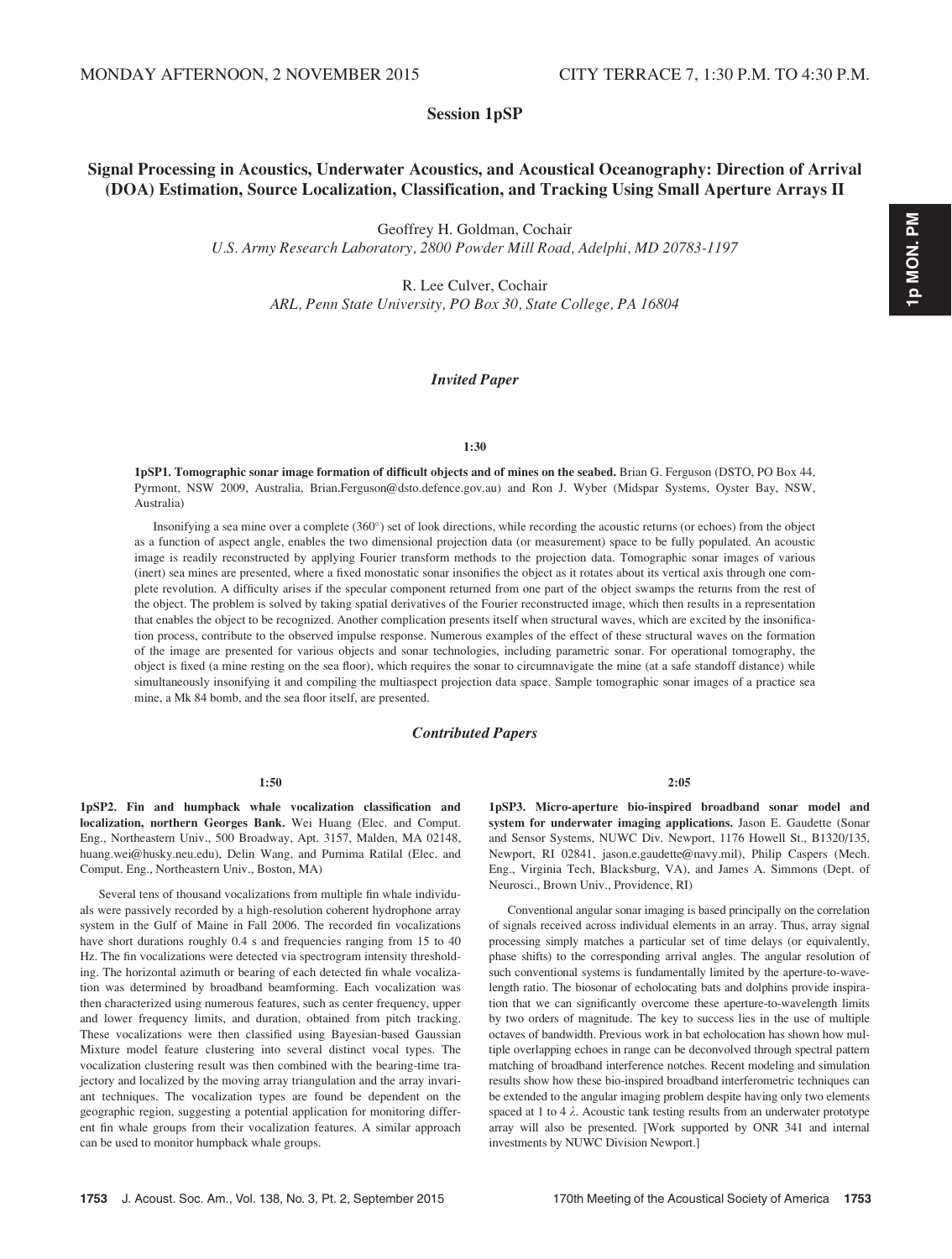#### Invited Papers

#### 2:20

1pSP4. Hostile fire detection using a bio-inspired mobile acoustic sensor network. George Cakiades (US Army ARDEC, 407 Buffington Rd., Picatinny Arsenal, NJ 07806, george.cakiades.civ@mail.mil), Socrates Deligeorges (BioMimetic Systems, Cambridge, MA), Jemin George (Army Res. Lab, Adelphi, MD), Felipe Núñez (Univ. of California, Santa Barbara, Santa Barbara, CA), Yongqiang Wang (Clemson Univ., Clemson, SC), and Francis J. Doyle (Harvard Univ., Cambridge, MA)

Hostile Fire Detection (HFD) sensors play an increasing role in combating asymmetric threats in both military and civilian operations. Bio-inspired advances in acoustic sensor technology have enabled small aperture arrays to localize and identify target sounds on baselines as small as 7.5 cm, making them practical for body worn and mobile applications such as UAVs. The unique approach to acoustic processing reduces acoustic information through a neural transform to key features that allow segregation of multiple targets using spectro-temporal cues creating auditory objects. The sparse representation of targets as auditory objects enables fast computationally efficient localization, identification, and tracking of several acoustic targets nearly simultaneously. The sparse representation is also ideal for information fusion among sensors over limited bandwidth networks for enhanced performance in challenging environments. Through a collaborative effort between Army research groups, the University of California Santa Barbara, and BioMimetic Systems, a prototype acoustic sensor network using biologically inspired sensors and network synchronization for a mobile HFD application has been developed. The network employs body worn PinPoint<sup>TM</sup> HFD sensors interfaced with smartphones (Android) running net-centric fusion algorithms. The network will be discussed in terms of the biologically inspired components, information fusion, as well as results from preliminary field tests.

#### 2:40

1pSP5. Green's function retrieval for atmospheric acoustic propagation. Sandra L. Collier, Jericho E. Cain, John M. Noble, W. C. K. Alberts, David A. Ligon, and Leng K. Sim (U.S. Army Res. Lab., 2800 Powder Mill Rd., RDRL-CIE-S, Adelphi, MD 20783-1197, sandra.l.collier4.civ@mail.mil)

There is an extensive classical utilization of the Green's function for wave propagation in many different media. By extracting the Green's function, or medium impulse response, one may obtain information about the medium channel. This information could be used to overcome the medium effects, as is done in time-reversed acoustic localization or acoustic communications; alternatively, it may be used to deduce information about the medium. The use of time-reversal methods has been established for interferometry, phase conjugation, and time-reversal mirrors and cavities. The objective of this research is to determine the feasibility of using a time-reversal method to extract a Green's function for outdoor acoustic propagation utilizing sources in the audible frequency ranges. Initial findings are presented here.

3:00–3:15 Break

## Contributed Papers

#### 3:15

1pSP6. Matched-field source localization with multiple small-aperture arrays. Dag Tollefsen (Norwegian Defence Res. Establishment (FFI), Boks 115, Horten 3191, Norway, dag.tollefsen@ffi.no) and Stan E. Dosso (School of Earth and Ocean Sci., Univ. of Victoria, Victoria, BC, Canada)

This paper considers combining information from multiple small-aperture arrays in matched-field processing (MFP) for source localization. Assuming individual arrays are comprised of calibrated sensors which are synchronized in time, conventional MFP can be applied for each array and the resulting Bartlett processors summed over arrays. However, if the relative calibration and/or time synchronization is known between some or all arrays, more informative multiple-array processors can be derived by maximum-likelihood methods. For example, if the relative calibration between arrays is known, the observed amplitude variations between arrays provide additional information for source localization; if synchronization is known, phase variations provide localization information. Various multiple-array processors are derived and evaluated in terms of the probability of correct localization from Monte-Carlo analyses for a range of signal-to-noise ratios and number of frequencies for simulated shallow-water scenarios with vertical and horizontal arrays. Effects of environmental mismatch in seabed geoacoustic parameters and water depth are also considered. The analysis indicates that, dependent on array configurations, substantial improvements in source localization performance can be achieved when including relative amplitude and/or phase information in the multiple-array processor. The improvement is reduced by environmental mismatch; this degradation can be partially mitigated by including additional frequencies in the processing.

#### 3:30

1pSP7. Acoustic tracking of small aircraft within an airport. Alexander Sedunov, Alexander Sutin, Nikolay Sedunov, Hady Salloum, Alexander Yakubovskiy (Stevens Inst. of Technol., 711 Hudson St., Hoboken, NJ 07030, asedunov@stevens.edu), and David Masters (Sci. and Technol. Directorate, Dept. of Homeland Security, Washington, DC)

The Acoustic Aircraft Detection (AAD) system developed by Stevens Institute of Technology for the detection of small aircraft in remote border areas was tested for tracking small aircraft in the airport. The goal of the test was to demonstrate a proof-of-concept capability for the acoustic sensor when applied to tracking aircraft during take off, landing, or taxing in a small airport. Two AAD nodes with five microphones were used to find the direction of arrival of sound produced by an aircraft using time-difference of arrival to pairs of sensors and to localize those by triangulation in real time. Additionally, a portable acoustic recorder system (PARS) with three microphones arranged in a ground plane was deployed to provide more data for post-processing analysis. The nodes separation varied between 150 and 250 m in different experiments. During the two-day experiment, aircraft activity of regular airport traffic was observed. At least 14 different aircraft were recorded during various movement on airport runways as well as takeoff and landing. The tested AAD was developed for another mission and was far from an optimal acoustic system for small airport applications. Suggestions for this system will be presented. [This work was sponsored by DHS S&T.]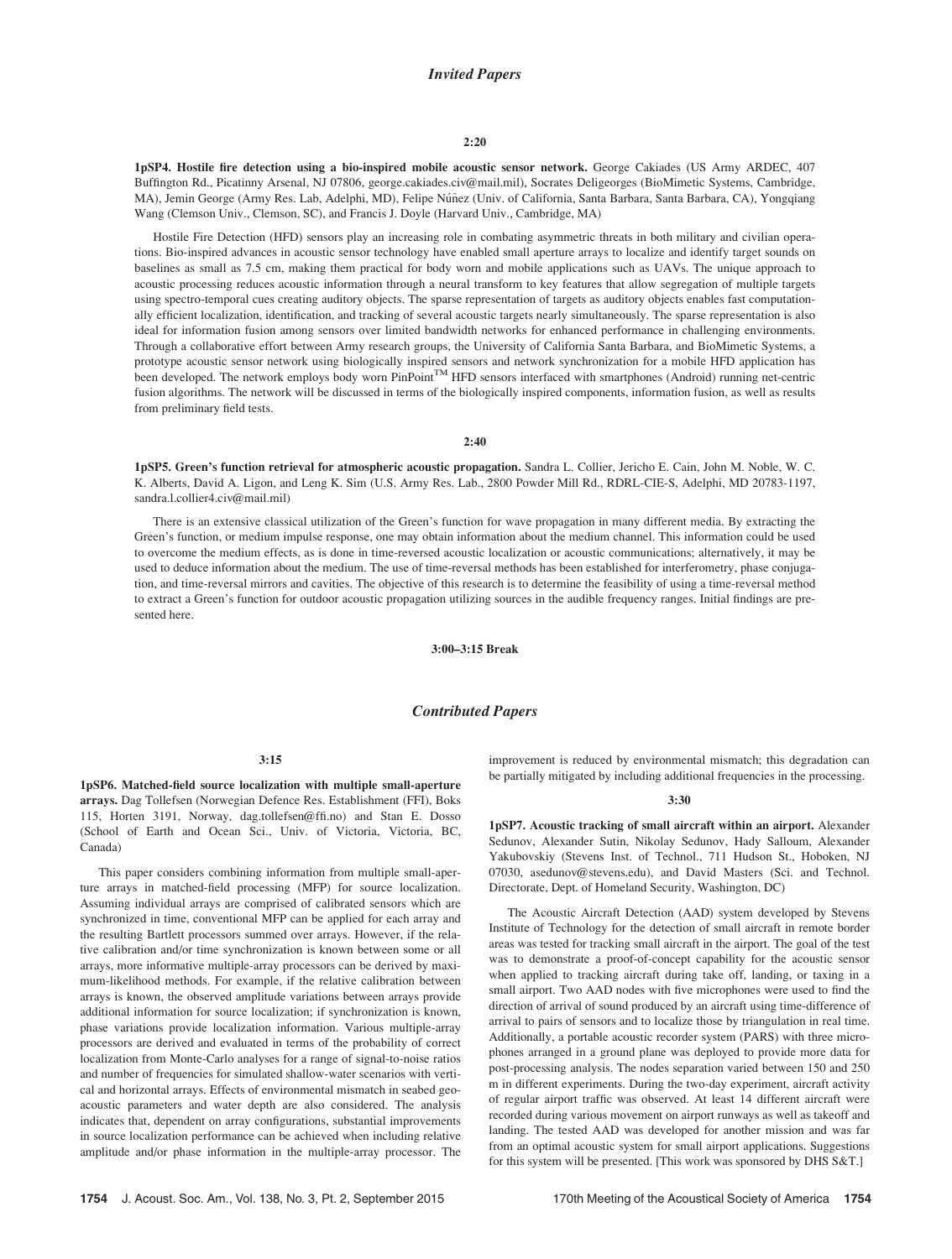1pSP8. Nearfield acoustic holography in noisy environment based on the measurement using an acoustic mask with microphone array. Shang Xiang and Weikang Jiang (Shanghai Jiao Tong Univ., 800 Dong Chuan Rd., Shanghai 200240, China, wkjiang@sjtu.edu.cn)

Nearfield acoustic holography (NAH) has been widely used for identifying acoustic noise sources. However, conventional NAH is theoretically available only in the free field; therefore, the NAH may meet difficulties in many application in-situ environments. An NAH based on the measurement using an acoustic mask with microphone array is proposed in this presentation to reconstruct sound pressure and velocity of target sources in the environment with reflections and disturbing acoustic noise sources. The microphone array is flush-mounted at the bottom plane of an open rectangular mask. Four side surfaces are designed to acquire sound pressure in Neumann's boundary condition. In an actual measurement, the mask faces to near field of a target source. Although the sound wave from disturbing sources may propagate into the mask by passing through the gap between the mask and source surface, the disturbing waves can be decomposed by the proposed NAH using inverse patch transfer functions. Numerical simulations and experiments indicate that this novel NAH using mask with microphone array is valid for reconstructing sound source in noisy environment. The influence of different distances between the source surface and the mask is also investigated.

4:00

1pSP9. Detection results for a class 1 unmanned aerial vehicle measured with a small microphone array. Geoffrey H. Goldman (U.S. Army Res. Lab., 2800 Powder Mill Rd., Adelphi, MD 20783-1197, geoffrey.h.goldman.civ@mail.mil)

The Department of Defense is developing low size, weight, power, and cost (SWaP-C) acoustic systems to detect and track small unmanned aerial vehicles (UAV). To support these goals, an analysis of several detection algorithms was performed using acoustic data generated with a class I unmanned aerial vehicle and measured with a small tetrahedral microphone array. The detection algorithms were based upon the peak output power and the coherence factor of several beamforming algorithms. Receiver operation characteristics (ROC) curves were generated using both an energy-based and a Neyman-Pearson-based detection algorithm.

#### 4:15

1pSP10. Atmospheric compensation of acoustic signatures of aircraft. Minas Benyamin and Geoffrey H. Goldman (U.S. Army Res. Lab., 2800 Powder Mill Rd., Adelphi, MD 20783-1197, geoffrey.h.goldman.civ@mail. mil)

The U.S. Army Research Laboratory is investigating using low size, weight, power, and cost (SWaP-C) acoustic sensors to classify unmanned aircraft systems (UAS). One issue complicating UAS classification using acoustics is that the atmosphere attenuates the signature of the targets in a complex manner. To address this issue, we developed and tested a technique to mitigate the effect of atmospheric attenuation. We used Bass's model with inputs from temperature, relative humidity and range to estimate atmospheric attenuation, then we used techniques based upon a Wiener filter implemented in the frequency domain to adjust the amplitude of the measured signal. The Wiener filter reduced the amplification of the noise while improving the reproducibility of the signature at different ranges, particularly at higher frequencies. The results suggest that preprocessing the data using this technique should improve the performance of acoustic classifier algorithms.

MONDAY EVENING, 2 NOVEMBER 2015 GRAND BALLROOM FOYER, 5:30 P.M. TO 7:00 P.M.

## Exhibit and Exhibit Opening Reception

The instrument and equipment exhibit is located near the registration area in the Grand Ballroom Foyer.

The Exhibit will include computer-based instrumentation, scientific books, sound level meters, sound intensity systems, signal processing systems, devices for noise control and acoustical materials, active noise control systems and other exhibits on acoustics.

The Exhibit will open on Monday with an evening reception with lite snacks and a complimentary drink.

Exhibit hours are Monday, 2 November, 5:30 p.m. to 7:00 p.m., Tuesday, 3 November, 9:00 a.m. to 5:00 p.m., and Wednesday, 4 November, 9:00 a.m. to 12:00 noon.

Coffee breaks on Tuesday and Wednesday mornings (9:45 a.m. to 10:30 a.m.) will be held in the exhibit area as well as an afternoon break on Tuesday (2:45 p.m. to 3:30 p.m.).

The following companies have registered to participate in the exhibit at the time of this publication:

Brüel & Kjær Sound & Vibration Measurement—www.bksv.com

Freudenberg Performance Materials—www.Freudenberg-pm.com

G.R.A.S Sound & Vibration—www.gras.us

PCB Piezotronics—www.pcb.com/

Sensidyne—www.sensidyne.com

Springer—www.Springer.com

Teledyne Reson—www.teledyne-reson.com